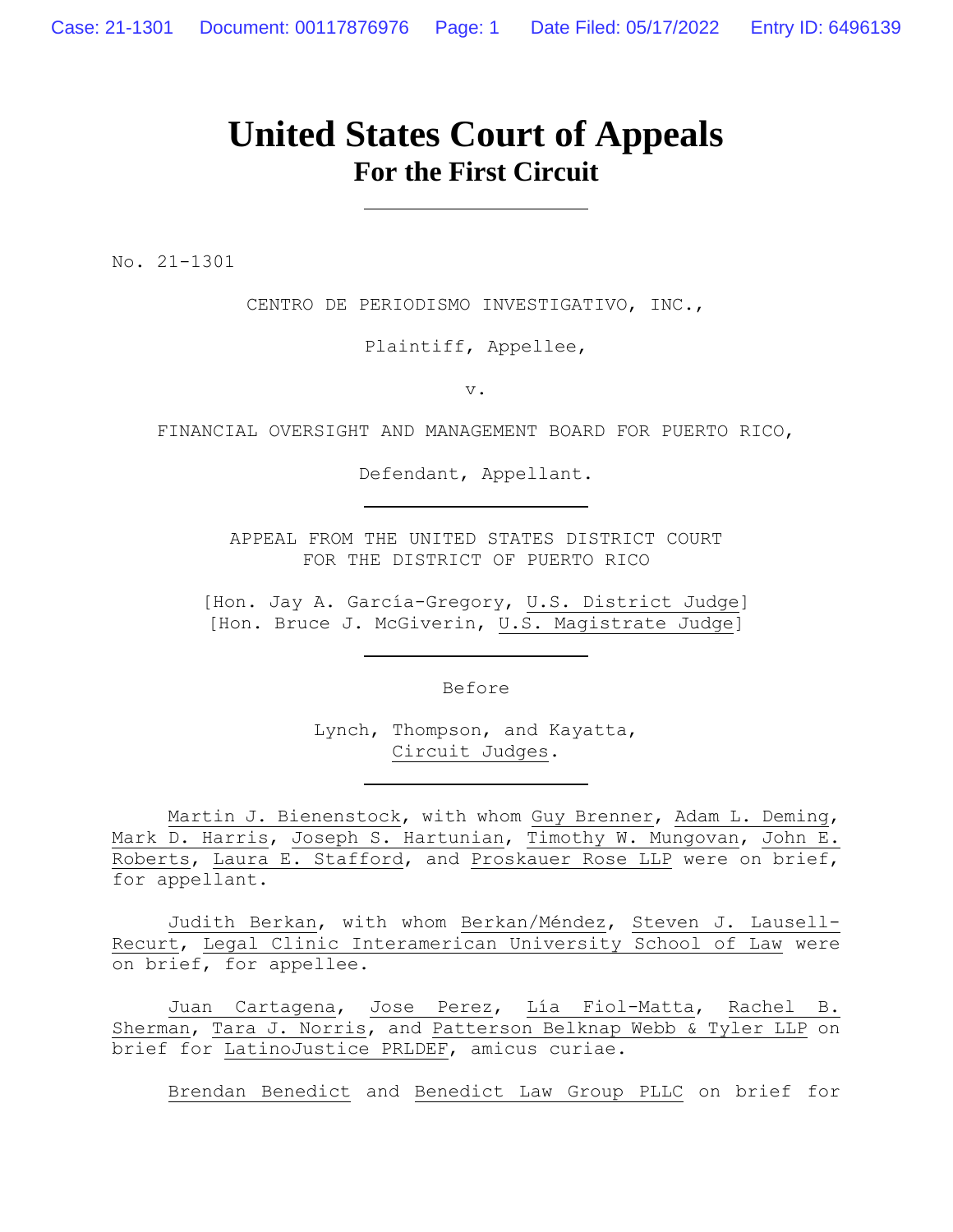Espacios Abiertos, the National Freedom of Information Coalition, the Iowa Freedom of Information Council, and the Nevada Open Government Coalition, amici curiae.

Ariadna Michelle Godreau Aubert and Ayuda Legal Puerto Rico on brief for Asociación de Periodistas de Puerto Rico, amicus curiae.

Tomás A. Román-Santos, Román Santos LLC, Bruce D. Brown, Katie Townsend, Sarah Matthews, Adam Marshall, and Madeline Lamo on brief for the Reporters Committee for Freedom of the Press and twentyseven other Media Organizations, amici curiae.

May 17, 2022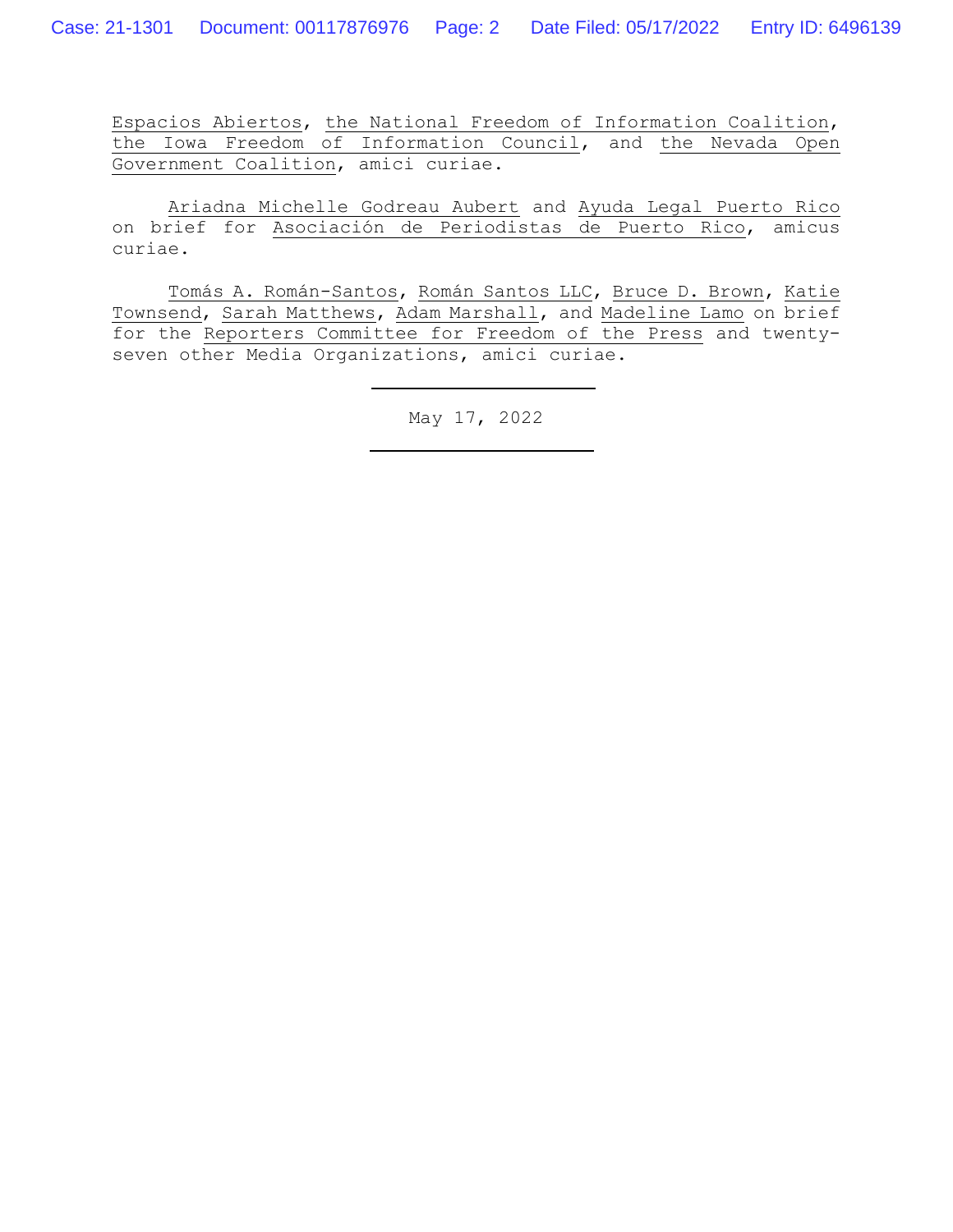**THOMPSON**, **Circuit Judge**. The Centro de Periodismo Investigativo ("CPI"), a non-profit media organization based in Puerto Rico, is on a quest to obtain documents from the Financial Oversight and Management Board for Puerto Rico ("the Board") that the Board has not simply handed over upon request. The Board is resisting CPI's reliance on Puerto Ricans' general constitutional right to access public documents as the basis for why CPI is entitled to the documents it seeks. After CPI turned to the district court for assistance, the Board asked the district court to dismiss the litigation, arguing that it is immune from suit pursuant to both the Eleventh Amendment of the United States Constitution and the Puerto Rico Oversight, Management, and Economic Stability Act ("PROMESA"), 48 U.S.C. § 2101 et seq., and that PROMESA preempts the disclosure obligations within Puerto Rico Constitution Article II, section 4 ("P.R. Const. § 4"), the provision upon which CPI relies. The district court disagreed with the Board, allowing CPI's quest to proceed. The Board is before us now on interlocutory review of these weighty issues, asking us to reverse the district court. After careful consideration of the parties' arguments, we affirm with respect to constitutional immunity and decline to exercise pendent appellate jurisdiction over the remaining issues.

- 3 -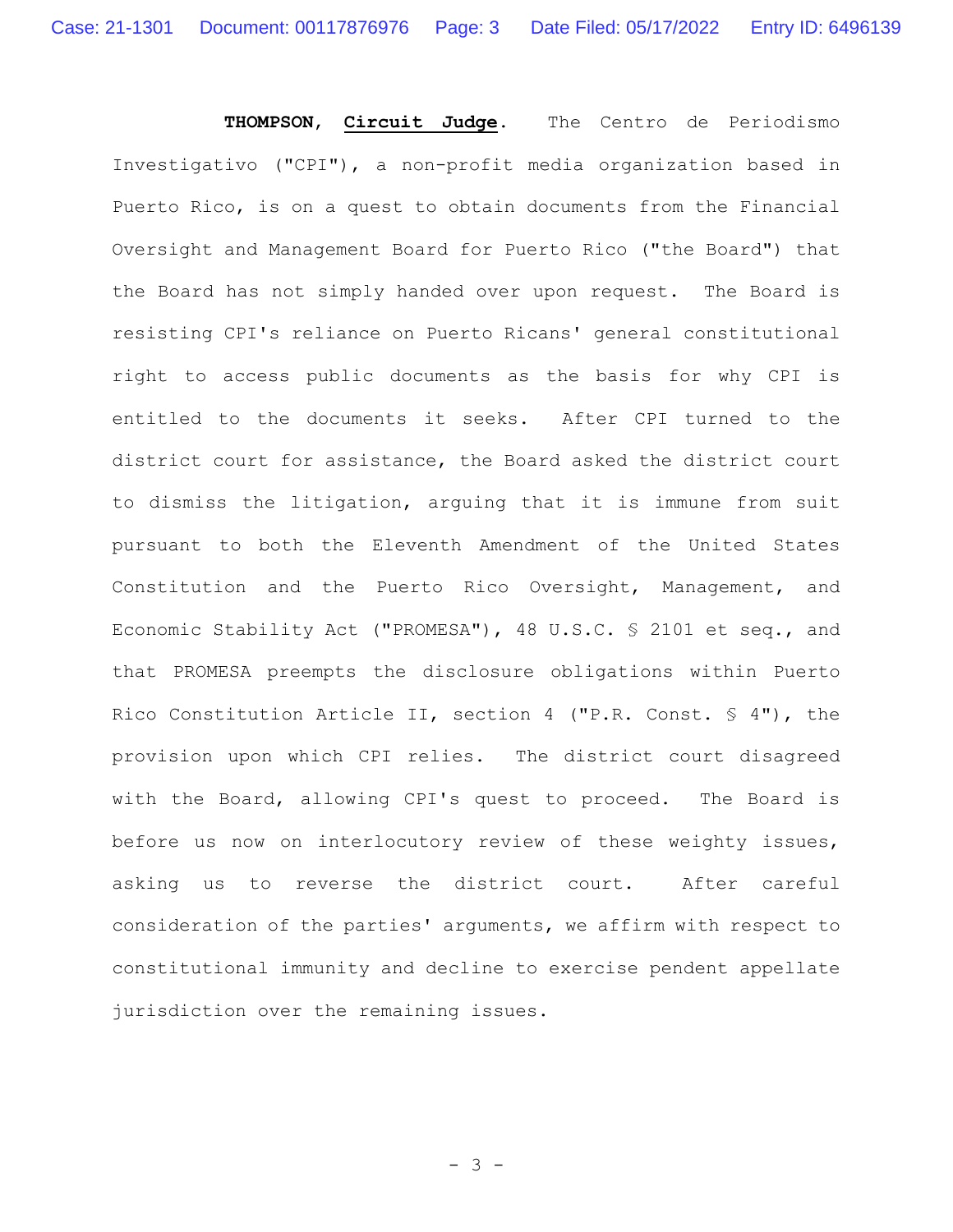## **HOW WE GOT HERE**

Before we delve into the travel of this case through the district court and start exploring the issues presented in this appeal, we lay out a brief description of PROMESA, the Board, and CPI. Congress, pursuant to its Territorial Clause power,  $1$  passed PROMESA in 2016 to address Puerto Rico's "fiscal emergency" by creating "mechanisms for restructuring [its] debts . . . and for overseeing reforms of [its] fiscal and economic policies." In re Fin. Oversight and Mgmt. Bd. for P.R., 916 F.3d 98, 103-04 (1st Cir. 2019). Congress created the Board in PROMESA "as an entity within the territorial government" of Puerto Rico to help the Commonwealth "achieve fiscal responsibility and access to the capital markets." 48 U.S.C. § 2121(a), (c)(1); see In re Fin. Oversight and Mgmt. Bd. for P.R., 872 F.3d 57, 59 (1st Cir. 2017); Peaje Invs. LLC v. García-Padilla, 845 F.3d 505, 515 (1st Cir. 2017). PROMESA gave the Board the authority to, inter alia, "develop, approve, and certify Fiscal Plans and Territory Budgets, . . . §§ 2141-2142, negotiate with the Commonwealth's creditors, . . . \$ 2146, and, under Title III, to commence a bankruptcy-type proceeding on behalf of the Commonwealth,  $\cdot \cdot \cdot$  \$ 2175." In re

<sup>1</sup> The U.S. Constitution's Territorial Clause provides Congress with the "power to dispose of and make all needful Rules and Regulations respecting the Territory . . . belonging to the United States," U.S. Const. art. IV, § 3, cl. 2, and Congress explicitly exercised this power when it enacted PROMESA, 48 U.S.C.  $$2121(b)(2).$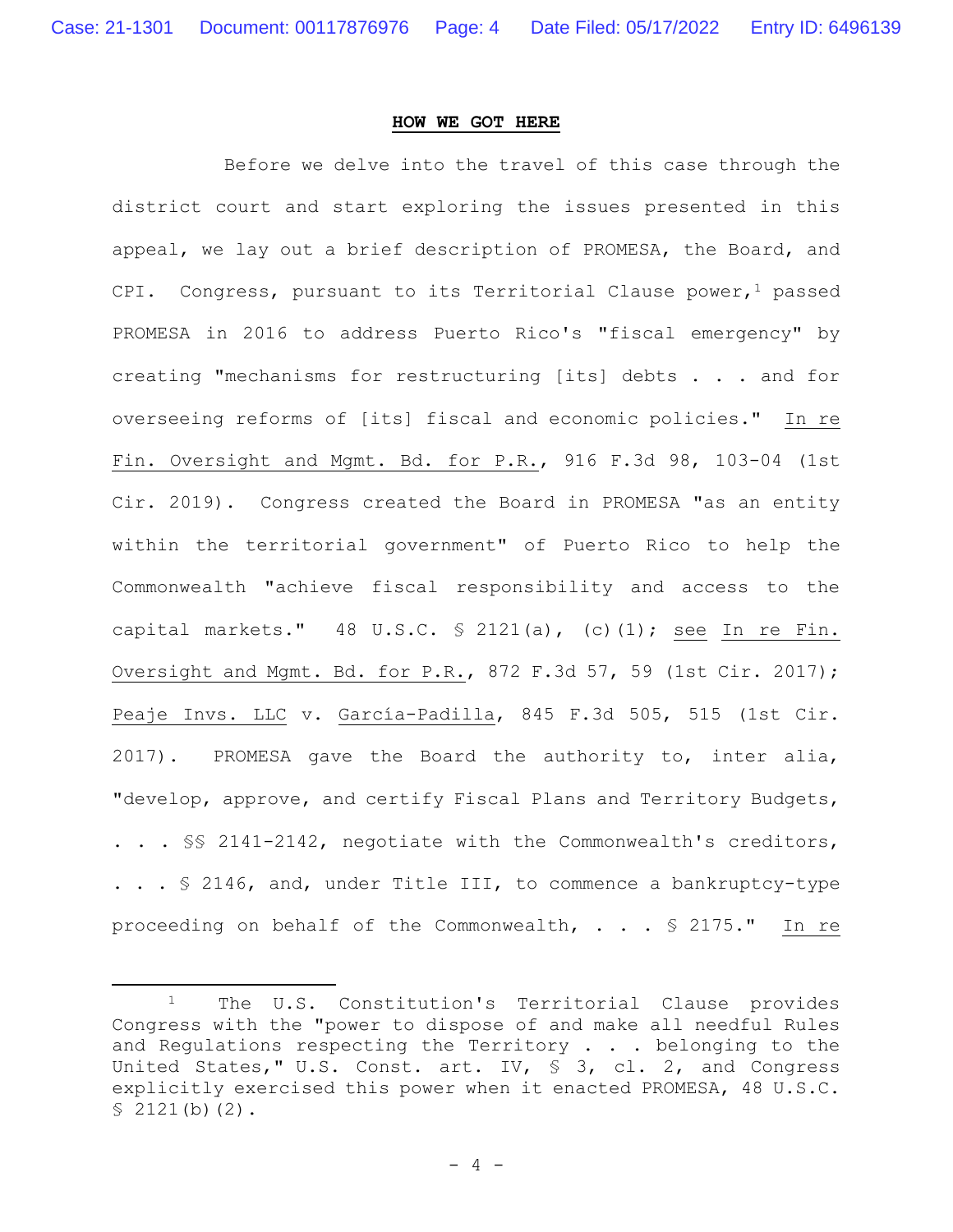Fin. Oversight and Mgmt. Bd. for P.R., 916 F.3d at 103-04. The Board has seven members, appointed by the President and supported by an executive director and staff (the precise number of whom were not set by the statute). 48 U.S.C. § 2121(e). The sections of PROMESA at the center of this appeal are:

(1) PROMESA § 103: "The provisions of [PROMESA] shall prevail over any general or specific provisions of territory law, State law, or regulation that is inconsistent with [PROMESA]." Id. § 2103.

(2) PROMESA § 105: "The Oversight Board, its members, and its employees shall not be liable for any obligation of or claim against the Oversight Board or its members or employees or the territorial government resulting from actions taken to carry out this chapter." Id. § 2125.

(3) PROMESA § 106: "[A]ny action against the Oversight Board, and any action otherwise arising out of [PROMESA], in whole or in part, shall be brought in a United States district court for [Puerto Rico]." Id. § 2126.

CPI uses investigative journalism to access and distribute information about Puerto Rico to Puerto Ricans so they may be better informed about issues affecting them and may be better prepared to exercise their democratic rights. CPI initiated this litigation against the Board in June 2017, relying on PROMESA § 106 for jurisdiction and asking the district court to issue a declaratory judgment, injunctive relief, and writ of mandamus<sup>2</sup> forcing the Board to release documents about Puerto Rico's fiscal

<sup>2</sup> CPI did not request an award of damages.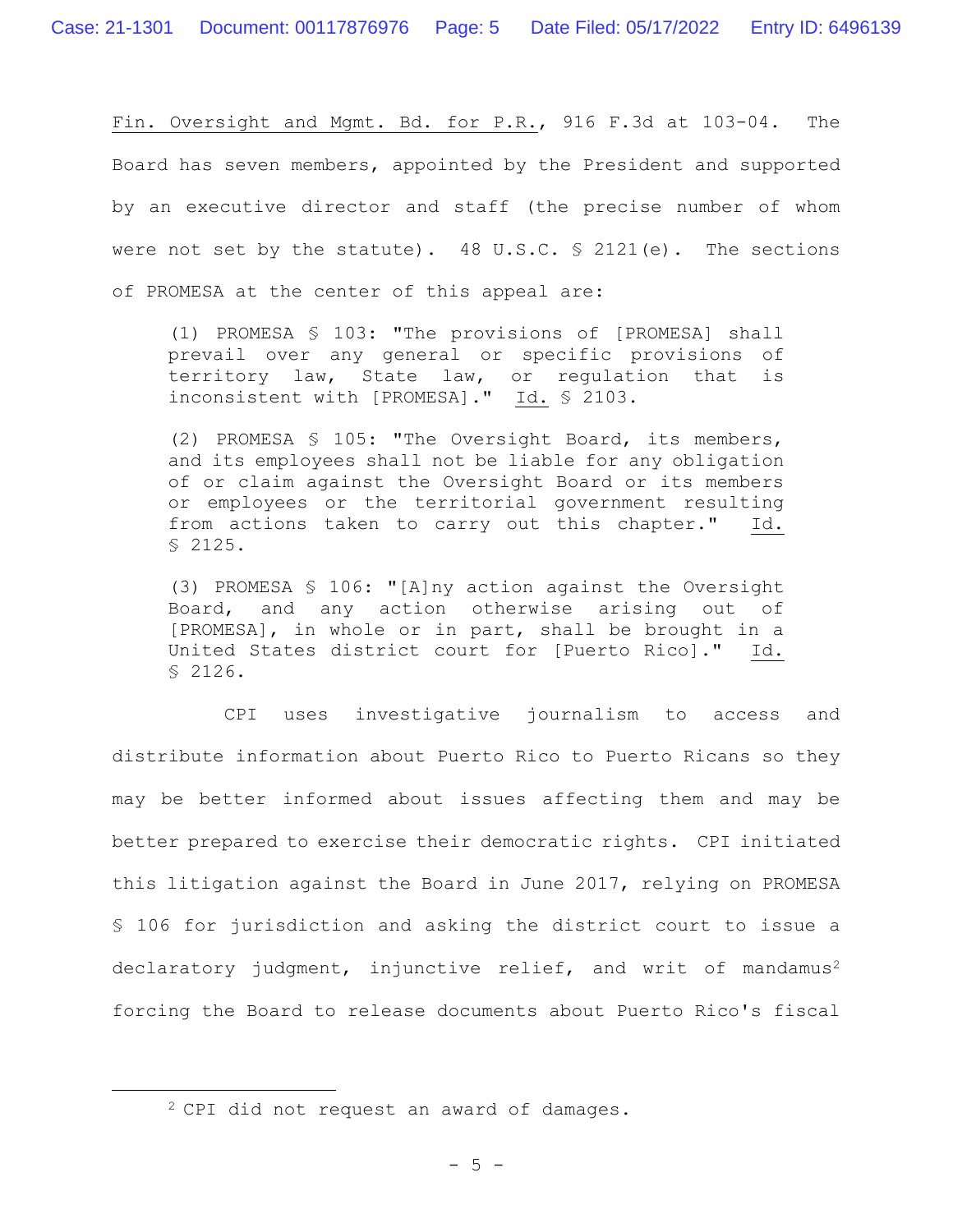situation, communications among Board members, contracts, meeting minutes, and financial disclosure forms for the Board's members ("the 2017 Complaint").<sup>3</sup> CPI had requested these documents directly from the Board to no avail. CPI alleged that the Board, by ignoring the requests or providing less than complete responses to CPI's requests, was violating P.R. Const. § 4.<sup>4</sup>

The Board filed a motion to dismiss for lack of subjectmatter jurisdiction and for failure to state a claim, arguing that

<sup>4</sup> Article II, section 4 of Puerto Rico's Constitution provides, in relevant part, that "[n]o law shall be made abridging the freedom of speech or of the press, or the right of the people peaceably to assemble and to petition the government for a redress of grievances." The Puerto Rico Supreme Court recognizes this provision to include the public's right to access public information as "firmly related to the exercise of the rights" provided within this section. Bhatia Gautier v. Rossello Nevares, 199 P.R. Dec. 59 (P.R. 2017) (certified translation at 17) (citing Trans Ad. de P.R. v. Junta de Subastas, 174 P.R. Dec. 56 (P.R. 2008); Ortiz v. Dir. Adm. de los Tribunales, 152 P.R. Dec. 161 (P.R. 2000); and Soto v. Srio. De Justicia, 112 P.R. Dec. 477 (P.R. 1982)).

<sup>&</sup>lt;sup>3</sup> Specifically, CPI sought the Board's reports pertaining to: "cash flow," "compliance" with "approved budget by budgetary fund and by agency," the Commonwealth's Treasury Department's "revenues and a narrative about collective efforts," payroll, "federal funds received and disbursed by area and by agency," "debt obligations," and "agency[] productivity and performance with appropriate metrics." CPI also sought "bank account data and statements," "[q]uarterly report[s] on each agency's productivity and performance," financial statements and conflict of interest submissions by the Board members prior to their designations to the Board, communication records between the Board and the federal government, contracts between the Board and "private entities," Board work product such as "protocols, regulations, manuals or memorandums," and meeting minutes.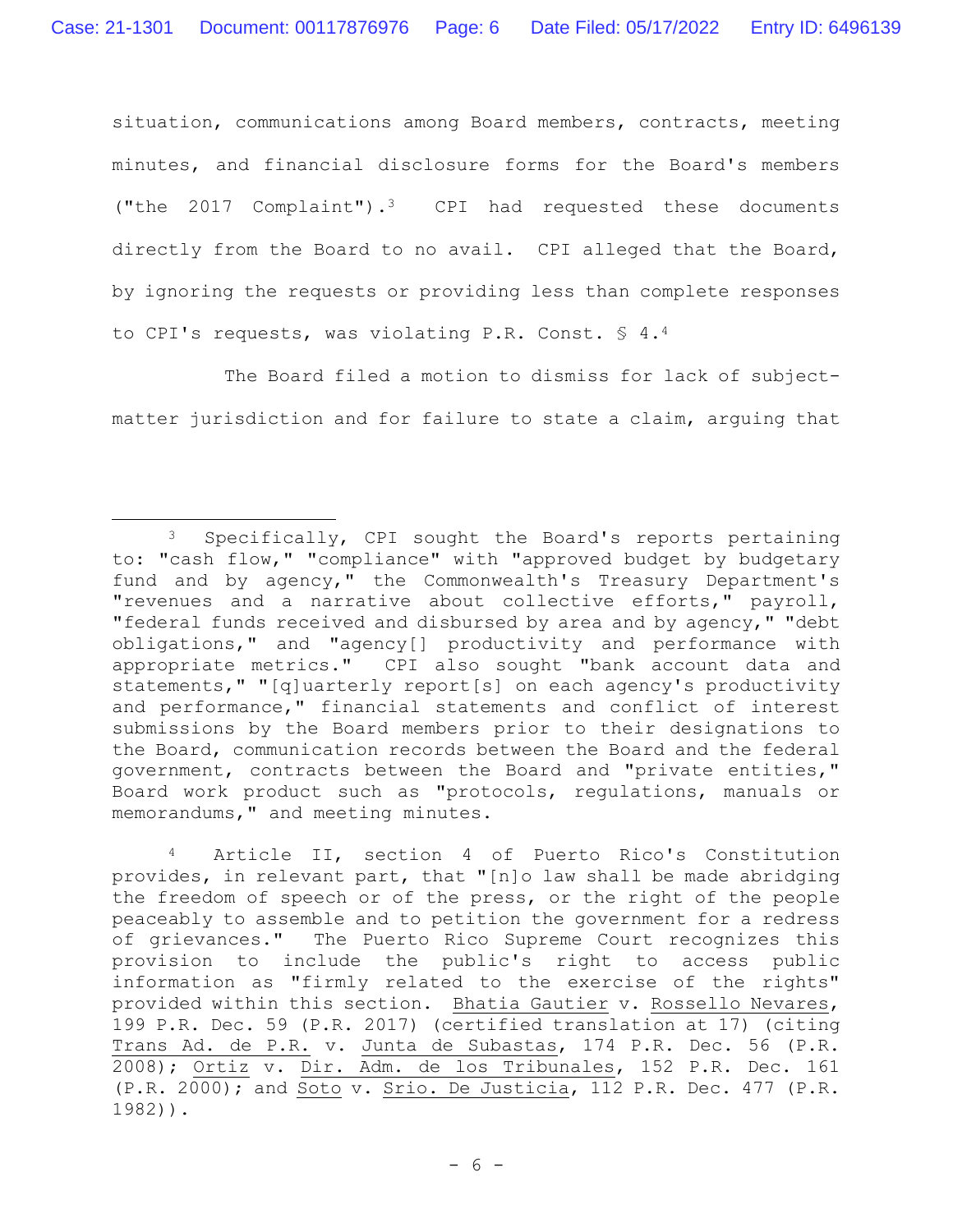the Eleventh Amendment to the United States Constitution<sup>5</sup> bars CPI's quest to force the Board to comply with P.R. Const. § 4, and that PROMESA preempts the disclosure obligations within P.R. Const.  $\frac{1}{2}$  4.<sup>6</sup> CPI opposed the motion, arguing that the Eleventh Amendment did not bar its suit, that PROMESA did not, in any way, preempt P.R. Const. § 4, and that PROMESA § 106 expressly provided that the federal district court is the only forum in which actions can be brought against the Board for matters arising out of PROMESA.

The district court judge denied the motion, assuming without deciding that the Board is an arm of the Commonwealth entitled to Eleventh Amendment immunity, concluding Congress (in

<sup>5</sup> Much more on the Eleventh Amendment is coming. For now it's enough to know that this Amendment may provide legal immunity to States -- and under some conditions, to State entities -- from lawsuits in federal court when the court is asked to enforce a state law against the sovereign State or state entity. Pennhurst State Sch. & Hosp. v. Halderman, 465 U.S. 89, 98-102, 117 (1984); Grajales v. P.R. Ports Auth., 831 F.3d 11, 15 (1st Cir. 2016); Espinal-Dominguez v. Puerto Rico, 352 F.3d 490, 493–94 (1st Cir. 2003) ("This provision has been authoritatively interpreted to safeguard States from suits brought in federal court by their own citizens as well as by citizens of other States.").

<sup>6</sup> This case was briefly stayed pursuant to an automatic stay provision within PROMESA, 48 U.S.C. § 2161 (incorporating the Bankruptcy Code's automatic stay provisions -- 11 U.S.C. §§ 362, 922), after the district court denied the Board's request to reassign the case to the Title III docket but granted the Board's request to apply an automatic stay. In August 2017, the bankruptcy court granted CPI's motion to lift the automatic stay, and the litigation resumed in district court. None of the procedural aspects of the stay or lift-stay proceedings are at issue in this case.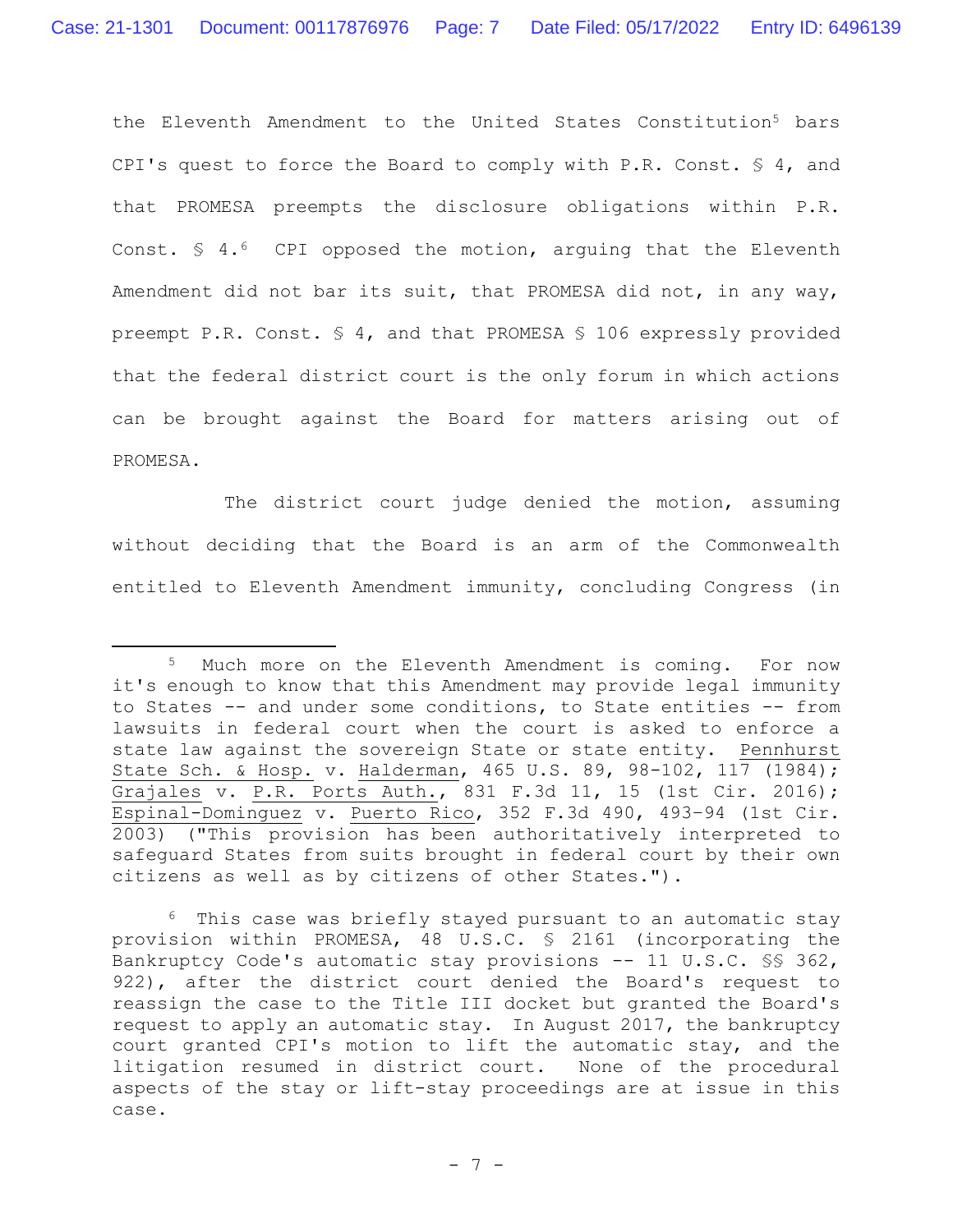PROMESA) waived or abrogated the Eleventh Amendment immunity, and also concluding that PROMESA did not preempt P.R. Const. § 4. We'll get into the judge's reasoning in a little bit -- for now we stay focused on summarizing the travel of the case through the district court before the case landed on our bench. After the denial of the Board's motion to dismiss, the district judge referred the case to a magistrate judge to set "case management deadlines for the production of the requested documents" and to preside over the discovery stage of the litigation.

The magistrate judge held a status conference and the parties thereafter filed a series of informative motions to keep the court apprised of the progress they were making towards the Board producing -- and CPI receiving -- the documents CPI requested. Over the following months, there was some progress. The Board produced some documents and continued to withhold some (the details of which are not relevant to the arguments and issues on appeal before us). CPI, however, became frustrated with the pace of the production process, and in October 2018 it started filing motions asking the court for help to speed up production. These motions included one requesting the court set a status conference date to address the Board's purported delays in producing the requested documents and another motion a few months later requesting the court compel the Board to produce the requested documents or assert a reason for withholding each

- 8 -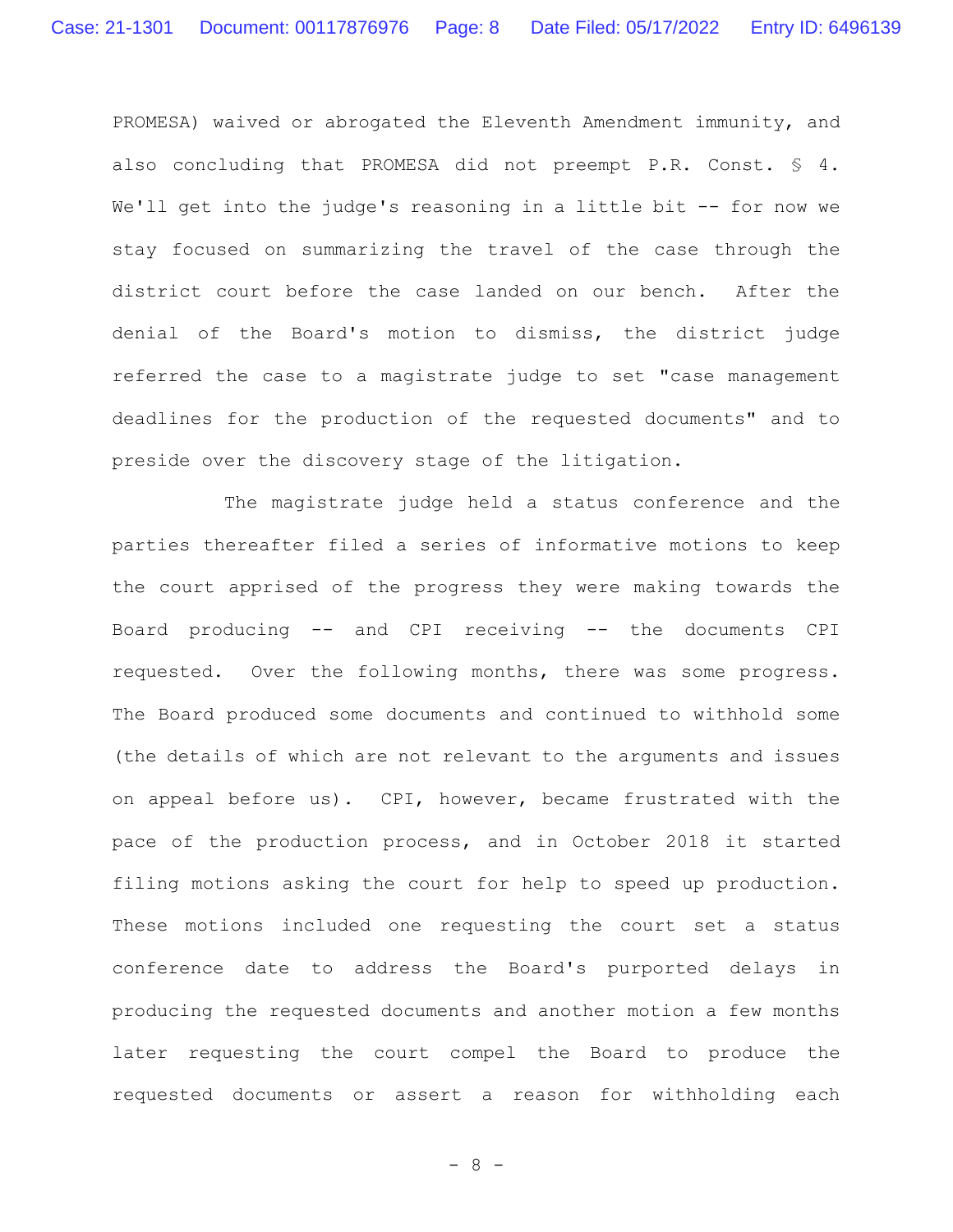document withheld as well as to impose a monetary sanction based on the Board's alleged contempt for its failure to produce the requested documents. The Board made assurances that the documents CPI wanted were to be delivered soon, so the court denied CPI's motions but ordered a status update and promised to schedule a status conference to resolve whatever production issues remained at that time.

The magistrate judge held this next status conference in March 2019; the parties identified categories of documents the Board was withholding, and the magistrate judge ordered the Board and CPI to work through the specific areas of dispute. The magistrate judge noted the parties had agreed that the documents to be produced were all created before a cut-off date of April 30, 2018 (the reason why this date is relevant will become clear in the next paragraph). The magistrate judge also ordered that the parties notify him two weeks later about the categories of documents still in dispute and each party's reasons why these categories should or should not be produced. The parties complied, and the magistrate judge issued a report and recommendation ("R&R") recommending the court (1) deny CPI's request for several draft reports and documents the Board had withheld under a claim of law enforcement privilege and (2) order the Board to produce a "comprehensive, legally-sufficient" privilege log identifying why it was invoking several other categories of privilege for the

- 9 -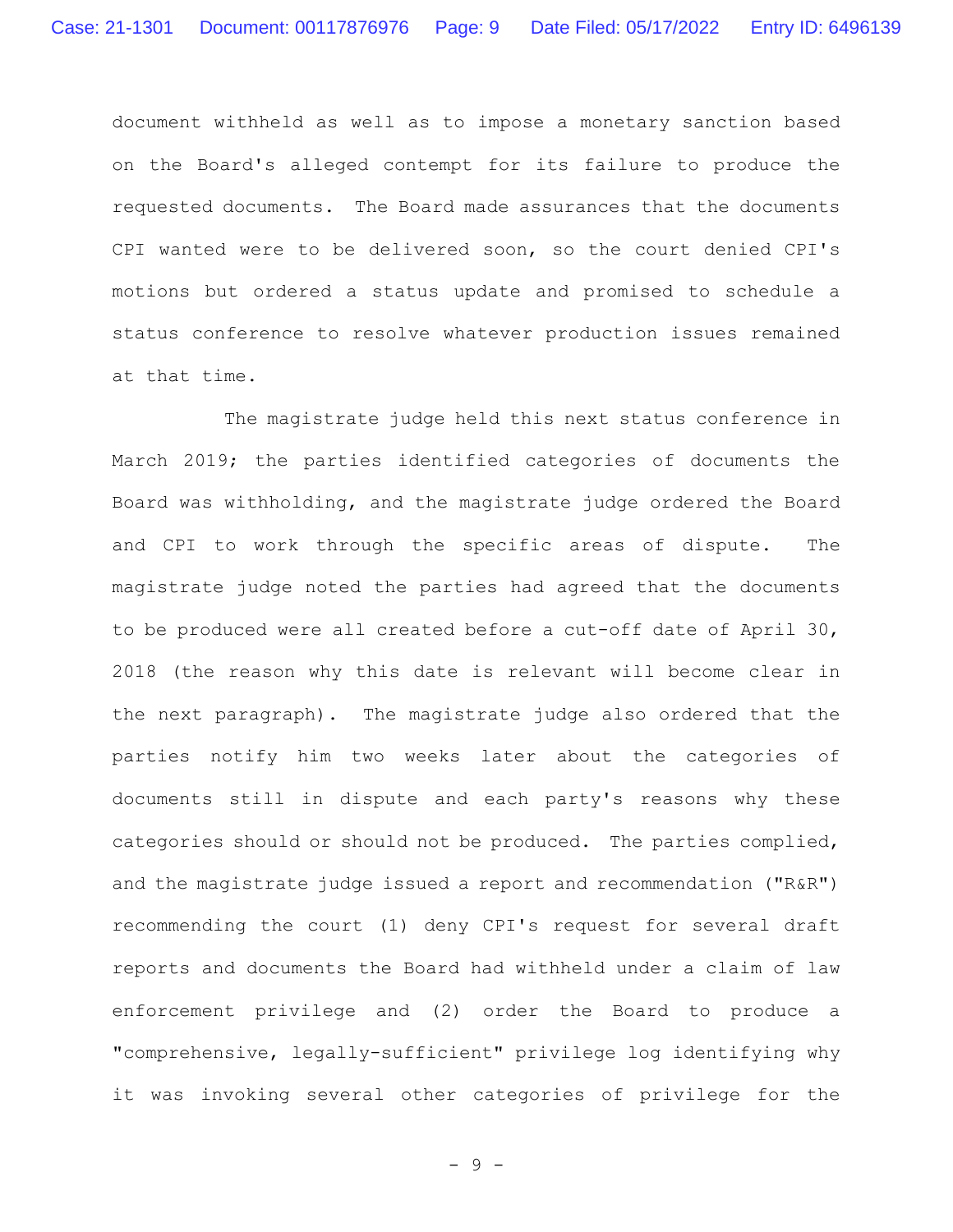remaining documents it was withholding. Over the parties' objections, the district judge adopted the R&R in its entirety in a short order entered directly onto the docket (known in some courts as a "text order"), concluding the magistrate judge's recommendations were "well-grounded in both fact and law," and setting a deadline for the Board to produce the privilege log.<sup>7</sup>

After the magistrate judge issued the R&R and the parties filed their respective objections but before the district judge entered the order adopting the R&R, CPI started a second case in district court against the Board, seeking the production of documents related to communications between the Board and the federal government as well as between the Board and the Puerto Rico government created on April 30, 2018 and after ("the 2019 Complaint").8 The Board filed a motion to dismiss the 2019

The 2019 Complaint echoed the 2017 Complaint, seeking an injunction and writ of mandamus ordering the Board to deliver

records related to communications, inquiries or requests for information, documents, reports or data issued by any member of the Board and/or its staff to any federal [or Puerto Rico] government agency or federal [or Puerto Rico] government official, or by the federal [or Puerto Rico] government, its agencies or staff, to the Board, from April 30, 2018 until the delivery date, including,

<sup>&</sup>lt;sup>7</sup> The magistrate judge also issued a separate R&R recommending the denial of CPI's motion to compel the disclosure of the Board's members' financial statements dating before each member's appointment to the Board. The district court adopted the R&R in its entirety (over the Board's limited objection based on its contention that the magistrate judge misread PROMESA § 105). Neither party challenges this order in this appeal.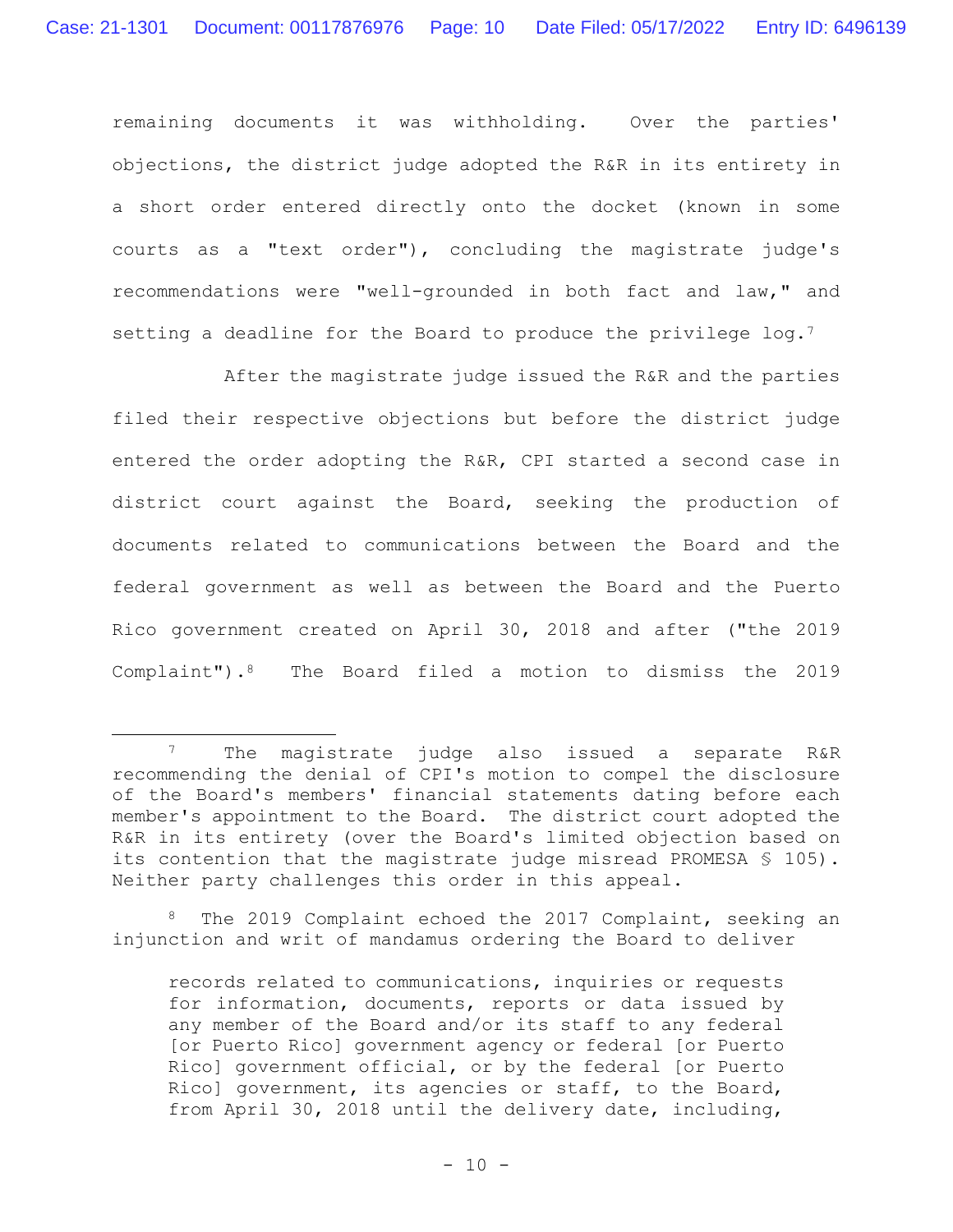Complaint, restating its arguments from its first motion to dismiss (lack of subject matter jurisdiction and failure to state a claim) and adding a third reason CPI could not prevail in its quest for the Board's documents: PROMESA § 105 provided the Board with immunity from the relief CPI seeks. The district court consolidated this second case with the first case and denied the Board's motion to dismiss in a short text order "for the reasons stated in the Court's Opinion and Order" entered in the lead case about the 2017 Complaint, briefly listing its main conclusions from the Opinion and Order.

The Board filed a notice of appeal to challenge both the order denying its motion to dismiss the 2019 Complaint and the order requiring it to compile and submit the detailed privilege log. This court granted the Board's motions to expedite the appeal as well as to stay the district court proceedings.

## **OUR TAKE**<sup>9</sup>

Out of the gate, CPI contends we should not hear the Board's appeal because it has waived any appellate rights through

but not limited to, email and text messages through any digital messaging system.

We appreciate the thoughtful submissions from the amici (their names are listed near the case caption up top) but we give the reader a heads up that we cannot consider any "arguments advanced only 'by amici and not by parties.'" Mount Vernon Fire Ins. Co. v. VisionAid, Inc., 875 F.3d 716, 720 n.1 (1st Cir. 2017) (quoting In re Sony BMG Music Ent., 564 F.3d 1, 3 (1st Cir. 2009)).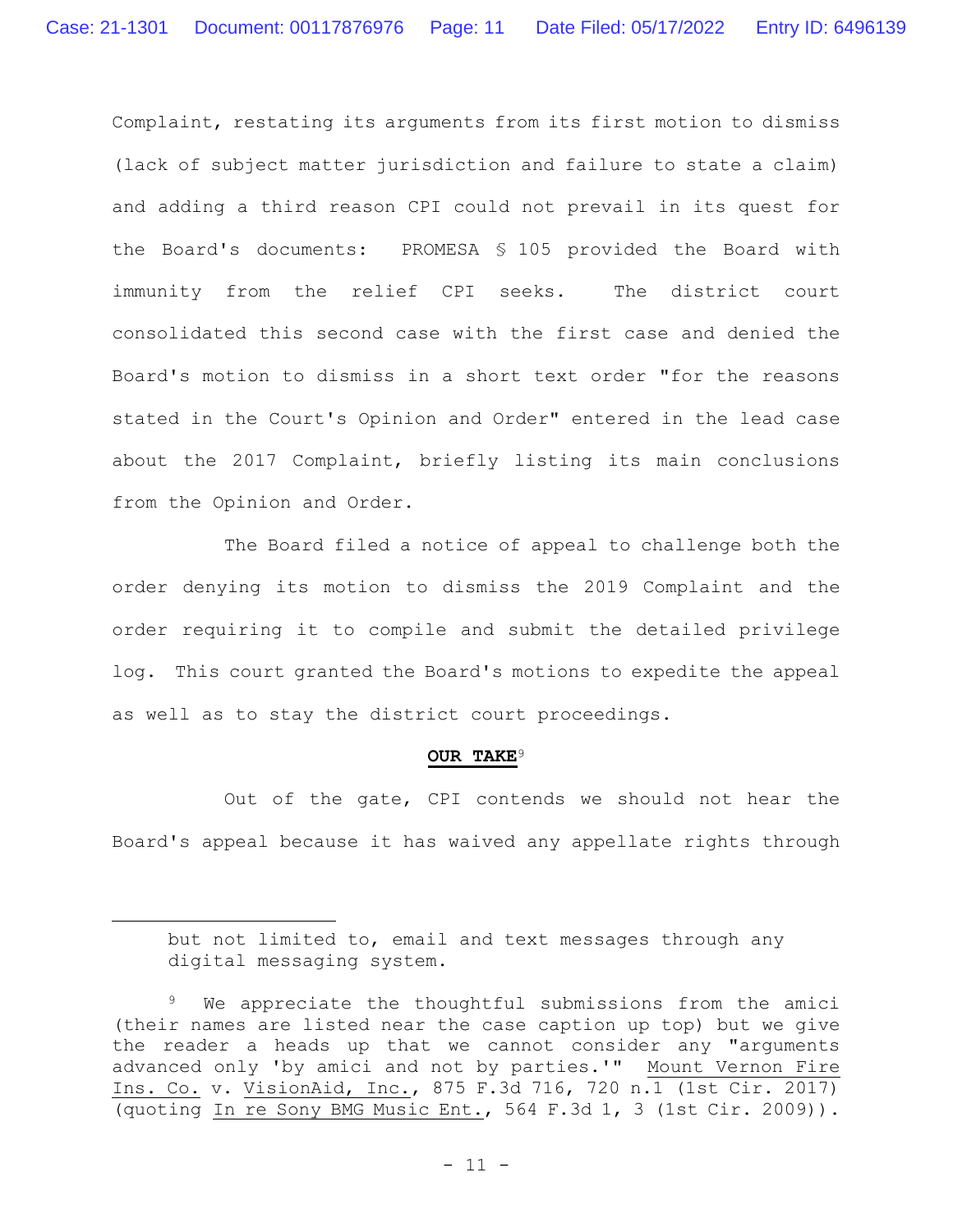conduct it engaged in before the district court during the 2017 suit, as we'll discuss momentarily. Not so, says the Board and urges us to conclude on the merits of its appeal that CPI cannot prevail in its quest for the documents it demands because constitutional and statutory immunity shield the Board from CPI's suit and because PROMESA preempts P.R. Const. § 4. Assuming we will reach the merits, CPI says it fully supports the district court's conclusions. We'll start with CPI's waiver contention before moving into the Board's arguments. For those who prefer to know the end result before reaching the end of the opinion, we conclude that: The Board properly availed itself of interlocutory review of the denial of its motion to dismiss only with respect to its Eleventh Amendment immunity argument and, in PROMESA § 106, Congress abrogated the Board's assumed Eleventh Amendment immunity. Read on for the details and the whys of these conclusions.

#### **Availability of Interlocutory Review**

As CPI tells it, we need not address either of the Board's immunity contentions raised in response to the 2019 Complaint because the Board has waived any right to prosecute an appeal of those issues. That is so for a couple of reasons: CPI says the Board missed its opportunity to challenge the district court's conclusions that the Board is neither immune from CPI's suit nor saved by preemption when the Board did not immediately

- 12 -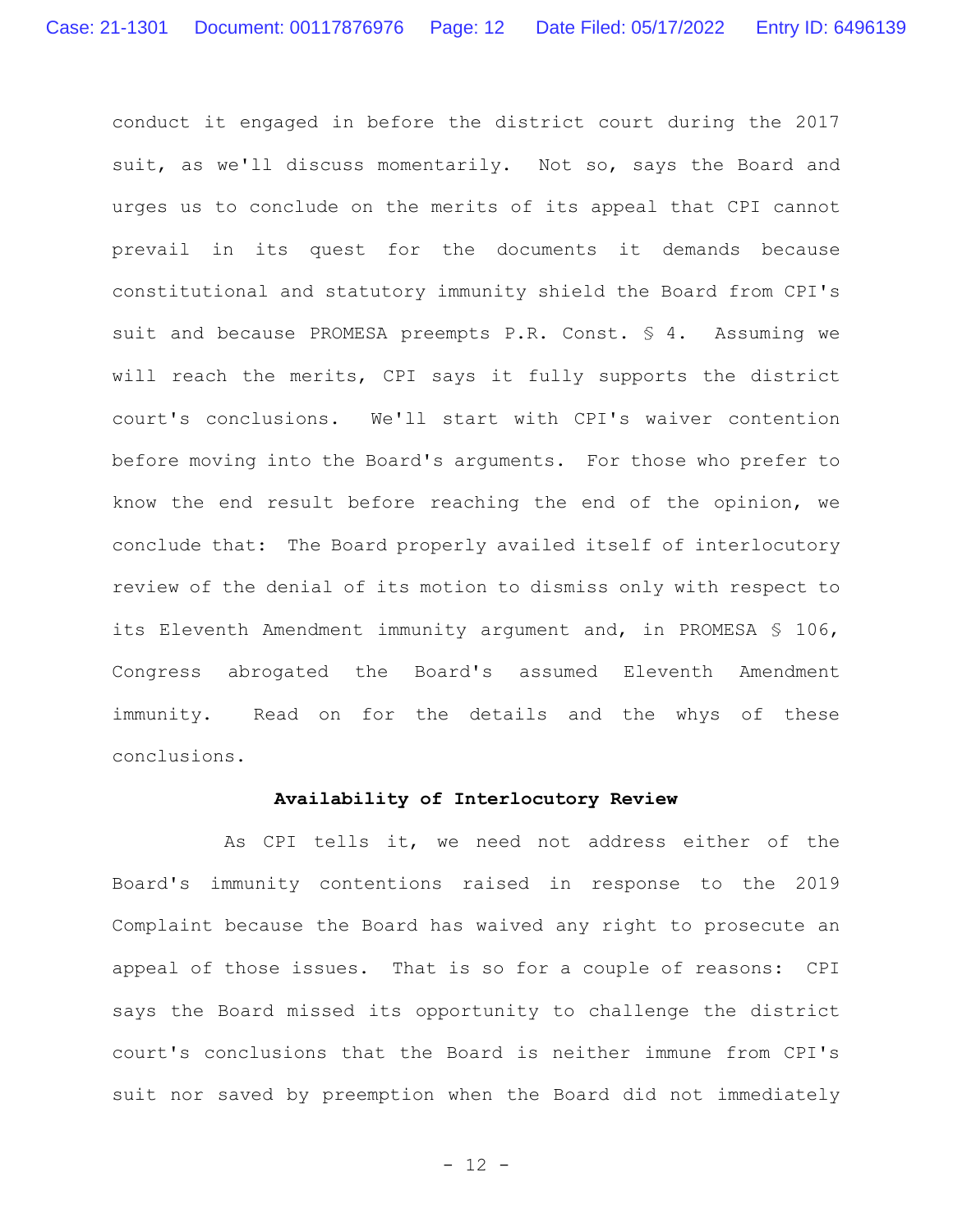appeal the denial of its motion to dismiss the 2017 Complaint. CPI also says the Board waived its appellate rights by producing documents in the first suit and by pretending it would ultimately comply with the agreed-upon documents production stipulations.

The Board replies that CPI is ignoring important facts: CPI filed not one but two separate complaints, and the Board's appeal here is from the district court's denial of its motion to dismiss the 2019 Complaint, not the 2017 Complaint. Continuing, CPI, says the Board, fails to explain why its participation in the first suit or why discovery orders from the first suit preclude it from appealing the district court's rejection of its second-suit jurisdictional challenges.

We first note that while CPI raises this waiver issue before us, arguing the Board's lack of diligence in timely pursuing its Eleventh-Amendment-subject-matter-jurisdiction assertions bars this appeal, CPI did not provide any on-point or helpful case law to help us understand why it believes that is so. For support, CPI only cites cases dealing with lack of diligence in other contexts, such as juror disqualification, evidentiary issues during trial, and qualified immunity. The same holds true for why the Board's participation in suit one's discovery practices prevents this appeal -- CPI gives us no helpful case law applicable to its waiver contention. Regardless, we understand CPI's essential argument to be that because the Board slept on its rights

- 13 -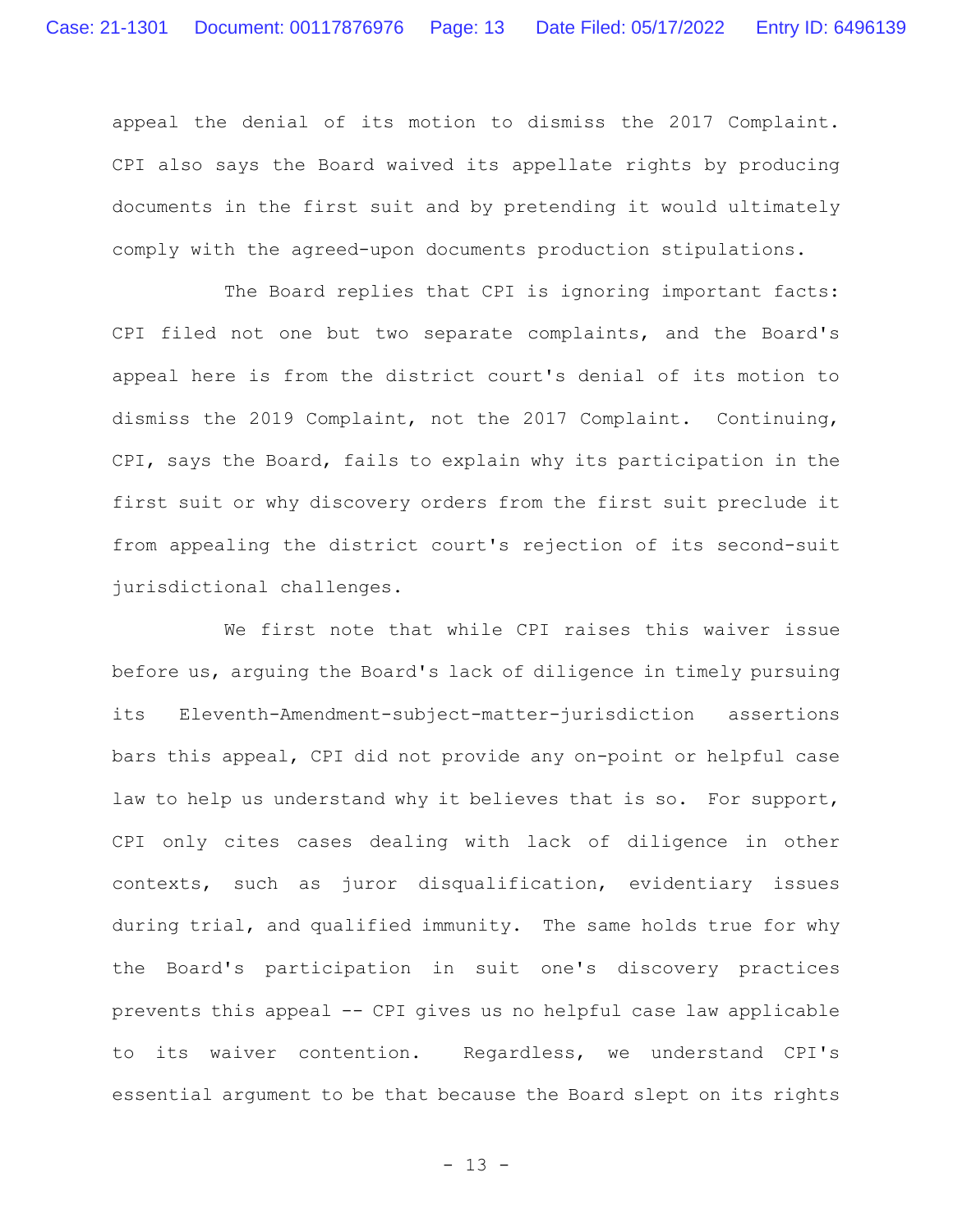in the first suit, it necessarily waived any immunity defense in the second. So we assess CPI's contention.<sup>10</sup>

Case law tells us an Eleventh Amendment sovereign immunity defense, as asserted here, is jurisdictional and therefore may be raised at any point during litigation, even for the first time on appeal. R.I. Dep't of Env't Mgmt. v. United States, 304 F.3d 31, 49 (1st Cir. 2002). However, a defendant can waive this immunity defense by participating in the litigation, thereby indicating its consent to suit. Lapides v. Bd. of Regents of the Univ. Sys. of Ga., 535 U.S. 613, 619, 622 (2002). To constitute waiver, the sovereign's litigation conduct "must be unambiguous and must evince a clear choice to submit the state's rights for adjudication by the federal courts." Ramos-Piñero v. Puerto Rico, 453 F.3d 48, 52 (1st Cir. 2006) (cleaned up) (internal citations omitted).

For example, we held a defendant did waive its sovereign immunity when it argued this defense before the district court, did not raise it in a first appeal, then tried to resurrect the issue in a second appeal in the same matter. See Aquinnah/Gay Head Cmty. Ass'n, Inc. v. Wampanoag Tribe of Gay Head (Aquinnah), 989 F.3d 72, 83 (1st Cir. 2021). Another example of waiver by

<sup>10</sup> Rather than deem CPI's contentions waived for failure of development, we address them because CPI indeed provided some case law in an effort to support its points, perhaps cited so we could reason by analogy to the situations presented in those cases.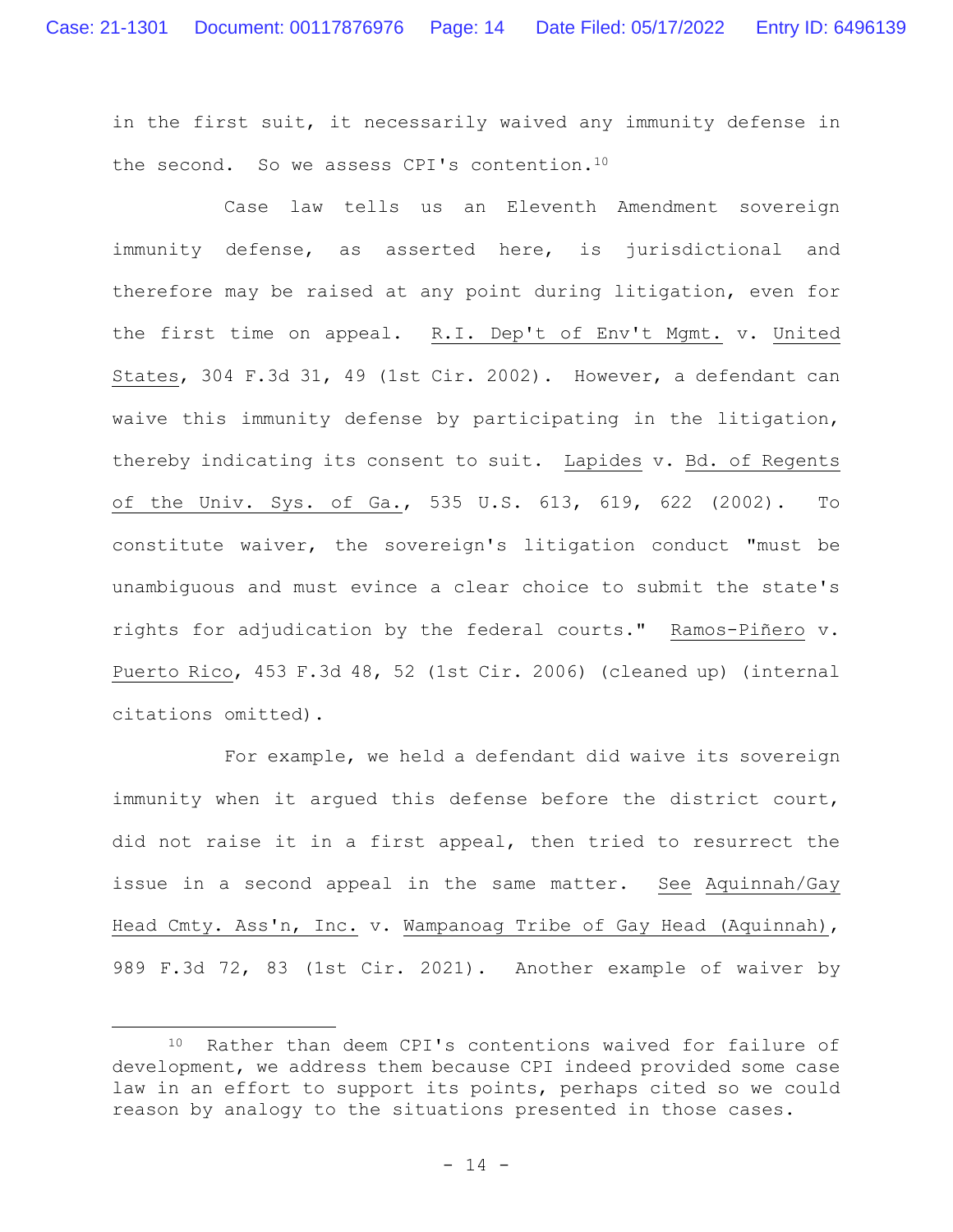litigation conduct: When a state entity engaged in litigation by filing a counterclaim and a third-party complaint before asserting sovereign immunity. Davidson v. Howe, 749 F.3d 21, 28 (1st Cir. 2014). Or, the slam dunk for waiver identified by the Supreme Court was when a state defendant -- sued in state court under a statute in which the state had waived immunity from suit -- removed a case to federal court then filed a motion to dismiss on the basis of sovereign immunity. Lapides, 535 U.S. at 619, 622. We have said there is no waiver, though, when the sovereign defendant "does nothing more than zealously defend against the [court's jurisdiction] whenever possible." Consejo de Salud de la Comunidad de la Playa de Ponce, Inc. v. González-Feliciano, 695 F.3d 83, 105 (1st Cir. 2012).

Our dive into CPI's and the Board's back-and-forth during the 2017 case's discovery proceedings reveals the Board indicated in its filings that it was not conceding its immunity defenses. Soon after the district court judge denied the Board's motion to dismiss CPI's 2017 Complaint, the parties submitted a joint initial scheduling memorandum to the magistrate judge to kick off the discovery process. In a section called "Statement of Jurisdictional Issues" the Board asserted that the court lacks jurisdiction on both constitutional and statutory immunity grounds (as well as that P.R. Const. § 4 preempts CPI's claims). Later on, when the Board filed a limited objection to the R&R about the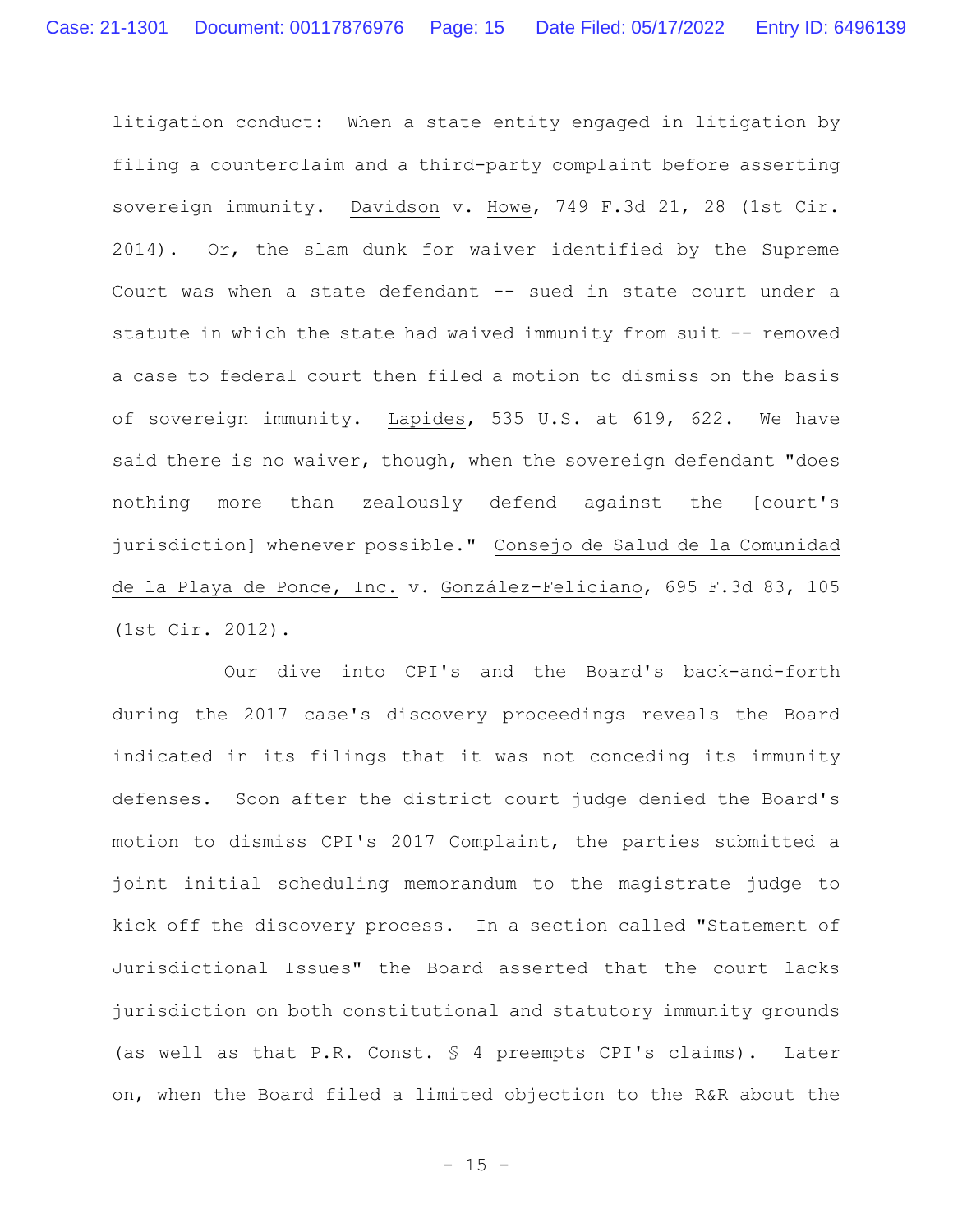privilege log, the Board included a statement that it was reserving its right to assert "its position that th[e] [c]ourt is without jurisdiction over this matter" and was not waiving any of its arguments about either sovereign or statutory immunity. With these rights-preservation filings in the record and our prior discussions of waiver by conduct in mind, we conclude that the Board did not waive its immunity arguments by engaging in the discovery process before CPI filed the 2019 Complaint.

That being said, because the district court explicitly incorporated its legal reasoning from the 2018 order denying dismissal of the 2017 Complaint into the order denying dismissal of the 2019 Complaint, our review of the later order will necessarily have to examine the fully articulated reasoning in the first order.

Therefore, we move on to consider whether CPI's other jurisdictional challenges have merit. CPI objects to the Board's assertion of interlocutory appellate jurisdiction pursuant to the collateral order doctrine, arguing that the Board's challenge to the denial of Eleventh Amendment immunity can wait until the district court enters a final judgment. The same holds for the district court's order for production of documents.

In general, this court only allows appeals from final judgments. 28 U.S.C. § 1291. As with any rule, however, there are exceptions, and the Board says two apply here. First, an

 $- 16 -$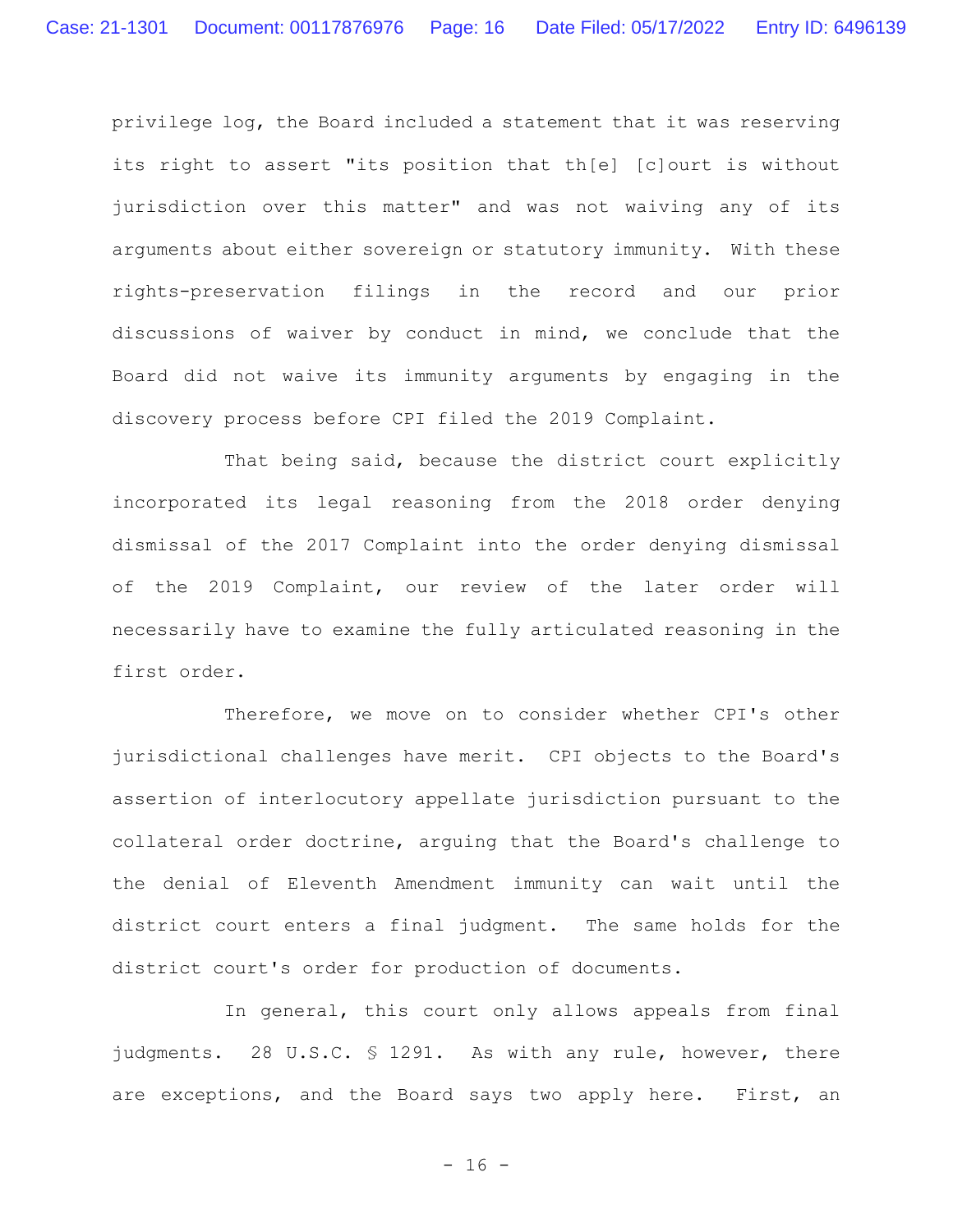interlocutory appeal of the order denying dismissal of the 2019 Complaint is properly before this court pursuant to the collateral order doctrine. Second, an interlocutory appeal of the order directing the Board to create a privilege log is an immediately appealable injunction pursuant to § 1292(a).

The collateral order doctrine allows an order issued by a district court to be appealed immediately when the order "finally determines claims of right separable from, and collateral to, rights asserted in the action, too important to be denied review and too independent of the cause itself to require that appellate consideration be deferred until the whole case is adjudicated." Asociación De Subscripción Conjunta Del Seguro De Responsabilidad Obligatorio v. Flores Galarza, 484 F.3d 1, 13 (1st Cir. 2007) (alteration adopted) (quoting Espinal-Dominguez v. Puerto Rico, 352 F.3d 490, 495 (1st Cir. 2003)); Nieves-Márquez v. Puerto Rico, 353 F.3d 108, 122 n.11 (1st Cir. 2003). Stated differently, the collateral order doctrine applies when the trial court's decision is sufficiently final, urgent, important, and separable. Espinal-Dominguez, 352 F.3d at 496 (citing In re Rectical Foam Corp., 859 F.2d 1000, 1004 (1st Cir. 1988)). This court has previously held that a district court's denial of a state or state entity's claim that the Eleventh Amendment provides full immunity from suit meets the elements of the collateral order doctrine because: (1) the decision "conclusively determines that the State [or state entity]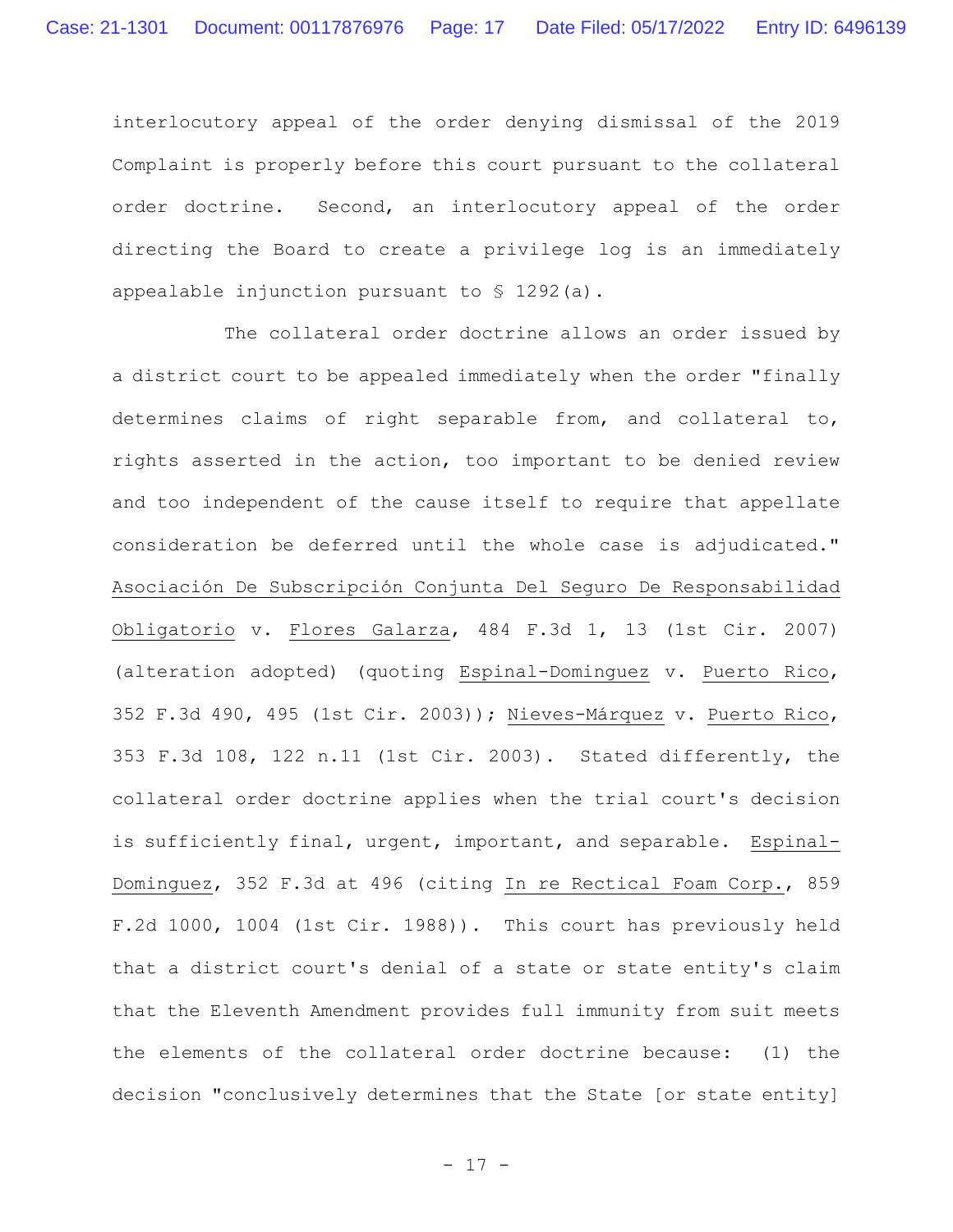can be subjected to the coercive processes of the federal courts" (finality), (2) "the principal benefit conferred by the Eleventh Amendment -- an immunity from suit -- will be 'lost as litigation proceeds past motion practice'" (urgency), (3) the decision "involves an important legal question (the existence and extent of a 'fundamental constitutional protection')" (importance), and (4) the "question has no bearing on the substantive merits of the case" (separability). Id. at 496-97 (quoting P.R. Aqueduct & Sewer Auth. v. Metcalf & Eddy, Inc., 506 U.S. 139, 145 (1993)).

CPI says these elements aren't met because "[t]here would [be] no immediate harm to the Board if this case proceeds to final judgment" and that there could be "effective review" after the Board produces the requested documents or identifies the documents it thinks should be protected from disclosure. But CPI does not attempt to distinguish our case law applying the collateral order doctrine to denials of Eleventh Amendment protection or show, beyond its broad argument, why the collateral order doctrine elements aren't met here. In any event, we agree with the Board that the district court's order denying its claim of Eleventh Amendment immunity may be appealed now pursuant to the collateral order doctrine. See P.R. Aqueduct & Sewer Auth., 506 U.S. at 141, 147 (holding States and state entities that are (or claim to be) "arms of the State" may appeal a district court decision denying Eleventh Amendment immunity pursuant to the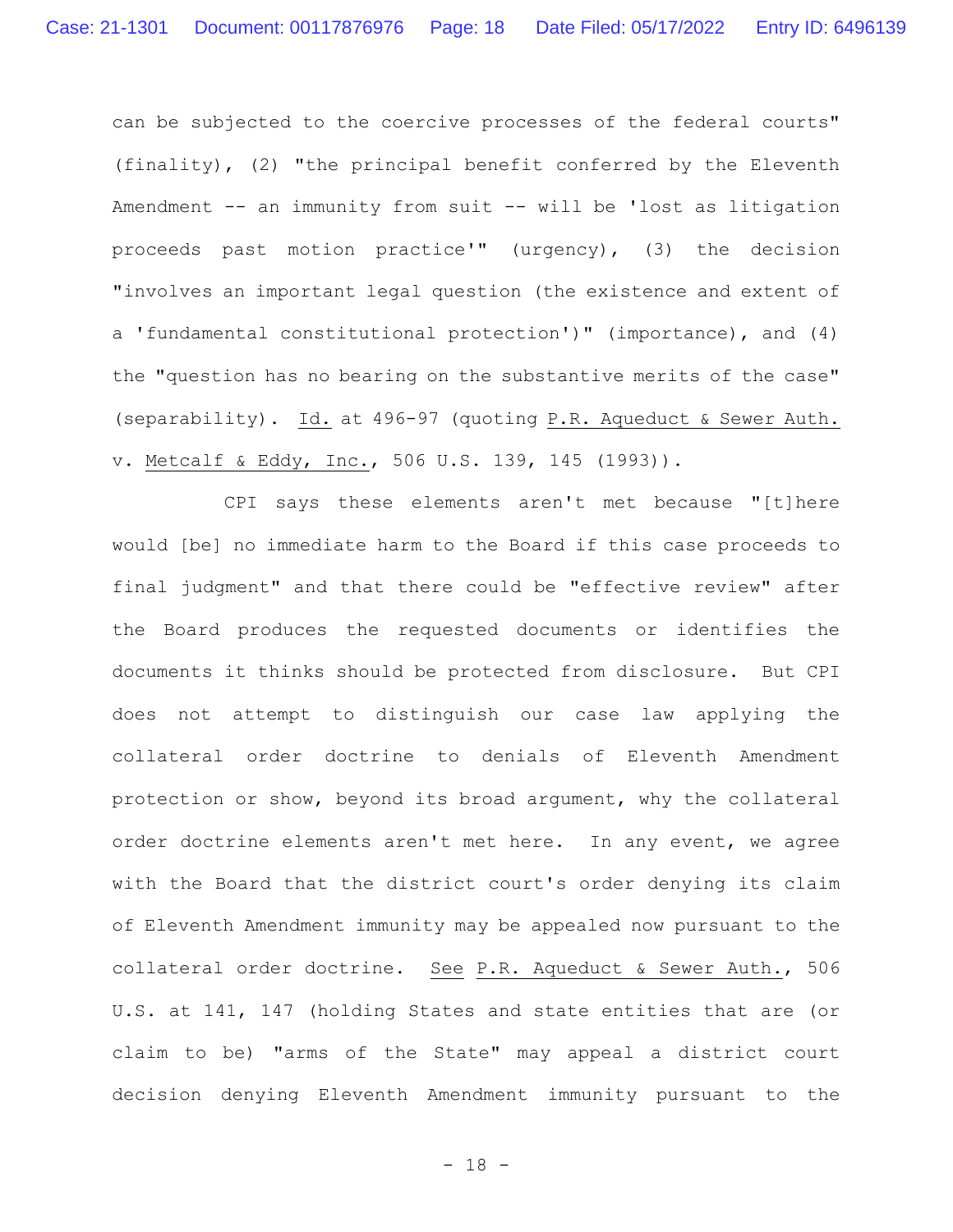collateral order doctrine) (citing Cohen v. Beneficial Indus. Loan Corp., 337 U.S. 541 (1949)); cf. Espinal-Dominquez, 352 F.3d at 499 (dismissing an interlocutory appeal for want of appellate jurisdiction because the collateral order doctrine could not make one part of a case reviewable when the Commonwealth of Puerto Rico had also acknowledged that the other remedies the plaintiff sought in the same cause of action would not be shielded by Eleventh Amendment immunity).

The Board claims that its other arguments -- statutory immunity and preemption -- are also properly before us now because these are "inextricably intertwined with the Eleventh Amendment immunity issue," though it does not tell us how. We have indeed recognized that pendent appellate jurisdiction "exists" "when an issue is 'inextricably intertwined' with a denial of immunity, and [when] review of the pendent issue 'was necessary to ensure meaningful review' of immunity." Lopez v. Massachusetts, 588 F.3d 69, 81-82 (1st Cir. 2009) (quoting Swint v. Chambers Cnty. Comm'n, 514 U.S. 35, 51 (1995), and citing Suboh v. Dist. Attorney's Office, 298 F.3d 81, 97 (1st Cir. 2002), and Fletcher v. Town of Clinton, 196 F.3d 41, 55 (1st Cir. 1999)); see also Nieves-Márquez, 353 F.3d at 123. Such intertwinement is not present here, however. An examination of our prior exercises of pendent appellate jurisdiction reveals we have done so in situations where the statutory questions presented were central to answering the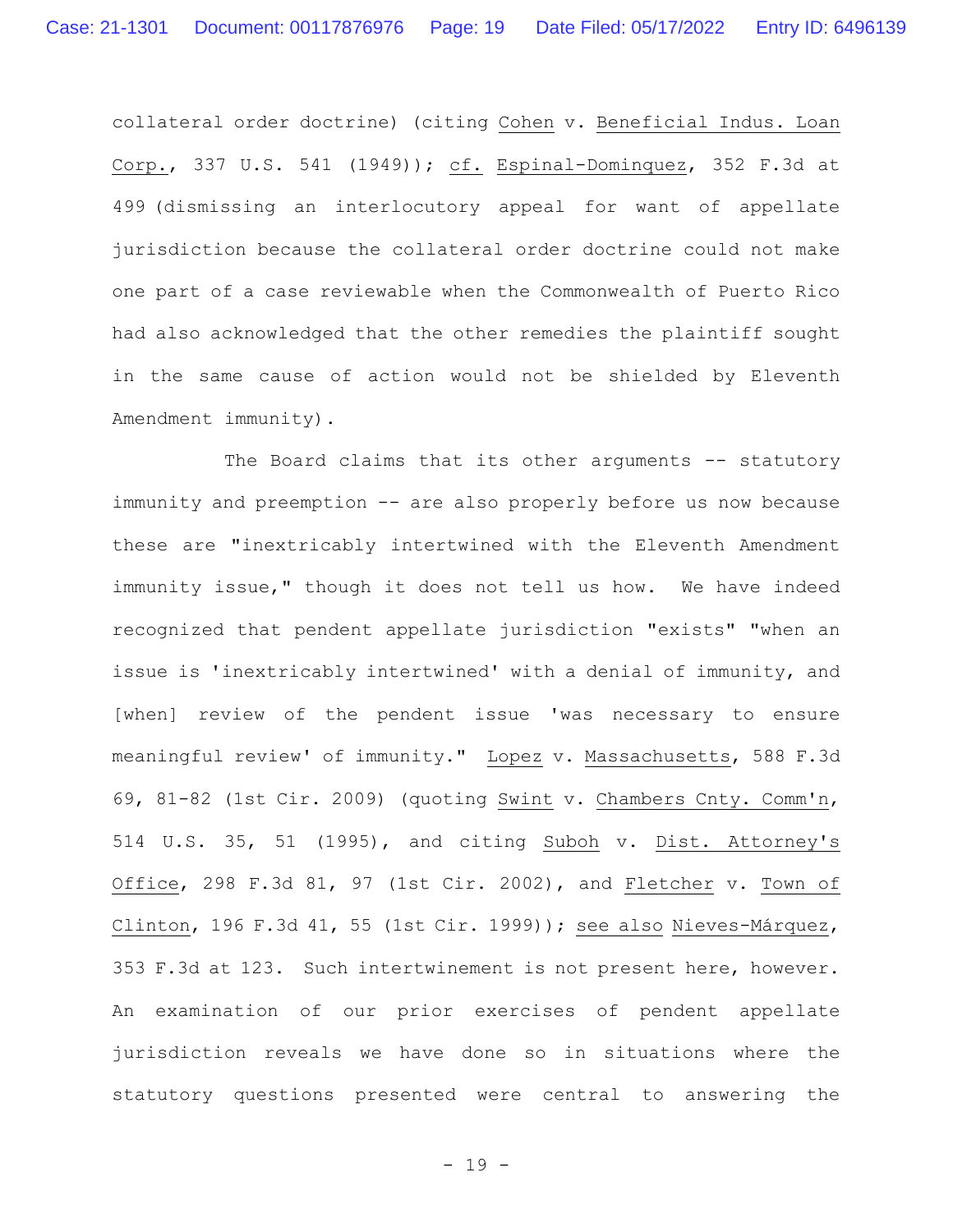sovereign immunity question. See, e.g., Lopez, 588 F.3d at 82 (exercising pendent appellate jurisdiction because whether the state agency involved was an "employer" within the meaning of Title VII "was both determinative and factually and legally entwined with the Eleventh Amendment question") (citing Nieves-Márquez, 353 F.3d at 123-24); see also Nieves-Márquez, 353 F.3d at 123 (stating the answer to whether any of the causes of action pled allowed for damages as opposed to equitable remedies only was "inextricably intertwined with the issue of Eleventh Amendment immunity"). In contrast here, we can (and do) resolve the Eleventh Amendment immunity issue without any need to explore or resolve either the Board's arguments about statutory immunity pursuant to PROMESA § 105 or its arguments about how PROMESA preempts the disclosure obligations in P.R. Const. § 4. And the Board does not suggest any other viable legal theory that would allow us to review these issues now. For these reasons stated, we decline to exercise pendent jurisdiction over the statutory immunity and preemption issues.

CPI's final objection to the Board seeking interlocutory appellate review of the two orders now is based on CPI's contention that neither order can be properly labeled an injunction as the Board claims. The Board indeed asserts in its brief-in-chief that the privilege log order (but not the order denying its motion to dismiss) is an immediately appealable injunction, arguing that if

 $- 20 -$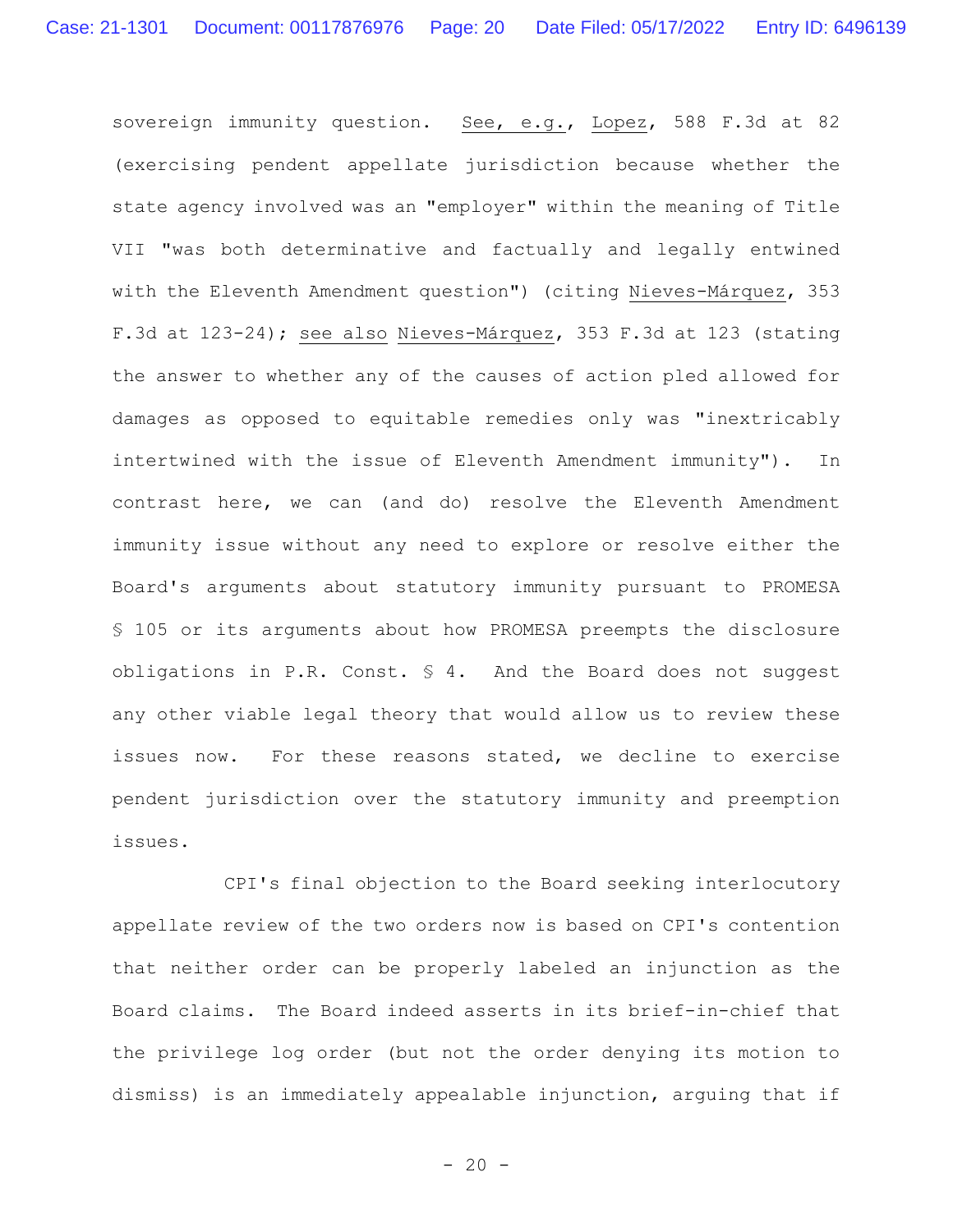this court makes it wait to challenge the privilege log order until after the log is completed, the proverbial cat will be "out of the bag" and CPI will know what documents the Board has in its possession. The Board wants us to rely on a case from the District of Columbia Circuit Court of Appeals where that court held that the district court's order requiring the defendant CIA to confirm or deny whether it had the records the plaintiffs requested pursuant to the Freedom of Information Act ("FOIA") was injunctive in nature and appealable under 28 U.S.C. § 1292(a)(1). See Leopold v. Cent. Intel. Agency, 987 F.3d 163, 169 (D.C. Cir. 2021) ("There is no doubt that orders requiring the disclosure of documents are appealable injunctions." (internal quotation marks and citation omitted)). The D.C. Circuit Court recognized that "[t]he absence of particular evidence may sometimes provide clues as important as the presence of such evidence." Id. at 167.

The D.C. Circuit Court distinguished the situation in Leopold from an order examined in a prior case in which the district court had ordered the Secret Service to process a FOIA request for visitor logs to the White House and the Vice President's residence. Id. (citing Citizens for Resp. & Ethics in Wash. v. U.S. Dep't of Homeland Sec. ("CREW"), 532 F.3d 860, 862- 63 (D.C. Cir. 2008)). The court held that the order in the Secret Service case had not been immediately reviewable as an injunction because the agency had not yet been forced to disclose any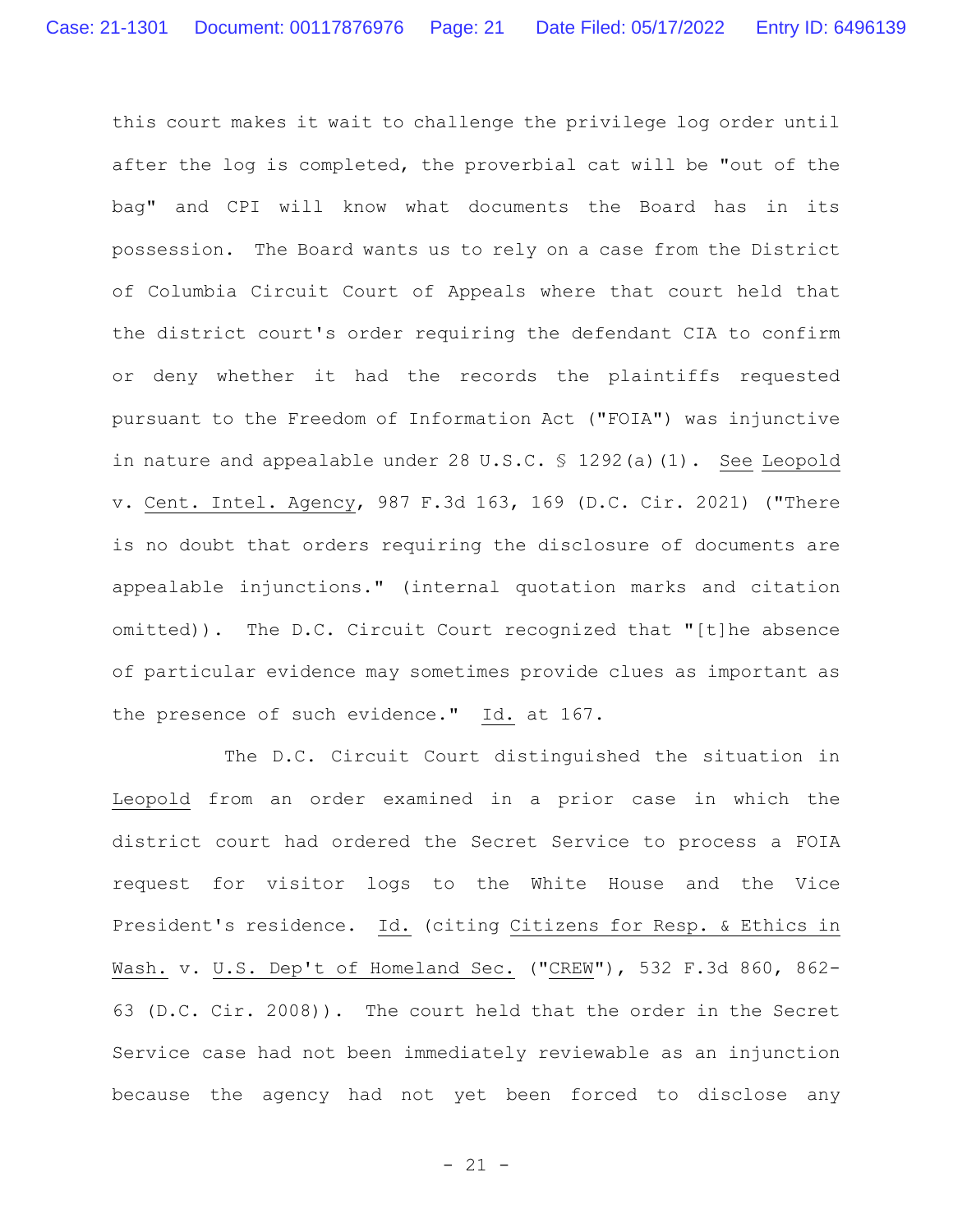documents, instead only to process the FOIA request, during which the agency would have the opportunity "to withhold some or all of the documents under one or more of FOIA's nine exemptions," CREW, 532 F.3d at 863, at which point, the district court "may agree with the agency, allowing it to withhold the requested records, in which case the government would have no cause to appeal," Leopold, 987 F.3d at 169 (quoting CREW, 532 F.3d at 864).

Not surprisingly, the Board would like us to find the district court's privilege log order akin to Leopold whereas CPI emphasizes the reasoning in CREW. True, the production of the detailed privilege log will tip off CPI to the names of the documents in the Board's possession, but CPI is demanding specific categories of reports and other documents (see supra notes 3 and 8) it already knows are in the Board's possession. The kinds of documents CPI seeks to obtain (such as financial reports and statements related to the Board and the Commonwealth as well as communications between the Board and various entities) do not, in our view, have the same degree of national security sensitivity upon which the CIA relies to carry out its responsibilities related to national security, the disclosure of which would "reveal intelligence sources and methods." Leopold, 987 F.3d at 169. As such, contrary to what the Board wants us to believe, the content of the privilege log would not let the cat "out of the bag" in the same way as the information the CIA would have been forced to

 $- 22 -$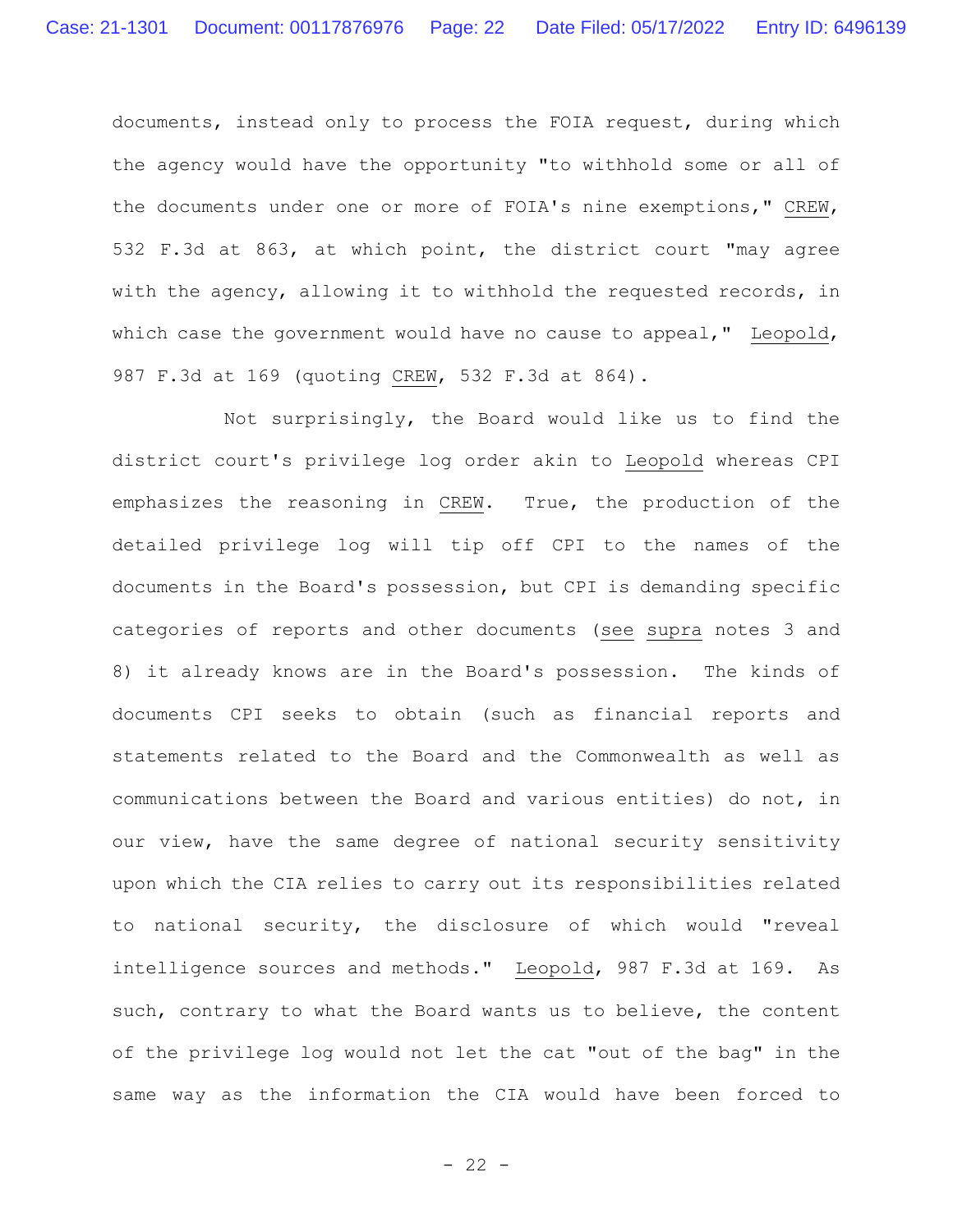disclose if it had been forced to admit or deny possessing various documents. Instead, we think the Board's situation is more akin to that in CREW -- to ask us to review the privilege log order before the Board has complied and asserted claims of privilege for each document CPI requested that the Board wants to withhold would be premature. See 532 F.2d at 864. Effective review of the district court's ultimate determination about which documents the Board may withhold based on a specific claim of privilege can occur after the Board has produced the privilege log and makes these assertions in the first instance. We conclude, therefore, that the privilege log order is not reviewable in this interlocutory appeal as an injunction pursuant to 28 U.S.C. § 1292(a)(1). For the reasons we have explained throughout this section, the only merits issue we will proceed to examine is Eleventh Amendment sovereign immunity.

#### **Sovereign Immunity**

The Eleventh Amendment provides that "[t]he Judicial power of the United States shall not be construed to extend to any suit in law or equity, commenced or prosecuted against one of the United States by Citizens of another State, or by Citizens or Subjects of any Foreign State." U.S. Const. amend. XI. According to the Supreme Court, "a federal suit against state officials on the basis of state law contravenes the Eleventh Amendment when . . . the relief sought and ordered has an impact directly on the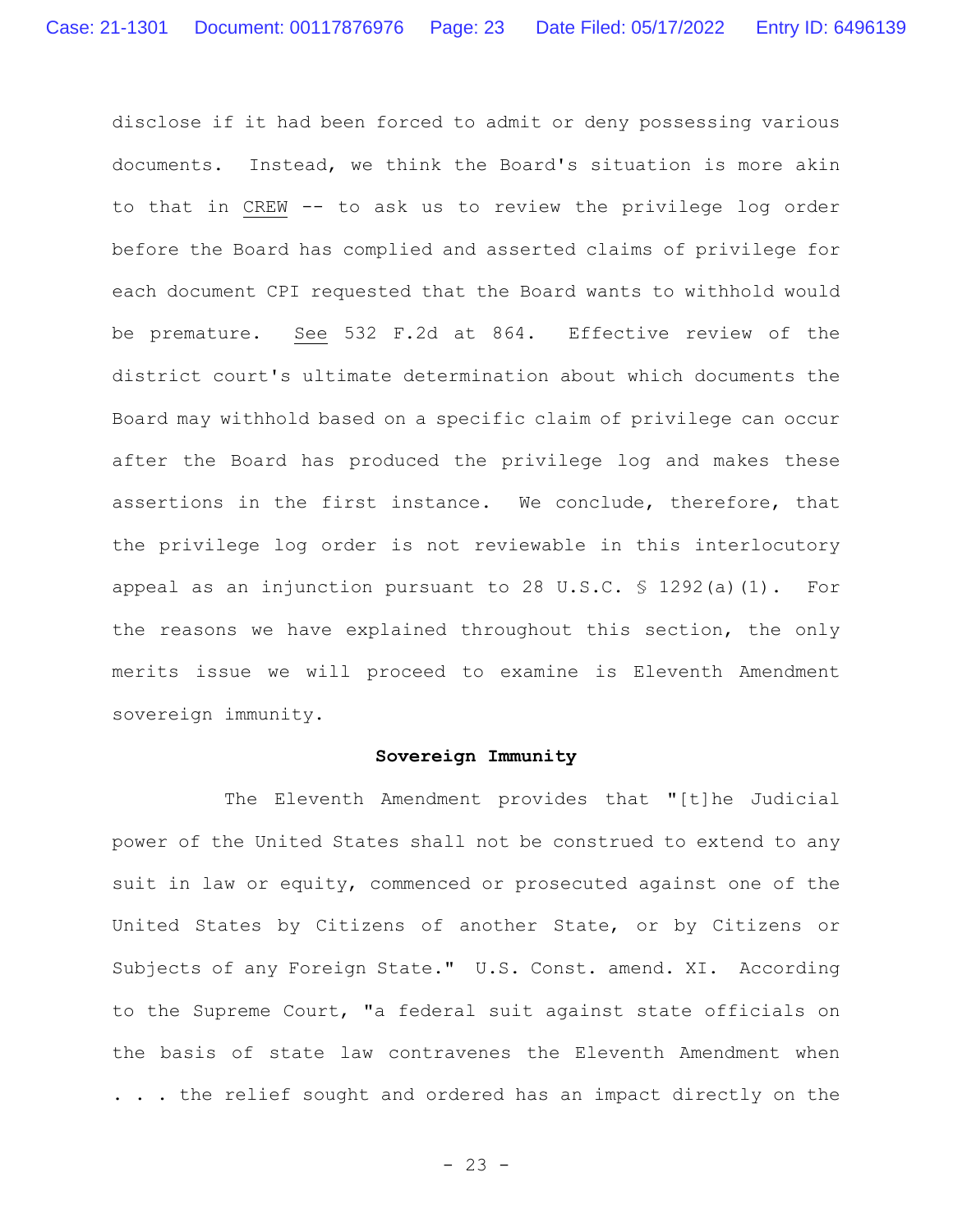State itself." Pennhurst State Sch. & Hosp. v. Halderman, 465 U.S. 89, 117 (1984). The Board argues that the Eleventh Amendment shields it from this litigation full stop because "CPI is asking a federal court . . . to enforce territorial law . . . against an entity within the Commonwealth's government . . . . " The Board contends this court has repeatedly stated this immunity applies to the Commonwealth of Puerto Rico and that, in PROMESA, Congress neither waived nor abrogated this immunity. CPI responds that the Board is not entitled to this constitutional immunity because the Supreme Court has not yet said this immunity applies to this territory. But, if this court decides the Eleventh Amendment applies, says CPI, then PROMESA § 106(a) abrogates the immunity from suit.11 The district court assumed the Board was entitled to Eleventh Amendment immunity but concluded Congress, in PROMESA § 106, both waived and abrogated the immunity. Our review of this issue is de novo. Grajales v. P.R. Ports Auth., 831 F.3d 11, 15 (1st Cir. 2016).

As the district court and the Board point out, this court has long treated Puerto Rico like a state for Eleventh Amendment purposes, including recently. See Borrás-Borrero v. Corporación del Fondo del Seguro del Estado, 958 F.3d 26, 33 (1st Cir. 2020)

<sup>11</sup> Although CPI argues the Eleventh Amendment does not apply to Puerto Rico and that Congress neither waived nor abrogated this immunity as to Puerto Rico, we understand CPI's counterarguments to be about the Board as an entity of Puerto Rico's government.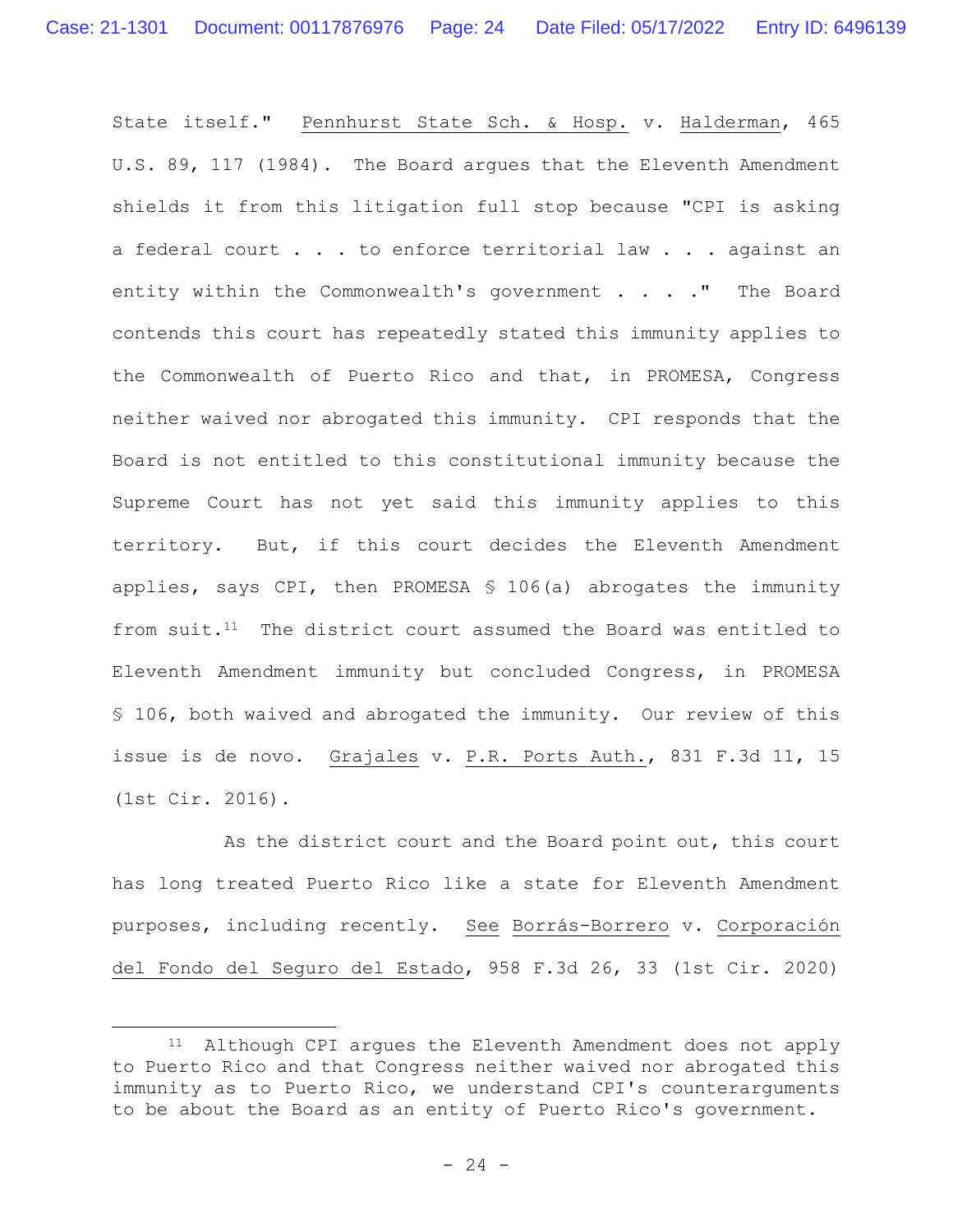(noting "Puerto Rico is treated as a state for Eleventh Amendment purposes" but avoiding consideration of the constitutional immunity question because the state entity clearly prevailed on the merits (quoting Fresenius Med. Care Cardiovascular Res., Inc. v. P.R. and Caribbean Cardiovascular Ctr. Corp., 322 F.3d 56, 61 (1st Cir. 2003))); see also Grajales, 831 F.3d at 15 (acknowledging Puerto Rico "enjoys" sovereign immunity in the same way as the states (citing Jusino Mercado v. Puerto Rico, 214 F.3d 34, 39 (1st Cir. 2000))); González-Feliciano, 695 F.3d at 103 n.15; Maysonet-Robles v. Cabrero, 323 F.3d 43, 50 (1st Cir. 2003); De Leon Lopez v. Corporacion Insular de Seguros, 931 F.2d 116, 121 (1st Cir. 1991). The Supreme Court, for its part, "has expressly reserved on the question whether Eleventh Amendment immunity principles apply to Puerto Rico." Grajales, 831 F.3d at 15 n.3 (citing P.R. Aqueduct & Sewer Auth., 506 U.S. at 141 n.1 (acknowledging this court's treatment of Puerto Rico as a State for Eleventh Amendment purposes but not reaching the issue of whether the defendant agency was entitled to the immunity as a state entity because this court had not reached the issue)). The Supreme Court has only once directly addressed whether Puerto Rico is a separate sovereign from the federal government, in a criminal case. In Puerto Rico v. Sánchez Valle, 579 U.S. 59 (2016), the Court held that while each State is a separate sovereign from the federal government for purposes of the Fifth Amendment's Double Jeopardy Clause, Puerto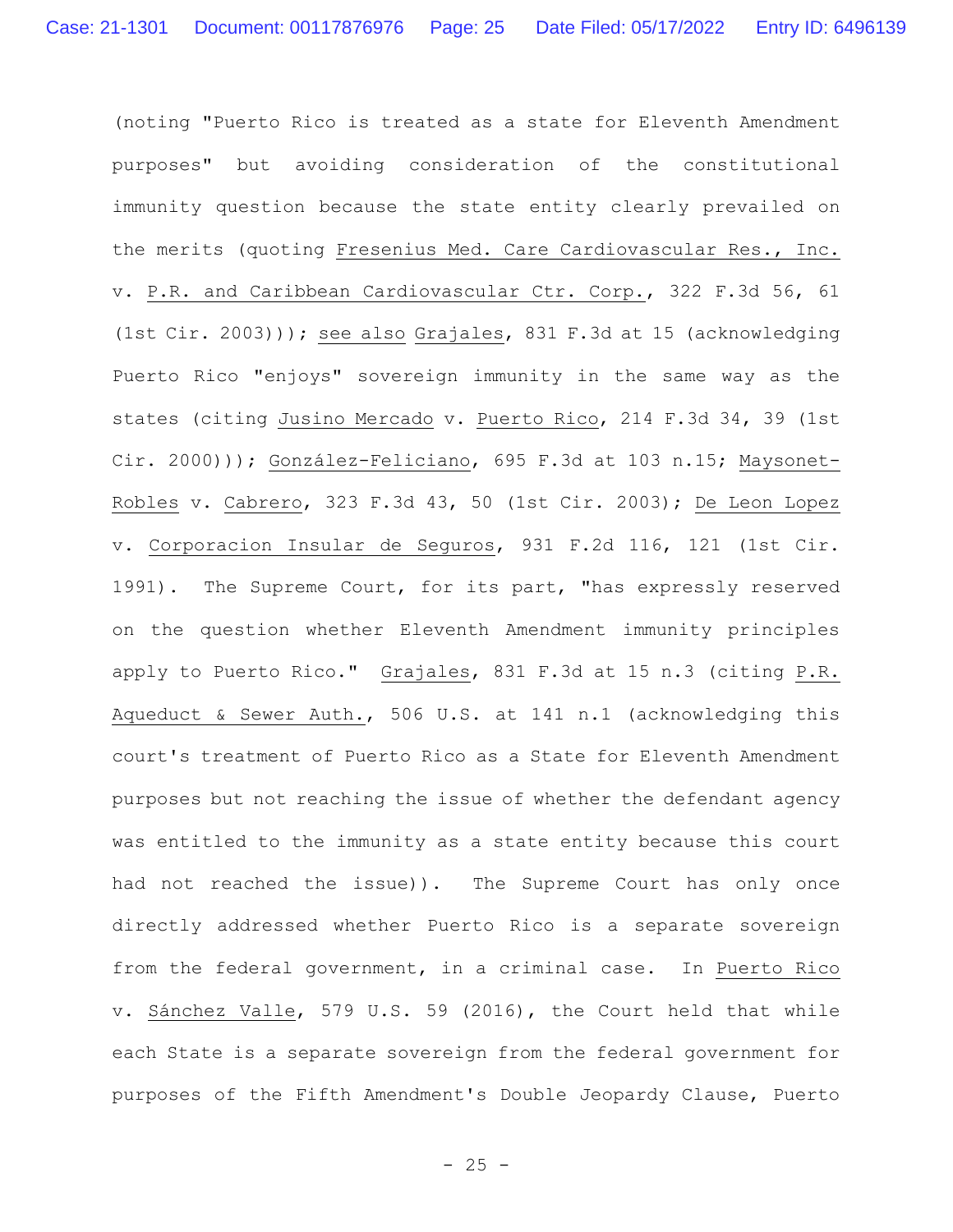Rico is not because the historical source of Puerto Rico's prosecutorial power was derived from the federal government. Id. at 68-69, 75. The Court did not, however, address whether Puerto Rico enjoyed general sovereign immunity.

That this court has a long history of treating Puerto Rico as a state for Eleventh Amendment purposes doesn't resolve whether the Board itself is also entitled to immunity, however. We have said "[a]rms of a state" may be entitled to immunity, Pastrana-Torres v. Corporación De P.R. Para La Difusión Pública, 460 F.3d 124, 126 (1st Cir. 2006) (citing Metcalf & Eddy, Inc. v. P.R. Aqueduct & Sewer Auth., 991 F.2d 935, 939 (1st Cir. 1993)), but this court has not had an opportunity to examine whether the Board is an "arm" of Puerto Rico and this appeal does not appear to drop the question squarely on our bench for us to decide: The Board asserts "[t]here can be no reasonable dispute that the Board is an 'arm of the state' entitled to immunity" because, the Board says, "Congress clearly established the Board as an entity within the Puerto Rico government." For its part, CPI doesn't dispute this statement. Indeed, throughout the dispositive motion briefing below, the parties repeatedly referred to the Board as "an entity within the territorial government" of Puerto Rico, and PROMESA clearly defines the Board this way.12 48 U.S.C.

<sup>12</sup> The Supreme Court's only comment to date about the Board's status vis-à-vis Puerto Rico has been to acknowledge PROMESA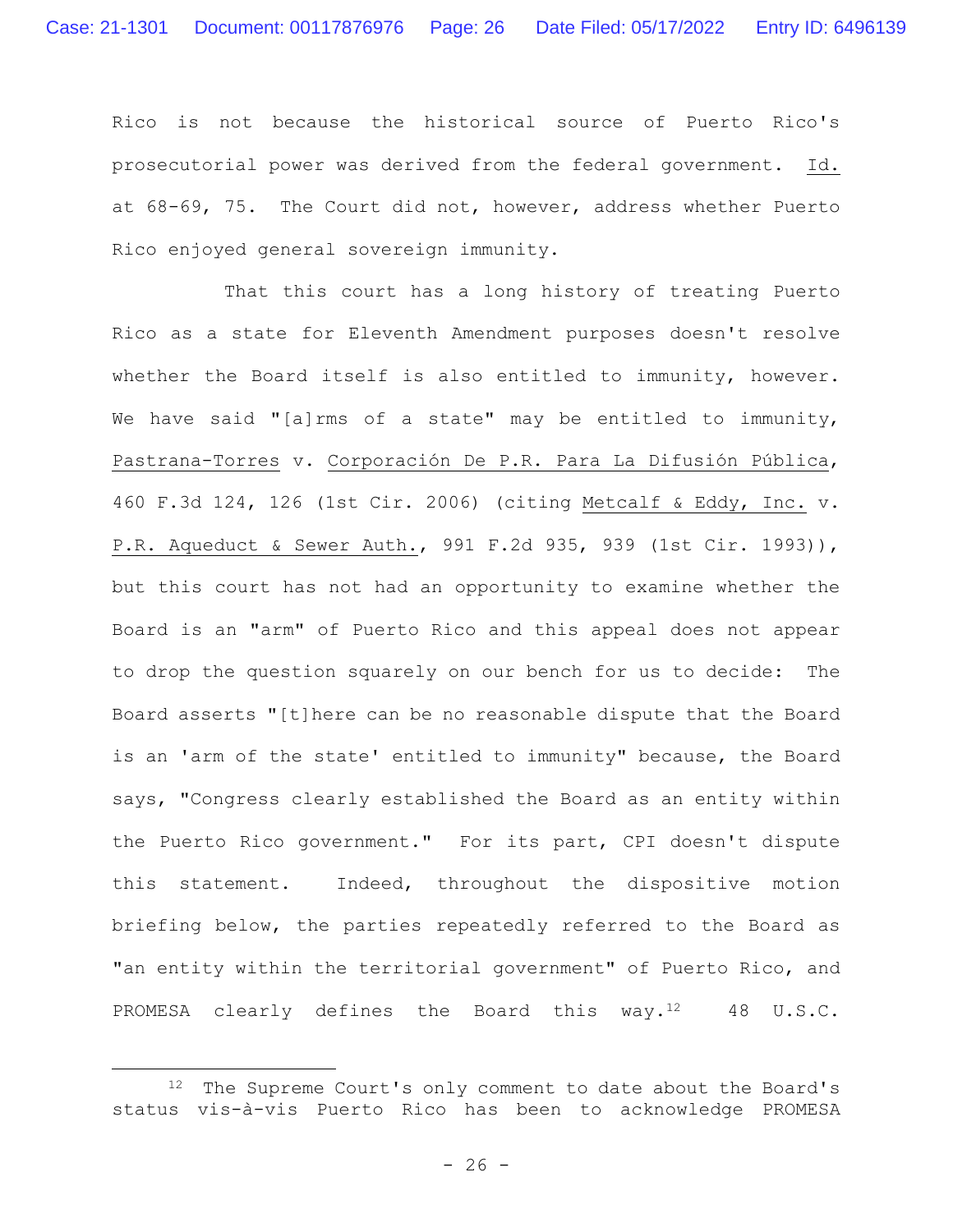§ 2121(c)(1). The district court noted that neither party addressed whether the Board "should be considered an 'arm' of Puerto Rico for Eleventh Amendment purposes," then proceeded to assume without deciding the Board is an "arm" because "the Commonwealth funds it." Because neither the parties nor the district court thought this point to be worth debating or examining in detail, we shall also assume without deciding that the Board is an arm of Puerto Rico, shielded by general Eleventh Amendment immunity, especially because, as we explain below, Congress abrogated, in part, the Board's immunity.

As we've already previewed, the Eleventh Amendment shield is not impenetrable. Sovereign immunity is a privilege which the holder of the immunity can voluntarily waive. Arecibo Cmty. Health Care, Inc. v. Puerto Rico, 270 F.3d 17, 24 (1st Cir. 2001) (citing Clark v. Barnard, 108 U.S. 436, 447 (1883) and Coll. Sav. Bank v. Fla. Prepaid Postsecondary Educ. Expense Bd., 527 U.S. 666, 675 (1999)). In addition to the waiver-by-litigationconduct we discussed supra, a sovereign can waive its immunity in

defining the Board as "an entity within" Puerto Rico's government, § 2121(c)(1), and saying "Congress did not simply state that the Board is part of the local Puerto Rican government. Rather, Congress also gave the Board a structure, a set of duties, and related powers all of which are consistent with this statement." Fin. Oversight & Mgmt. Bd. for P.R. v. Aurelius Inv., LLC, 140 S. Ct. 1649, 1661 (2020) (deciding whether the appointment of the Board's members without Senate confirmation violated the Appointments Clause, U.S. Const. Art. II, § 2, cl. 2).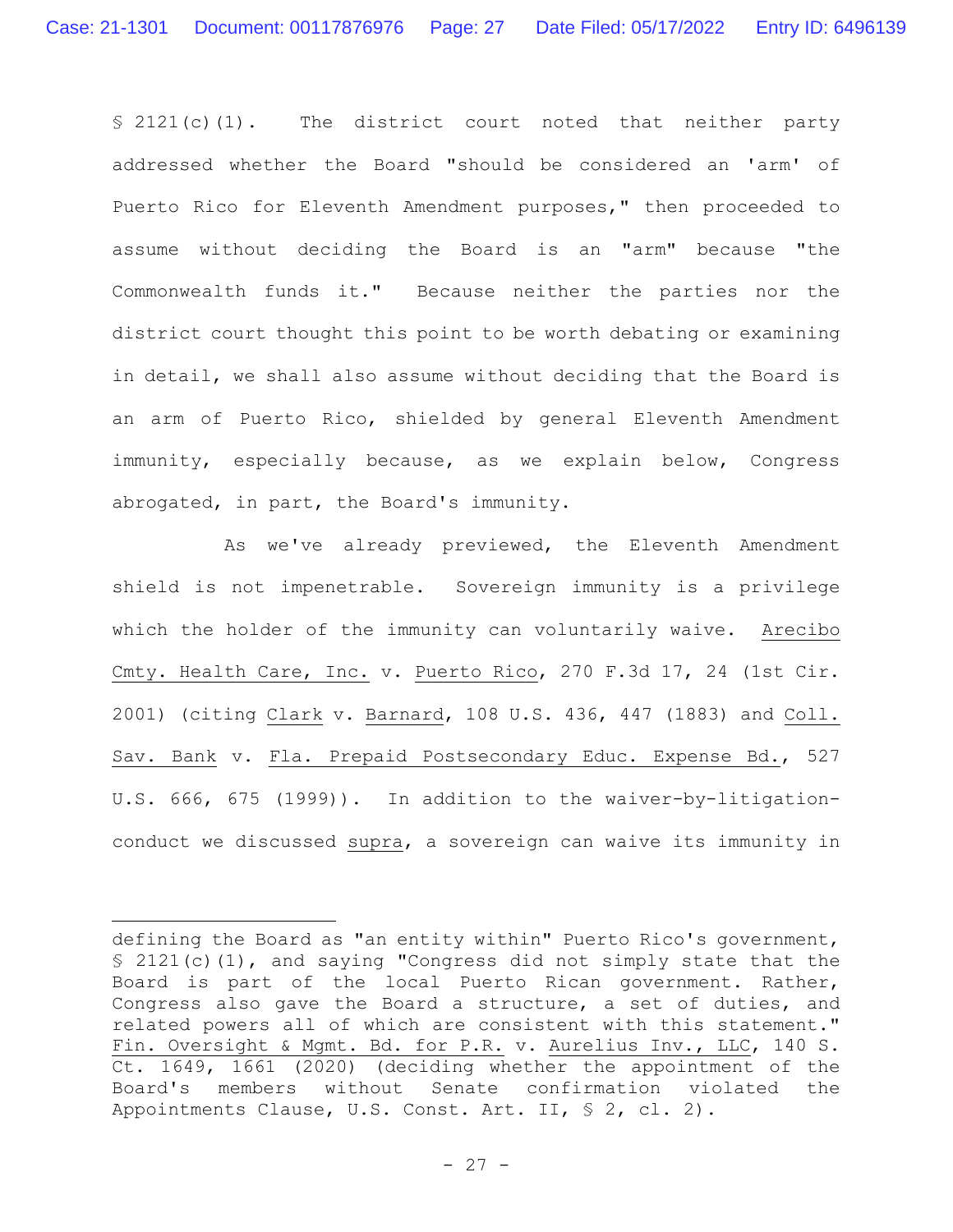one of two other ways: either by a "clear declaration" in a statute or constitutional provision that the sovereign "intends to submit itself to the jurisdiction of the federal courts," id. (quoting Coll. Sav. Bank, 527 U.S. at 676), or by "participat[ing] in a federal program for which waiver of immunity is a stated condition," id. (citing Mills v. Maine, 118 F.3d 37, 50 (1st Cir. 1997)). Alternatively, "Congress may abrogate the States' constitutionally secured immunity from suit in federal court . . . by making its intention unmistakably clear in the language of the statute," Kimel v. Fla. Bd. of Regents, 528 U.S. 62, 73 (2000) (quoting Dellmuth v. Muth, 491 U.S. 223, 228 (1989)), and "act[ing] pursuant to a valid grant of constitutional authority," Arecibo Cmty. Health Care, Inc., 270 F.3d at 24 n.9 (citing Laro v. New Hampshire, 259 F.3d 1, 5 (1st Cir. 2001)); see also Arecibo Cmty. Health Care, 270 F.3d at 24 n.9 (describing the expression of intention to abrogate as having to be "unequivocal"); Maysonet-Robles v. Cabrero, 323 F.3d 43, 49 (1st Cir. 2003) ("Congress may abrogate . . . [Eleventh Amendment] immunity by expressly authoriz[ing] such a suit pursuant to a valid exercise of power.") (citing Coll. Sav. Bank, 527 U.S. at 670).

The district court concluded that Congress, pursuant to its plenary power to legislate on behalf of Puerto Rico as a United States territory (see supra note 1), included an express waiver of sovereign immunity in PROMESA § 106. Our prior definitions of --

- 28 -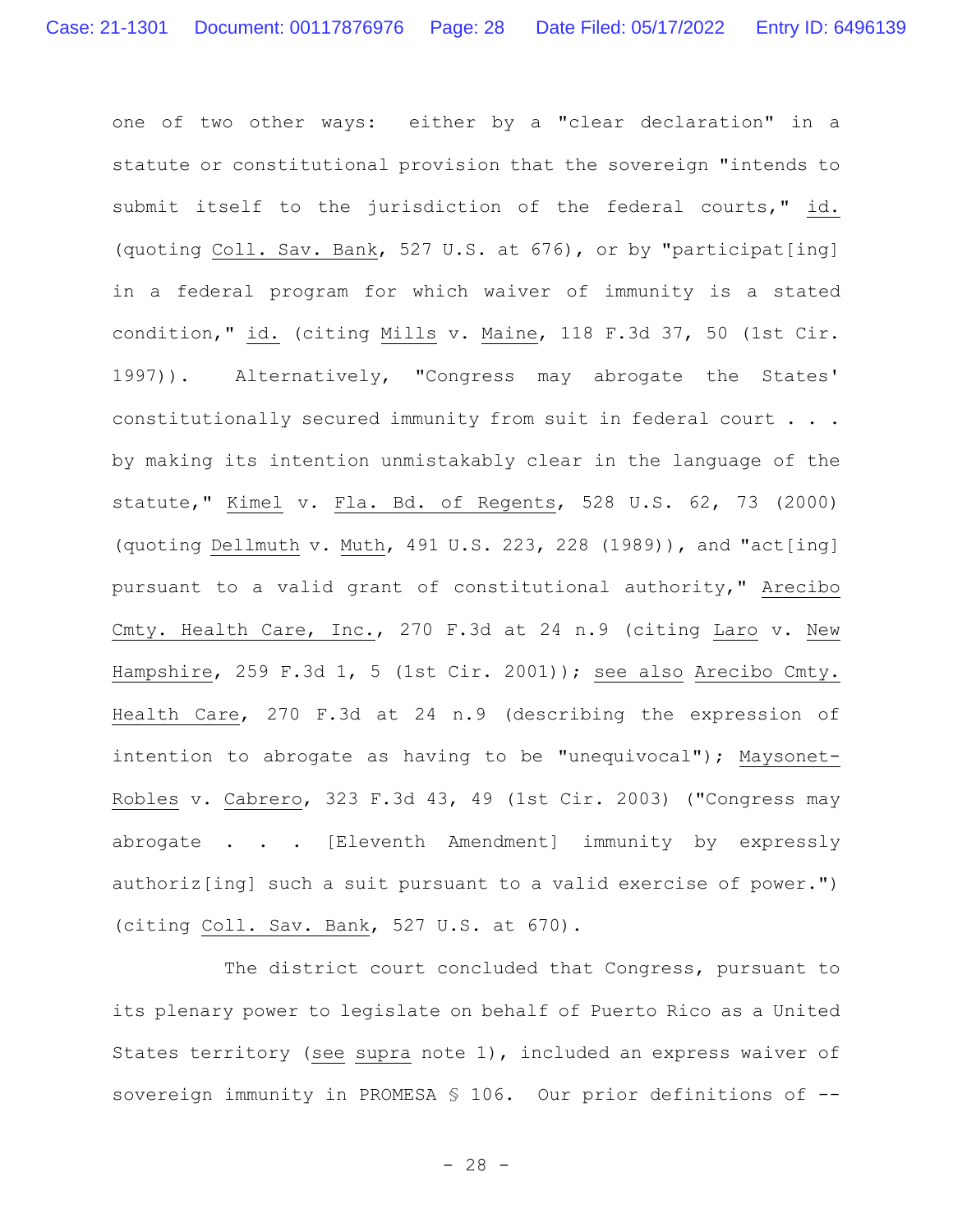and discussions about  $--$  waiver of Eleventh Amendment immunity, however, indicate that waiver is accomplished by the sovereign holding the privilege of immunity. See, e.g., Maysonet-Robles, 323 F.3d at 50 (to establish waiver of Eleventh Amendment immunity the plaintiffs had to show Puerto Rico waived its own immunity); Arecibo Cmty. Health Care, 270 F.3d at 24 (noting Eleventh Amendment waiver is a privilege for the sovereign to waive). We understand the district court's point to be that Congress, using its power to act on behalf of Puerto Rico, could have elected to waive immunity on behalf of the Board, but, as we next explain, under these circumstances, our view is that the district court was on much surer footing with its conclusion that PROMESA § 106 abrogated (rather than waived) the Board's sovereign immunity. We therefore focus our attention on this method of thwarting the Eleventh Amendment shield.

Whether Congress abrogated the Board's sovereign immunity in PROMESA § 106 is an issue of first impression for this court. We have not yet closely examined this part of PROMESA, in which Congress said that "any action against the . . . Board, [or] . . . otherwise arising out of [PROMESA] . . . shall be brought in [the district court for the district of Puerto Rico]." 48 U.S.C. § 2126(a). While we write on a blank slate with respect to this part of PROMESA, however, we are guided by long-standing and wellsettled principles of statutory construction. "[T]he critical

- 29 -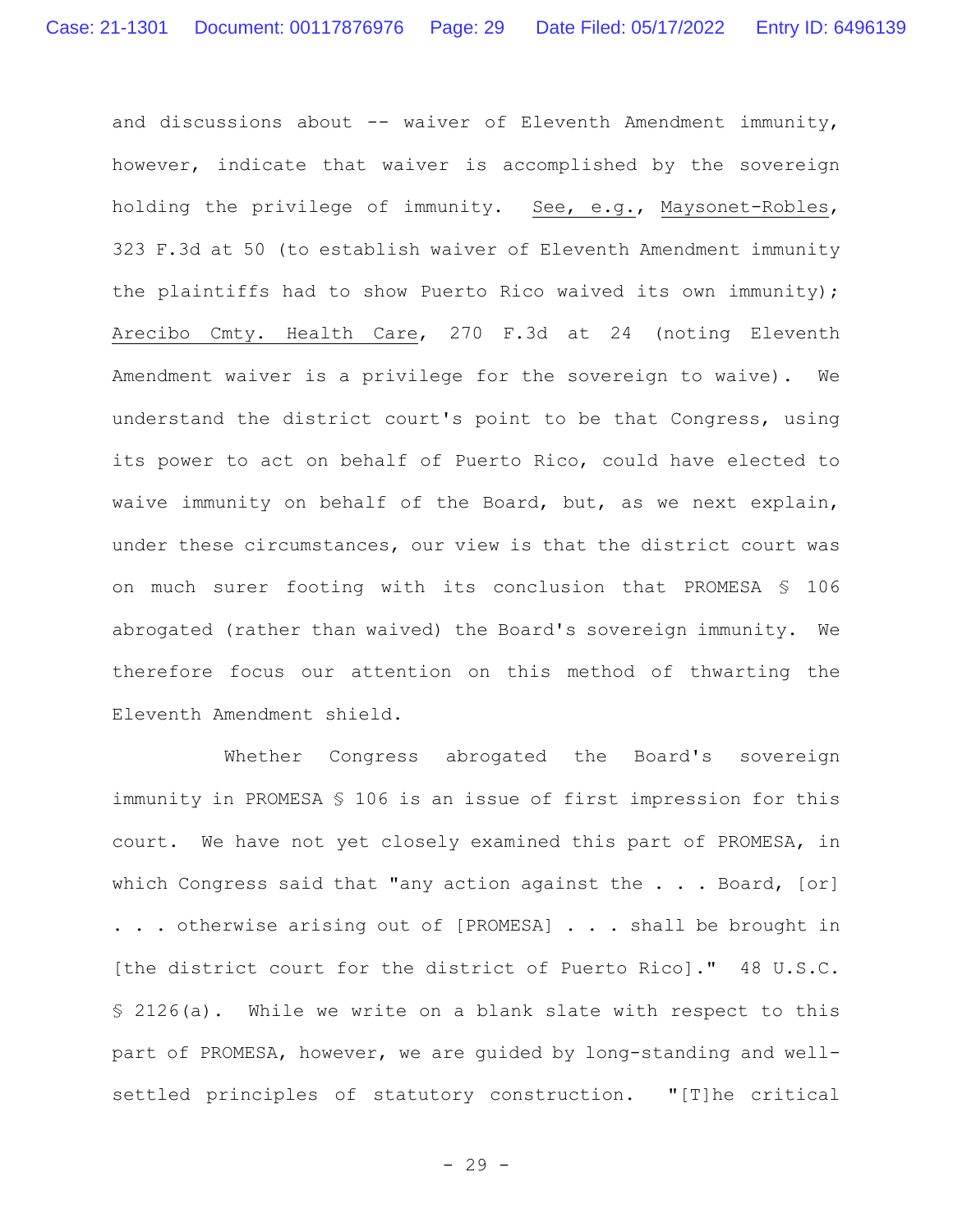first step in any statutory-interpretation inquiry" is to "closely examine the statutory text." Oliveira v. New Prime, Inc., 857 F.3d 7, 19 (1st Cir. 2017), aff'd, 139 S. Ct. 532 (2019). We give the phrases or words Congress did not specifically define within PROMESA their "ordinary meaning."13 Id. (quoting United States v. Stefanik, 674 F.3d 71, 77 (1st Cir. 2012)). As we have previously noted when interpreting PROMESA, "[c]ourts interpret statutes to 'give effect, if possible, to every word Congress used,' and . . . reject 'interpretation[s] of the statute that would render an entire subparagraph meaningless.'" In re Fin. Oversight & Mgmt. Bd. for P.R., 7 F.4th 31, 37 (1st Cir. 2021) (quoting Nat'l Ass'n of Mfrs. v. Dep't of Def., 138 S. Ct. 617, 632 (2018) (second alteration in original)). This court "indeed prefer[s] 'the most natural reading' of a statute, one that 'harmonizes the various provisions in [it] and avoids the oddities that [a contrary] interpretation would create.'" N.H. Lottery Comm'n v. Rosen, 986 F.3d 38, 58 (1st Cir. 2021) (quoting Republic of Sudan v. Harrison, 139 S. Ct. 1048, 1057, 1060 (2019) (second and third alterations in original)).

## The full text of PROMESA § 106(a) states:

Except as provided in section 2124(f)(2) of this title (relating to the issuance of an order enforcing a subpoena), and subchapter III (relating to adjustments of debts), any action against the Oversight Board, and

<sup>13</sup> Neither party contends the PROMESA language at issue or salient to this issue is ambiguous.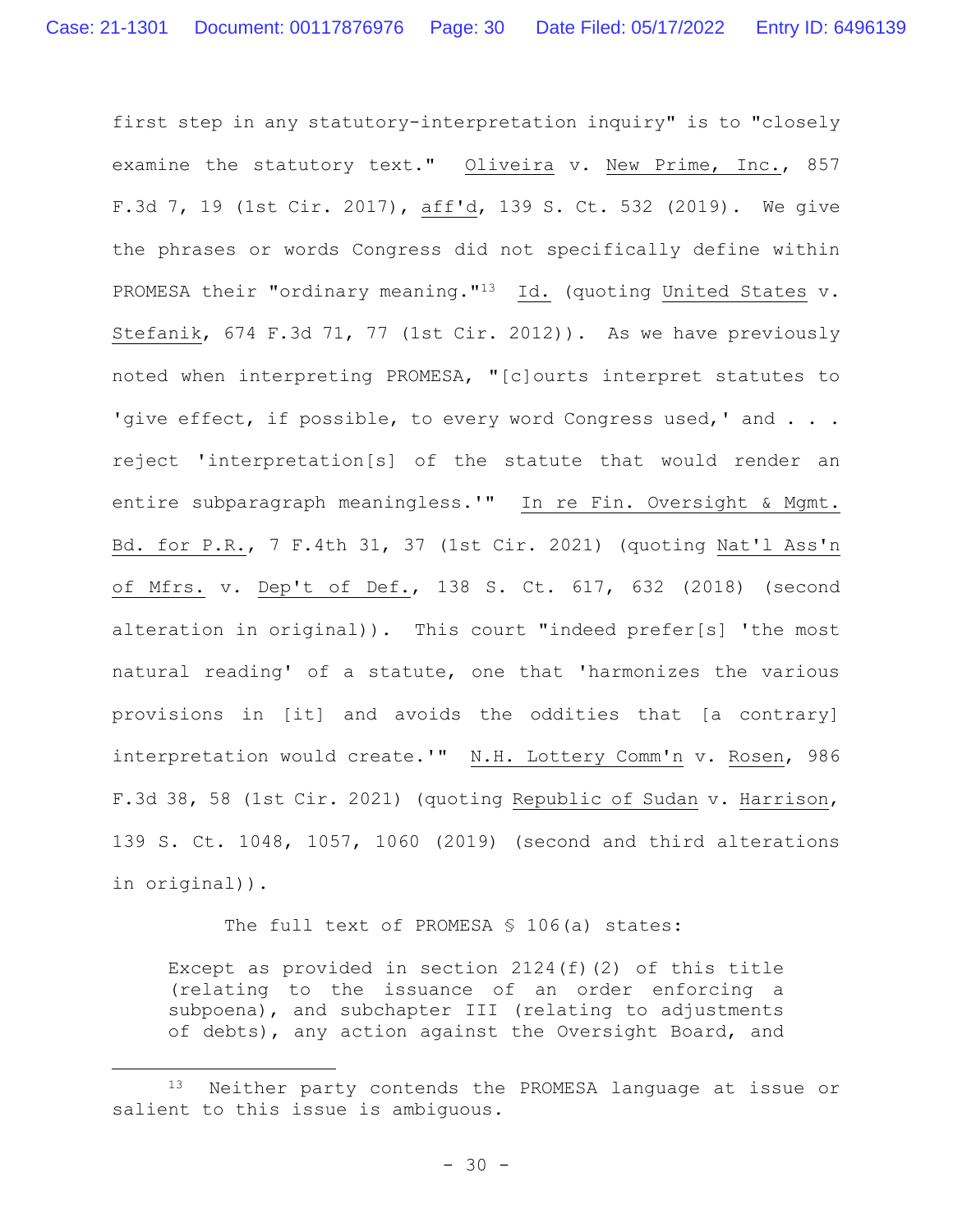any action otherwise arising out of this chapter, in whole or in part, shall be brought in a United States district court for the covered territory or, for any covered territory that does not have a district court, in the United States District Court for the District of Hawaii.

48 U.S.C. § 2126(a). Paragraph (c) clearly contemplates that declaratory and injunctive relief may be ordered against the Board, as well as orders related to alleged constitutional violations:

Except with respect to any orders entered to remedy constitutional violations, no order of any court granting declaratory or injunctive relief against the Oversight Board, including relief permitting or requiring the obligation, borrowing, or expenditure of funds, shall take effect during the pendency of the action before such court, during the time appeal may be taken, or (if appeal is taken) during the period before the court has entered its final order disposing of such action.

Id. § 2126(c). And paragraph (e) -- "[t]here shall be no jurisdiction in any United States district court to review challenges to the Oversight Board's certification determinations under this chapter" -- plainly provides a limit on the general jurisdiction of the federal district court set out in paragraph (a). Id. § 2126(e); In re Fin. Oversight & Mgmt. Bd. for P.R., 916 F.3d at 112 (acknowledging "PROMESA's general grant of jurisdiction at § 106(a)" when it explained paragraph (e) serves as an exception to it).

The Board says the general grant of jurisdiction in PROMESA § 106(a) is insufficiently direct to conclude Congress intended to abrogate the Board's sovereign immunity. We disagree;

- 31 -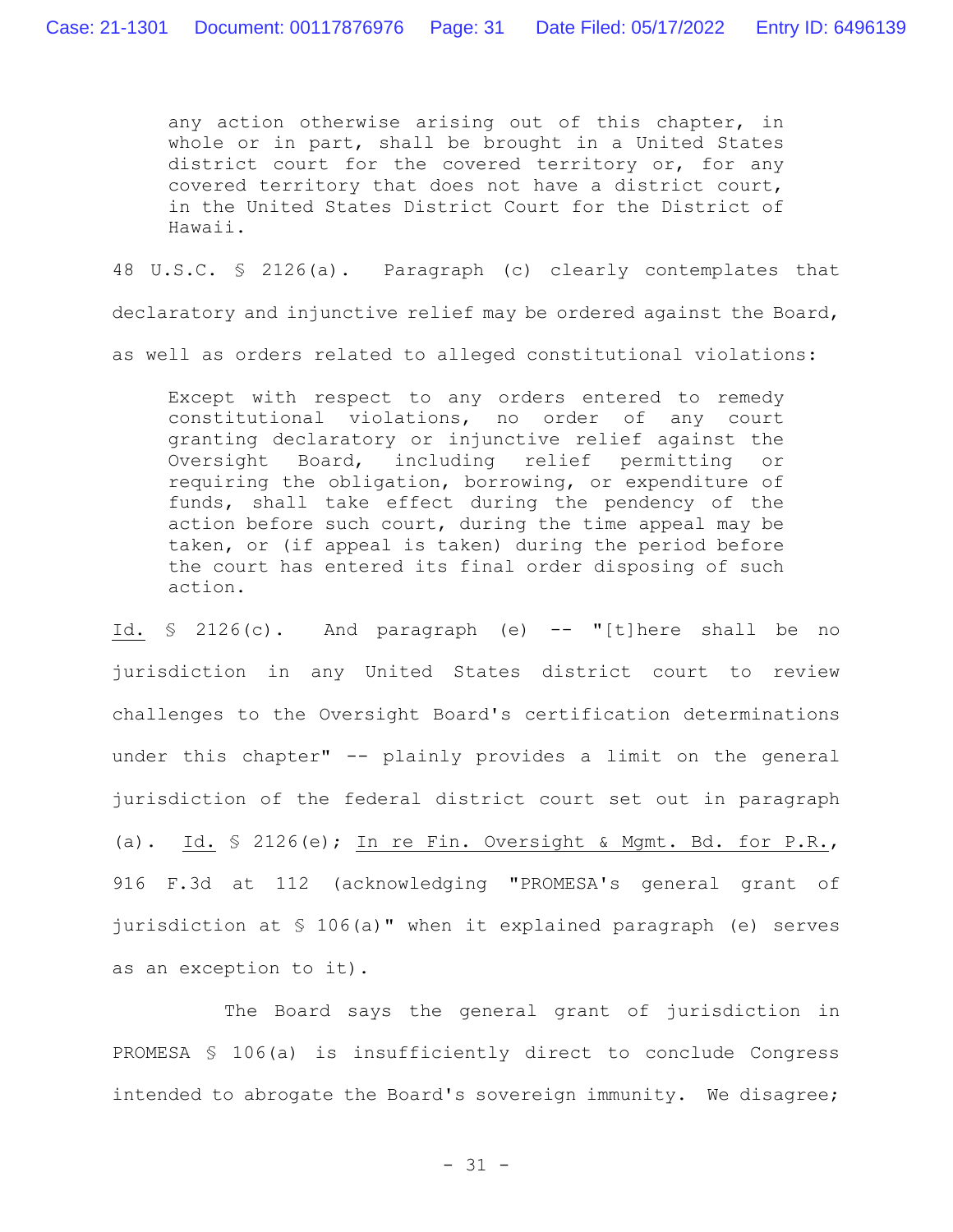instead, we agree with the district court that, by including § 106, Congress unequivocally stated its intention that the Board could be sued for "any action . . . arising out of [PROMESA]," but only in federal court. Congress was unmistakably clear that it had contemplated remedies for constitutional violations and that injunctive or declaratory relief against the Board may be granted, see PROMESA § 106(c). Congress also provided three clear exceptions to the grant of general jurisdiction -- two in paragraph (a) and one regarding certification orders in paragraph (e). This implies the remainder of paragraph (a) serves as establishing general jurisdiction over all other matters not specifically excepted elsewhere in the section. See In re Fin. Oversight & Mgmt. Bd. for P.R., 7 F.4th at 37 (emphasizing the court's obligation to "give effect . . . to every word Congress used"). "Any action . . . arising out of [PROMESA]" is certainly broad, but given the limitations included within the same section, we have every reason to give paragraph (a) its plain meaning. See Oliveira, 857 F.3d at 19.

True, the language in PROMESA § 106 may not be as precise as when Congress has written "[a] State shall not be immune under the eleventh amendment . . . from an action in a Federal or State court of competent jurisdiction for a violation of this chapter." Bd. of Trs. of Univ. of Ala. v. Garrett, 531 U.S. 356, 364 (2001) (citing 42 U.S.C. § 12202 -- Equal Opportunity for Individuals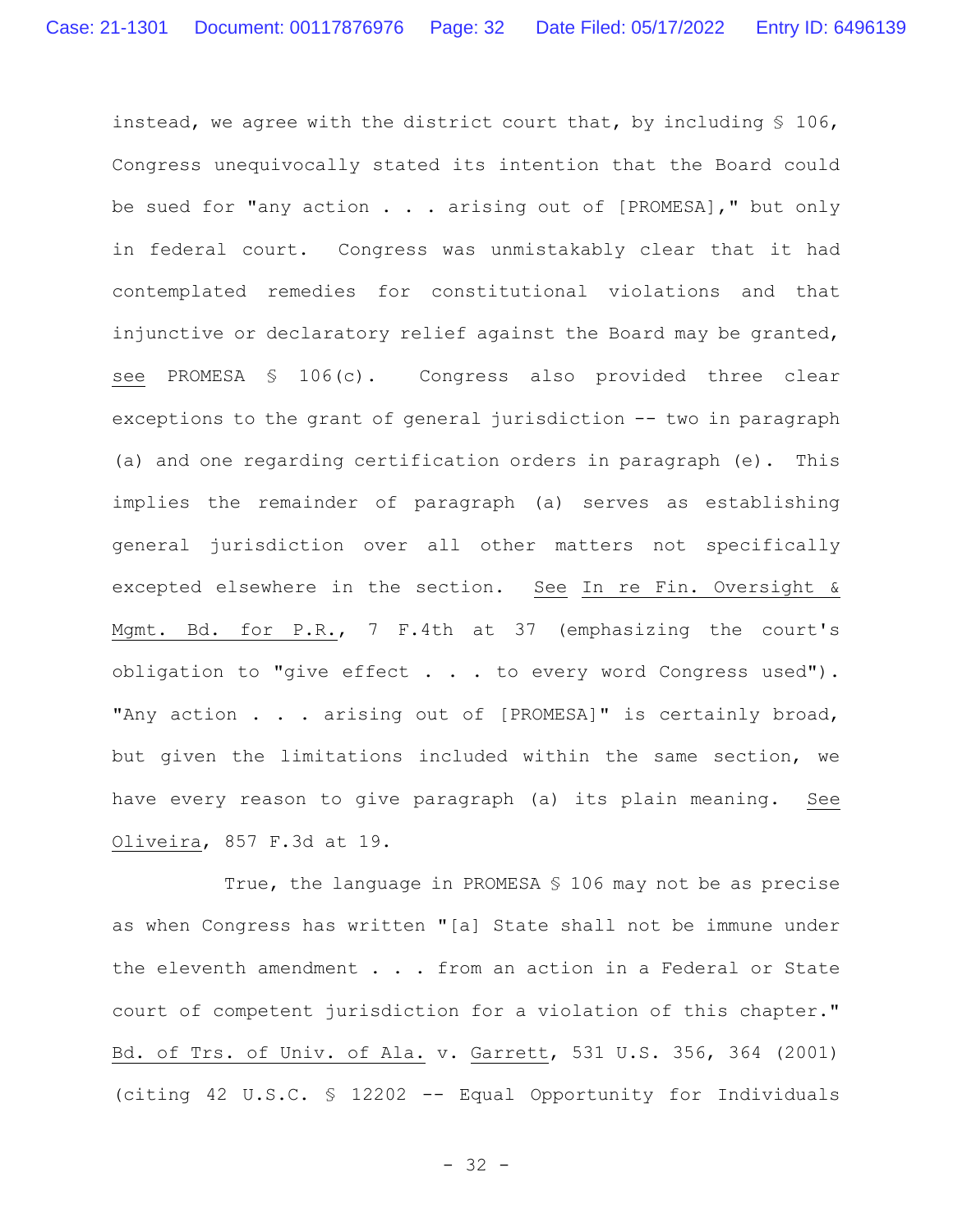with Disabilities) (holding no dispute that Congress intended to abrogate immunity). But, as this court recently highlighted, " $[t]$ o abrogate sovereign immunity 'Congress need not state its intent in any particular way.'  $\ldots$  . The Supreme Court has 'never required that Congress use magic words' to make its intent to abrogate clear." In re Coughlin, No. 21-1153, 2022 WL 1438867, at \*2 (1st Cir. May 6, 2022) (quoting FAA v. Cooper, 566 U.S. 284, 291 (2012)). "To the contrary, it has explained that the requirement of unequivocal abrogation 'is a tool for interpreting the law and that it does not displace the other traditional tools of statutory construction.'" Id. (quoting Richlin Sec. Serv. Co. v. Chertoff, 553 U.S. 571, 589 (2008)) (cleaned up). Indeed, the Supreme Court has previously deemed broad, "any cause of action arising from" language as "unmistakably clear," signaling Congress's intent to abrogate sovereign immunity from suit. See Seminole Tribe of Fla. v. Florida, 517 U.S. 44, 56-57 (1996) (examining tribal gaming ordinances "vest[ing] jurisdiction in 'the United States district courts . . . over any cause of action [initiated by an Indian tribe] arising from the failure of a State to enter into negotiations [with the Indian tribe] . . . or to conduct such negotiations in good faith'" (quoting 25 U.S.C. § 2710)). In Seminole Tribe, § 2710(d)(7)(A)(ii) and (iii) also granted jurisdiction to the district courts over "any cause of action" initiated by either a State or Indian tribe over certain activity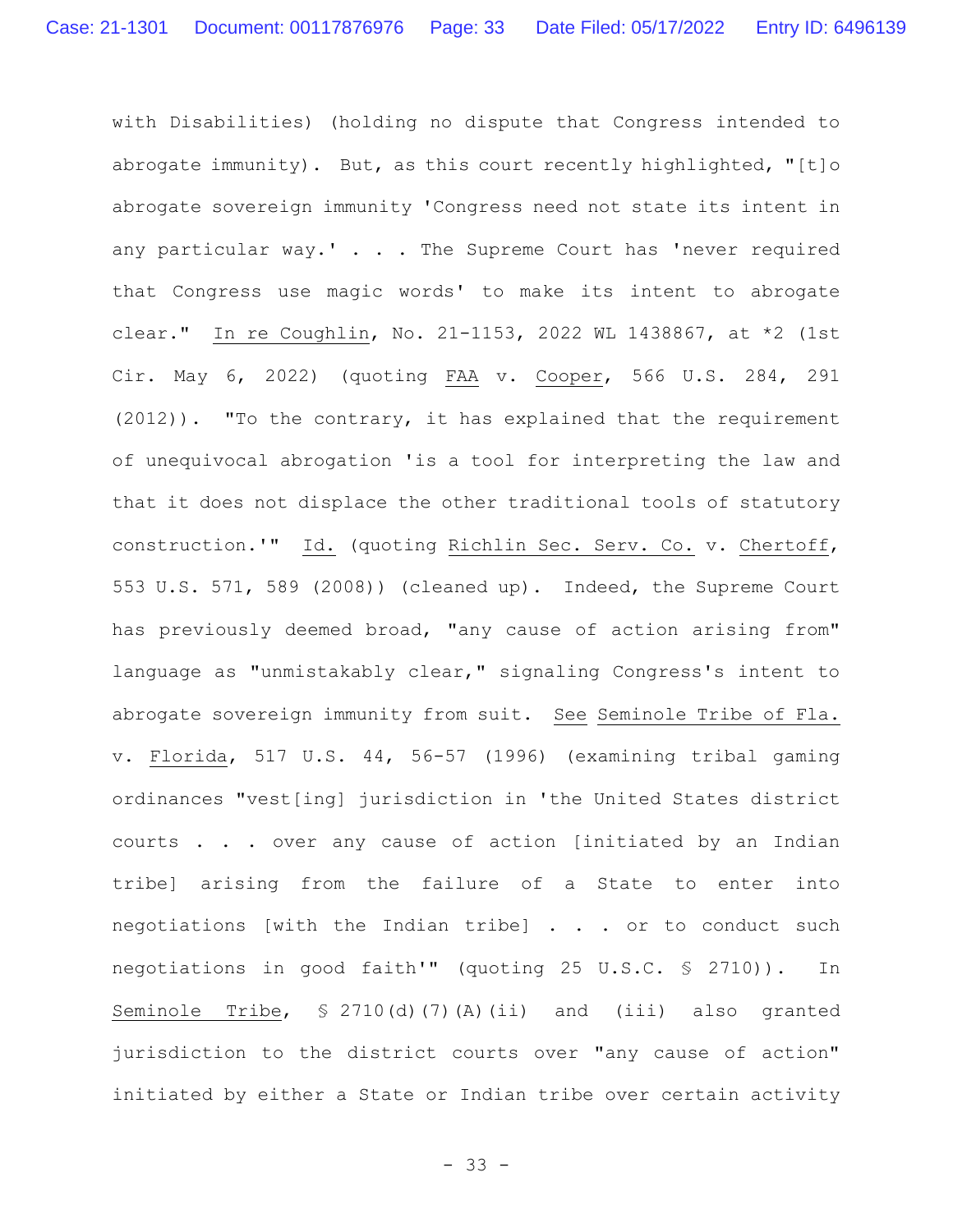or by the Secretary of the Interior to enforce some of the statutory procedures. Id. at 57. As the district court in our case pointed out, the language in PROMESA § 106(a) is similar to the statutory language at issue in Seminole Tribe, though the latter specified the plaintiff while PROMESA does not, but PROMESA provides specific exceptions to jurisdiction whereas the tribal gaming regulations did not.<sup>14</sup>

The district court also concluded that to consider PROMESA § 106 anything but clear language of Congress's intent to abrogate the Board's sovereign immunity would render § 106 superfluous. Not so, says the Board, because an action could still

<sup>14</sup> Our reliance on the Supreme Court's reasoning in Seminole Tribe is not, as our dissenting colleague claims, misplaced. The dissent emphasizes the nature of the section of the Indian Gaming Regulatory Act in question  $-$  25 U.S.C. § 2710(d)(7)(A)  $-$  as a "remedial scheme." Indeed, this part of the Act provided jurisdiction in the federal district courts over a claim that a state had not negotiated a Tribal-State compact in good faith, as required by the Act. See 517 U.S. at 49-50. But the designation of this section as "remedial" did not factor into the Court's reasoning about Congress's explicit intent to abrogate sovereign immunity and does not detract from its precedential value to us here. Seminole Tribe stands as a clear and fairly applicable principle that Congress need not expressly say that a "state shall not be immune under the Eleventh Amendment" in order for the Court to find clear language of its intent to abrogate sovereign immunity. See 517 U.S. at 56; see also In re Coughlin, 2022 WL 1438867, at \*2 (stating there are no "magic words" for the unequivocal expression of intent to abrogate (quoting FAA, 566 U.S. at 291)). The dissent cannot deny that the Supreme Court held Congress's intent to abrogate sovereign immunity was "unmistakably clear" even though Congress did not so explicitly state in § 2710(d)(7)(A). See Seminole Tribe, 517 U.S. at 56.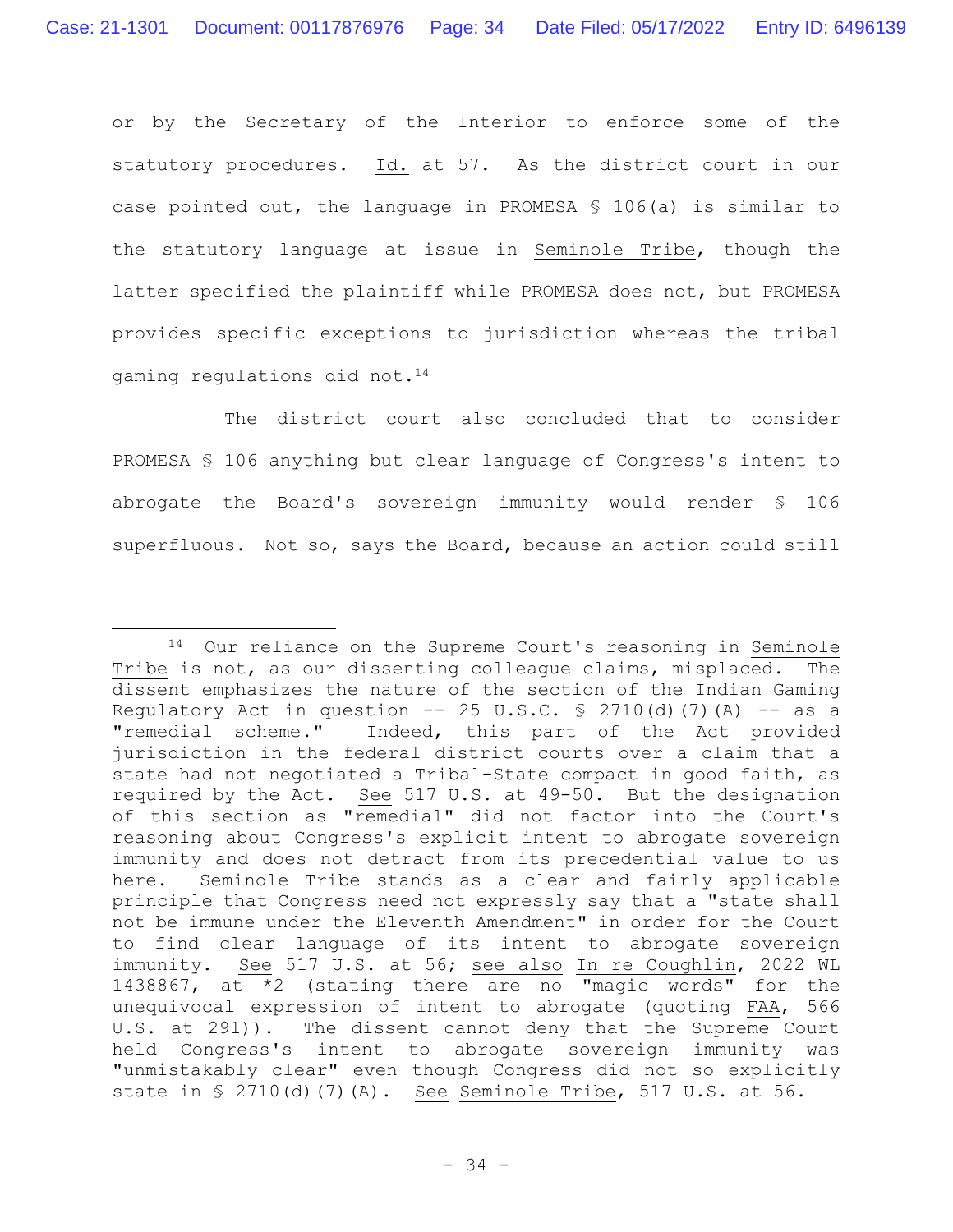be brought under federal law. We note, however, that § 106 doesn't explicitly limit the federal court's jurisdiction to federal law claims. Congress could have included such a limitation, as it included other limitations in § 106(a) and (e), but it did not and, unlike our dissenting colleague who repeatedly asserts § 106 is intended to provide jurisdiction over federal claims only, we decline to read it in.15 See In re Fin. Oversight & Mgmt. Bd. for P.R., 7 F.4th at 37; N.H. Lottery Comm'n, 986 F.3d at 58. We

 $15$  While Congress did not qualify "claims" as state, federal, or both, it is important to remember that Congress did provide a couple of other limits within PROMESA on the ways in which the Board's actions may be challenged in federal court. To wit, Congress exempted the Board from liability for some types of claims: PROMESA § 105, titled "Exemption from liability for claims," provides that "[t]he Oversight Board, its members, and its employees shall not be liable for any obligation of or claim against the Oversight Board or its members or employees or the territorial government resulting from actions taken to carry out this chapter." 48 U.S.C. § 2125. While we do not reach the merits of the parties' arguments about the scope of this section, there is no doubt that it serves as a limit on the kinds of claims that may be brought against the Board.

Congress also included a supremacy clause: "The provisions of this chapter shall prevail over any general or specific provisions of territory law, State law, or regulation that is inconsistent with this chapter." 48 U.S.C. § 2103. This shield from compliance with inconsistent territory laws and regulations assists the Board as it formulates and executes its plans for Puerto Rico's fiscal recovery, and, though not a limit on the federal court's jurisdiction over claims against it, provides a defense to the Board for use against claims that its actions are in conflict with territorial laws and regulations.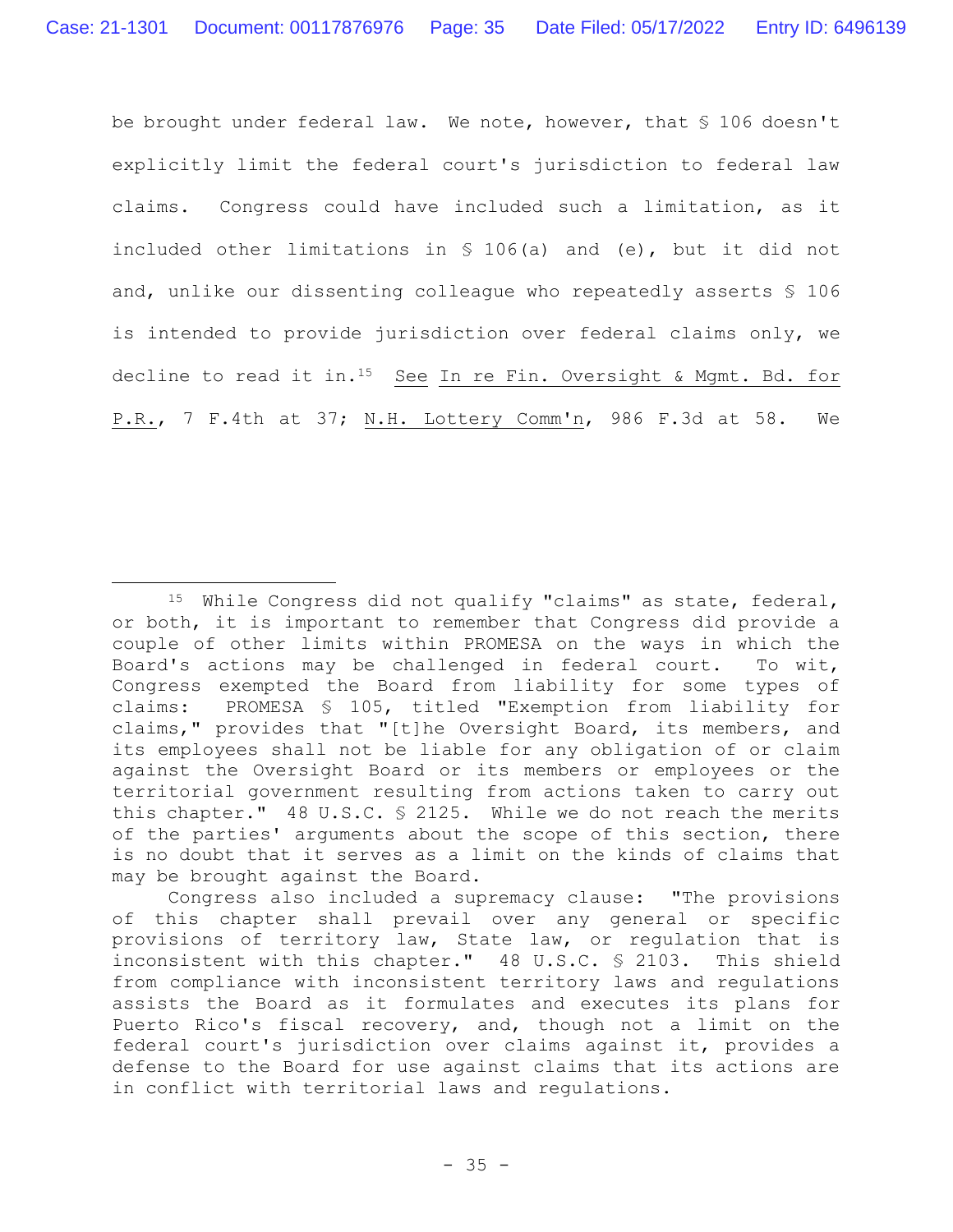conclude "any action" includes claims based on either federal or state law.<sup>16</sup>

As to the second necessary part of abrogation in the context of sovereign immunity (abrogation through a "valid exercise of power," Arecibo Cmty. Health Care, 270 F.3d at 24 n.9), Congress expressly enacted PROMESA using its power pursuant to the

<sup>&</sup>lt;sup>16</sup> We also note that, before PROMESA was enacted, the status quo ante was that persons in Puerto Rico could sue the Commonwealth for damages in Commonwealth courts, but not in federal courts. PROMESA effectively reversed this venue regime by barring suit in Commonwealth courts while simultaneously allowing suits against the Commonwealth to be brought in federal court. Nothing in the language of § 106 suggests or even implies any intent to affect the merits of such re-routed claims. The Board urges a different view. It would have us find that PROMESA essentially wiped out all such suits by deeming them dead on arrival at the federal forum. But § 106 is not merely a "general authorization for suit in federal court." Atascadero State Hosp. v. Scanlon, 473 U.S. 234, 246 (1985). Rather, it is a claim-channeling provision which requires that claims against the Board that are otherwise cognizable in Commonwealth court must be brought in federal court. This is no reason to think that Congress intended this channeling to dictate the dismissal of such claims. Had Congress intended to bring about such a change in substance rather than venue we think it would have done so expressly. This is so especially for claims of violation of the Commonwealth's constitution because Congress had a direct role in the development of Puerto Rico's Constitution, authorizing the "constitutionmaking process," amending the draft constitution, and ultimately approving the final Constitution. Sánchez Valle, 579 U.S. at 76; see In re Fin. Oversight & Mgmt. Bd. for P.R., 916 F.3d at 104 (citing Sánchez Valle for its recognition of Congress's role in the creation of Puerto Rico's constitution). Therefore, Congress was certainly familiar with all the provisions within Puerto Rico's Constitution -- including the right to access public documents found in P.R. Const. § 4 (recall this is the right at the center of CPI's suit against the Board) -- and we can expect that Congress had Puerto Rico's constitutional provisions in mind when it was designing the legislation to help Puerto Rico navigate its fiscal crisis.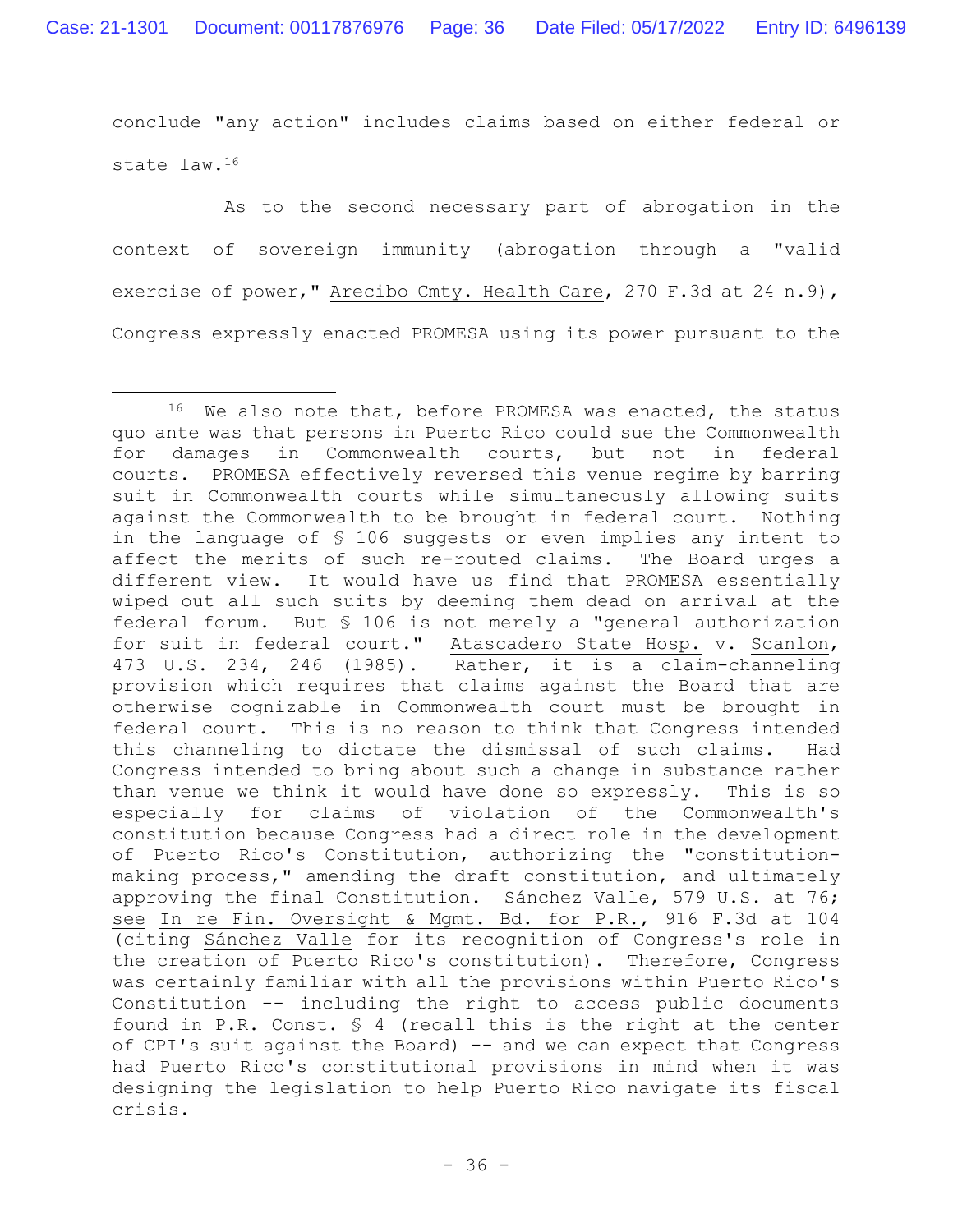Territorial Clause (again, see supra note 1), 48 U.S.C. § 2121(b)(2); an exercise of power that neither party has questioned here and that the Board has not challenged in other litigation, see Fin. Oversight & Mgmt. Bd. for P.R. v. Aurelius Inv., LLC, 140 S. Ct. 1649, 1679 (2020) (Sotomayor, J., concurring) ("[T]he parties here do not dispute Congress' ability to enact PROMESA under the Territories Clause in the first place; nor does it seem strictly necessary to call that matter into question to resolve the Appointments Clause concern presented here.").

The Board puts forth some additional arguments about why it thinks the district court erred by concluding PROMESA § 106 constituted a waiver or abrogation of immunity, including that the district court relied on the wrong statute's legislative history, that the district court should not have been swayed by CPI not having any forum in which to sue the Board if the Board was immune from all causes of actions based on territorial law, and that the district court should not have put any stock in the Board's appearances in the PROMESA Title III restructuring cases. We do not address these arguments because none change our conclusion that, based on our de novo review of PROMESA § 106 and the application of the strict abrogation elements, Congress abrogated the Board's sovereign immunity in PROMESA § 106 for the reasons we've stated, to the extent not excepted within this statutory section.

- 37 -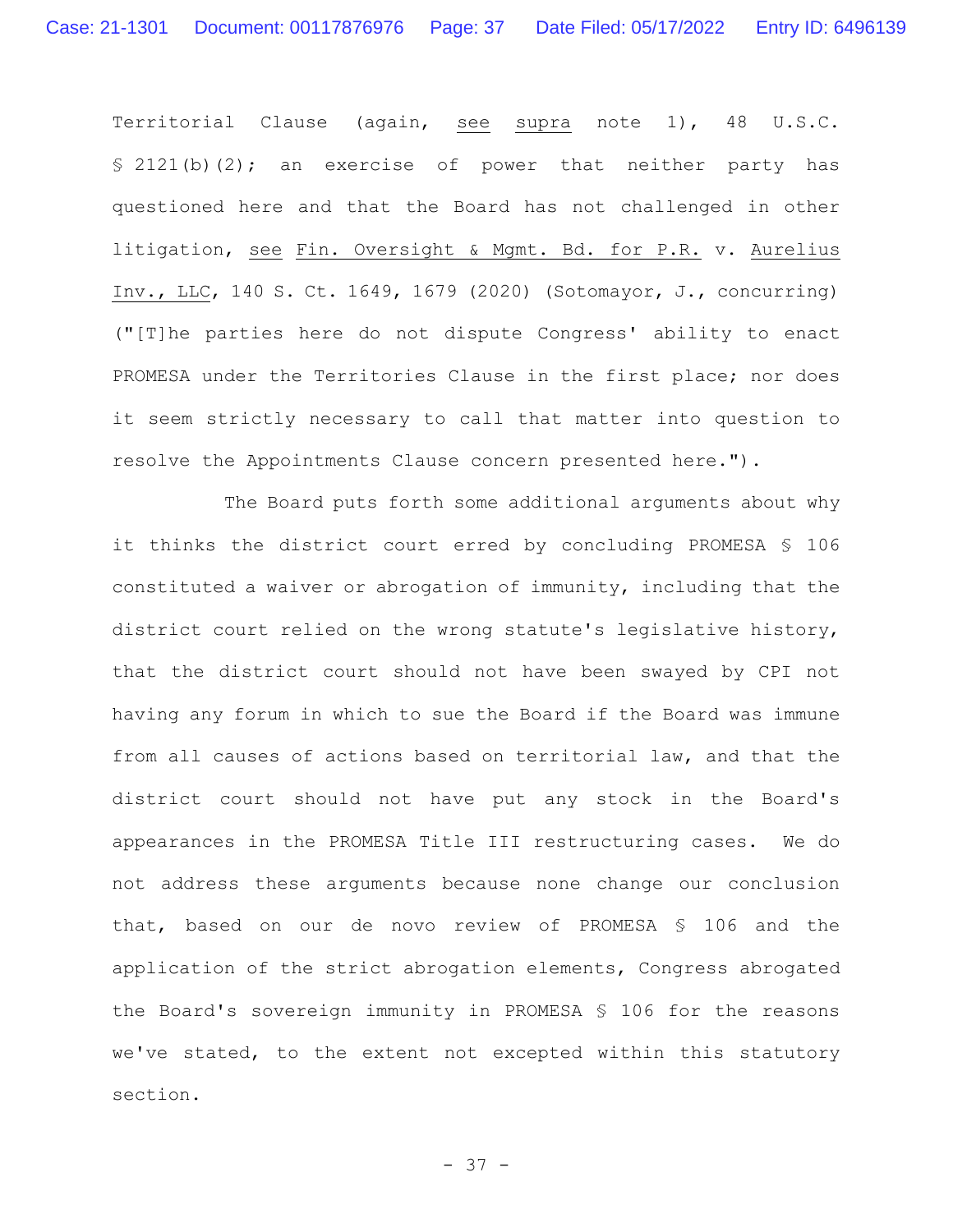## **FINAL WORDS**

For the reasons stated above, the district court's order denying the Board's motion to dismiss CPI's 2019 Complaint on the basis of sovereign immunity is **affirmed**. Costs to CPI.

**- DISSENTING OPINION FOLLOWS -**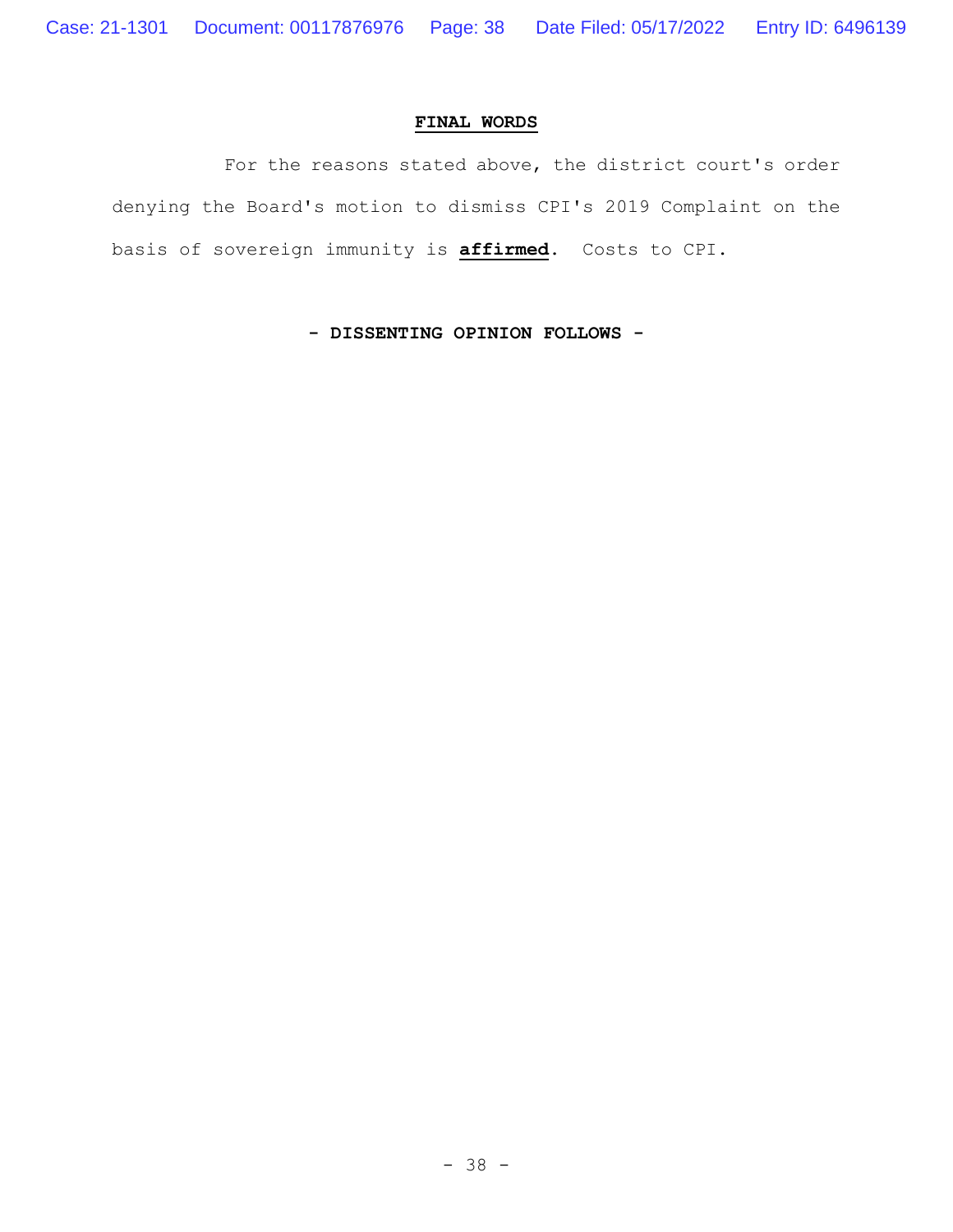**LYNCH, Circuit Judge, dissenting**. With respect, I dissent. The Board is correct that it is entitled to Eleventh Amendment immunity and the case must be dismissed. The majority's conclusion to the contrary conflicts with Supreme Court precedent, First Circuit precedent, and precedent from other circuits, and will have dire consequences.

#### **I.**

We have long recognized that Puerto Rico is entitled to Eleventh Amendment immunity. See, e.g., Borrás-Borrero v. Corporación del Fondo del Seguro del Estado, 958 F.3d 26, 33 (1st Cir. 2020); Grajales v. P.R. Ports Auth., 831 F.3d 11, 15 (1st Cir. 2016); Fresenius Med. Care Cardiovascular Res., Inc. v. P.R. & Caribbean Cardiovascular Ctr. Corp., 322 F.3d 56, 61 (1st Cir. 2003).<sup>17</sup> The Board is part of the Puerto Rico government. 48 U.S.C § 2121(c)(1). The relevant question is whether Congress in § 106 of PROMESA, 48 U.S.C. § 2126, has expressly abrogated that immunity.<sup>18</sup>

<sup>17</sup> The D.C. Circuit has also held that the Eleventh Amendment applies to Puerto Rico; it found that the Puerto Rican Federal Relations Act, 48 U.S.C. § 734, granted Puerto Rico the same sovereign immunity that states possess. See P.R. Ports Auth. v. Fed'l Maritime Comm'n, 531 F.3d 868, 872 (D.C. Cir. 2008) (Kavanaugh, J.).

<sup>18</sup> We have interlocutory appellate jurisdiction to consider whether the district court's denial of Eleventh Amendment immunity was error. See Nieves-Márquez v. Puerto Rico, 353 F.3d 108, 123 (1st Cir. 2003).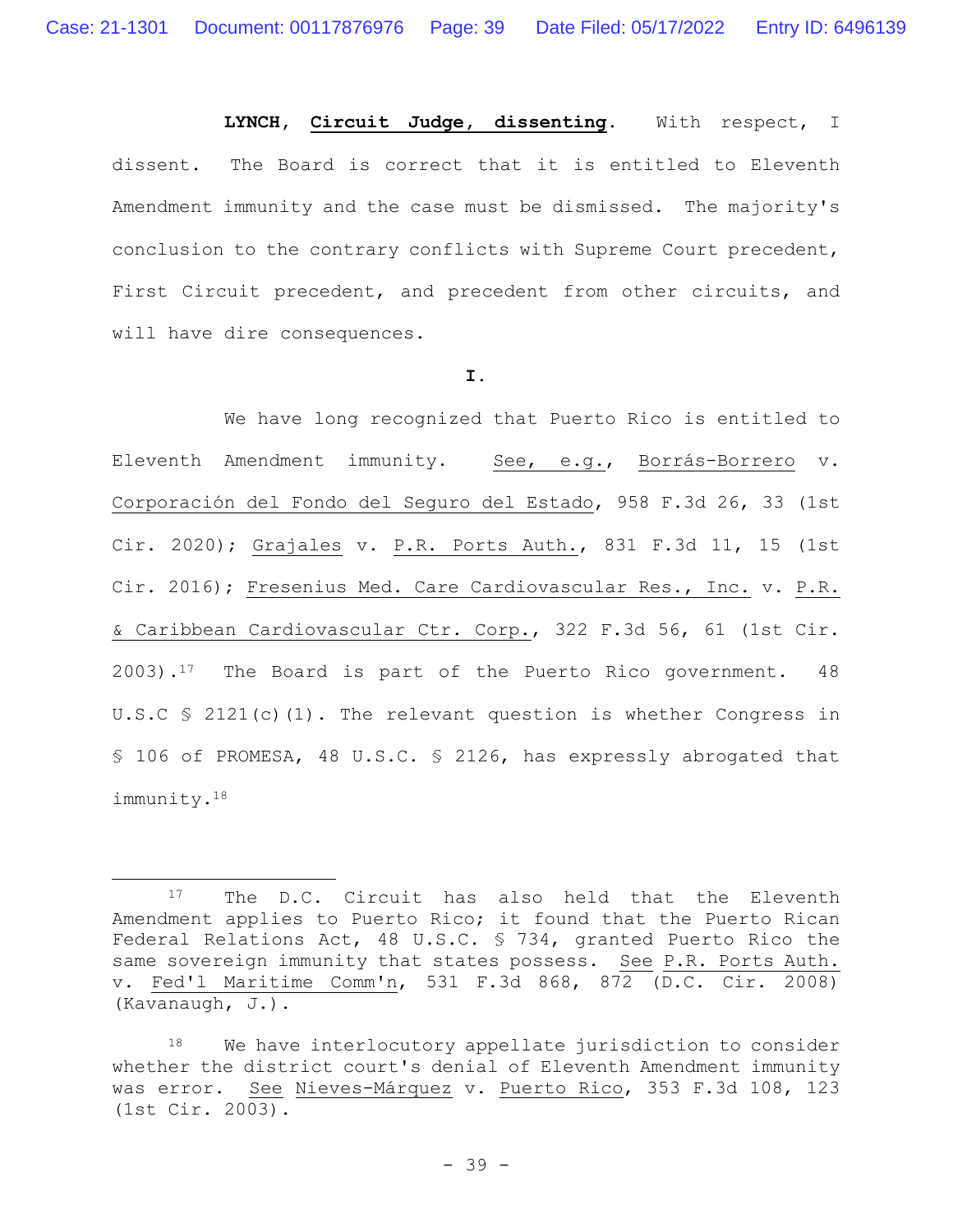In my view it is clear that the Board is protected by Eleventh Amendment immunity under numerous doctrines and Eleventh Amendment principles, including that abrogation of Eleventh Amendment immunity must be clearly and unequivocally stated; that grants of jurisdiction to Article III courts alone do not abrogate Eleventh Amendment immunity; that federal courts are prohibited from ordering state officials to conform their conduct to state law under Pennhurst State School & Hospital v. Halderman, 465 U.S. 89 (1984); and that courts may not second-guess Congress where the text of a statute is clear. Further, the provisions of PROMESA on which the majority relies, which provide remedies and instructions as to the exercise of jurisdiction over federal claims, do not support the majority's conclusion that Congress intended to abrogate the Board's Eleventh Amendment immunity. In fact, the other provisions of PROMESA reinforce that Congress did not intend to abrogate immunity.

The majority and the plaintiffs argue that \$ 106 expressly abrogates Puerto Rico's Eleventh Amendment immunity. "In order to determine whether Congress has abrogated the States' sovereign immunity, we ask two questions: first, whether Congress has unequivocally expressed its intent to abrogate the immunity, and second, whether Congress has acted pursuant to a valid exercise of power[.]" Seminole Tribe of Fla. v. Florida, 517 U.S. 44, 55 (1996) (cleaned up).

 $- 40 -$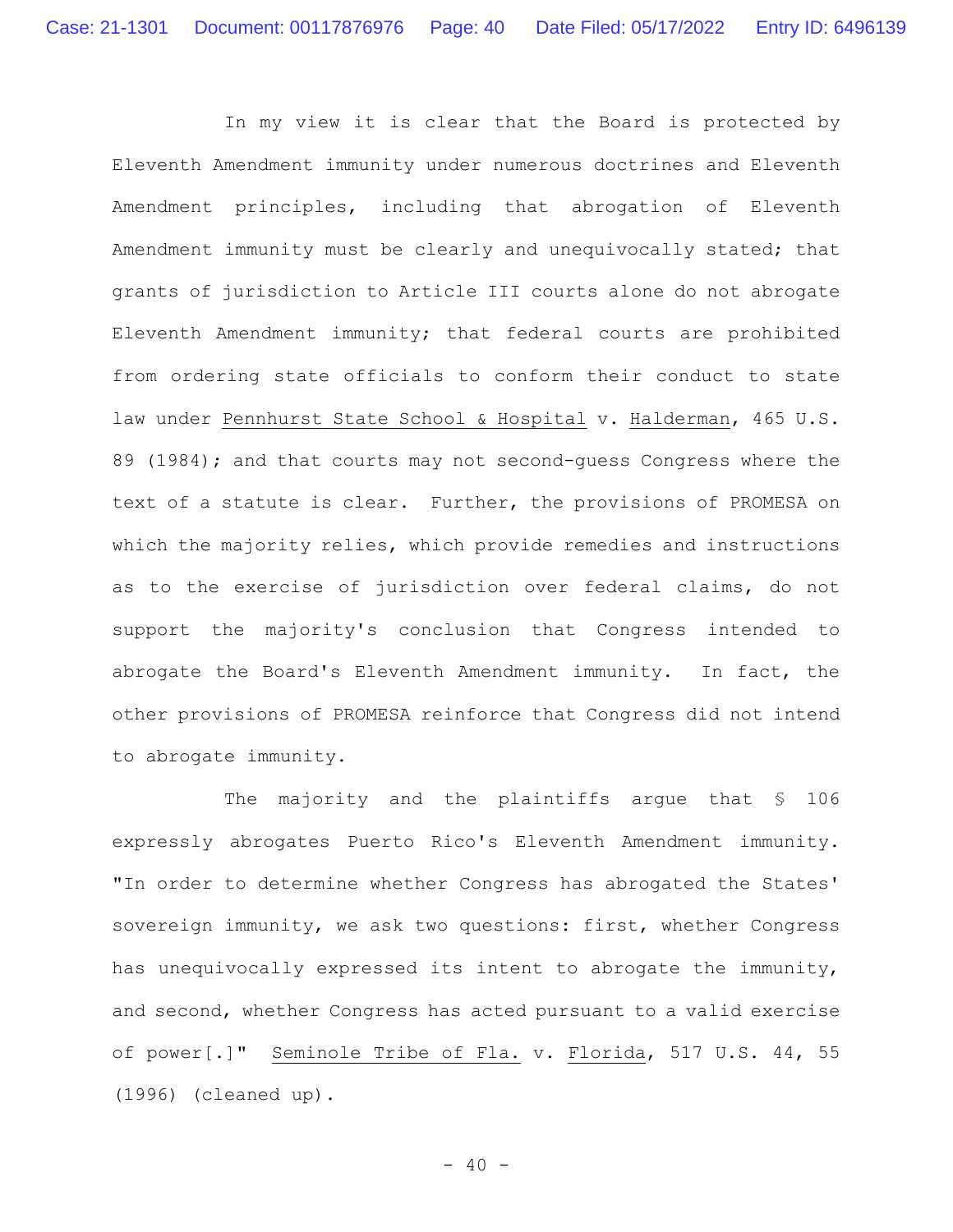In my view, the majority violates the rule that abrogation of Eleventh Amendment immunity will only be found where Congress has unequivocally expressed its intent to abrogate that immunity. See Kimel v. Fla. Bd. of Regents, 528 U.S. 62, 73 (2000) ("Congress may abrogate the States' constitutionally secured immunity from suit in federal court only by making its intention unmistakably clear in the language of the statute." (quoting Dellmuth v. Muth, 491 U.S. 223, 228 (1989))); see also Mjosilovic v. Oklahoma ex rel. Bd. of Regents., 841 F.3d 1129, 1131 (10th Cir. 2016); Burnette v. Carothers, 192 F.3d 52, 57 (2d Cir. 1999); Mills v. Maine, 118 F.3d 37, 41 (1st Cir. 1997).

Section 106(a) is not an abrogation of Eleventh Amendment immunity. It reads:

> (a) Jurisdiction Except as provided in section 2124(f)(2) of this title (relating to the issuance of an order enforcing a subpoena), and subchapter III (relating to adjustments of debts), any action against the Oversight Board, and any action otherwise arising out of this chapter, in whole or in part, shall be brought in a United States district court for the covered territory or, for any covered territory that does not have a district court, in the United States District Court for the District of Hawaii.

48 U.S.C. § 2126. From the text of § 106(a) alone, the majority's conclusion is error. Absolutely nothing in the text of this section sets forth an intent to abrogate Eleventh Amendment immunity.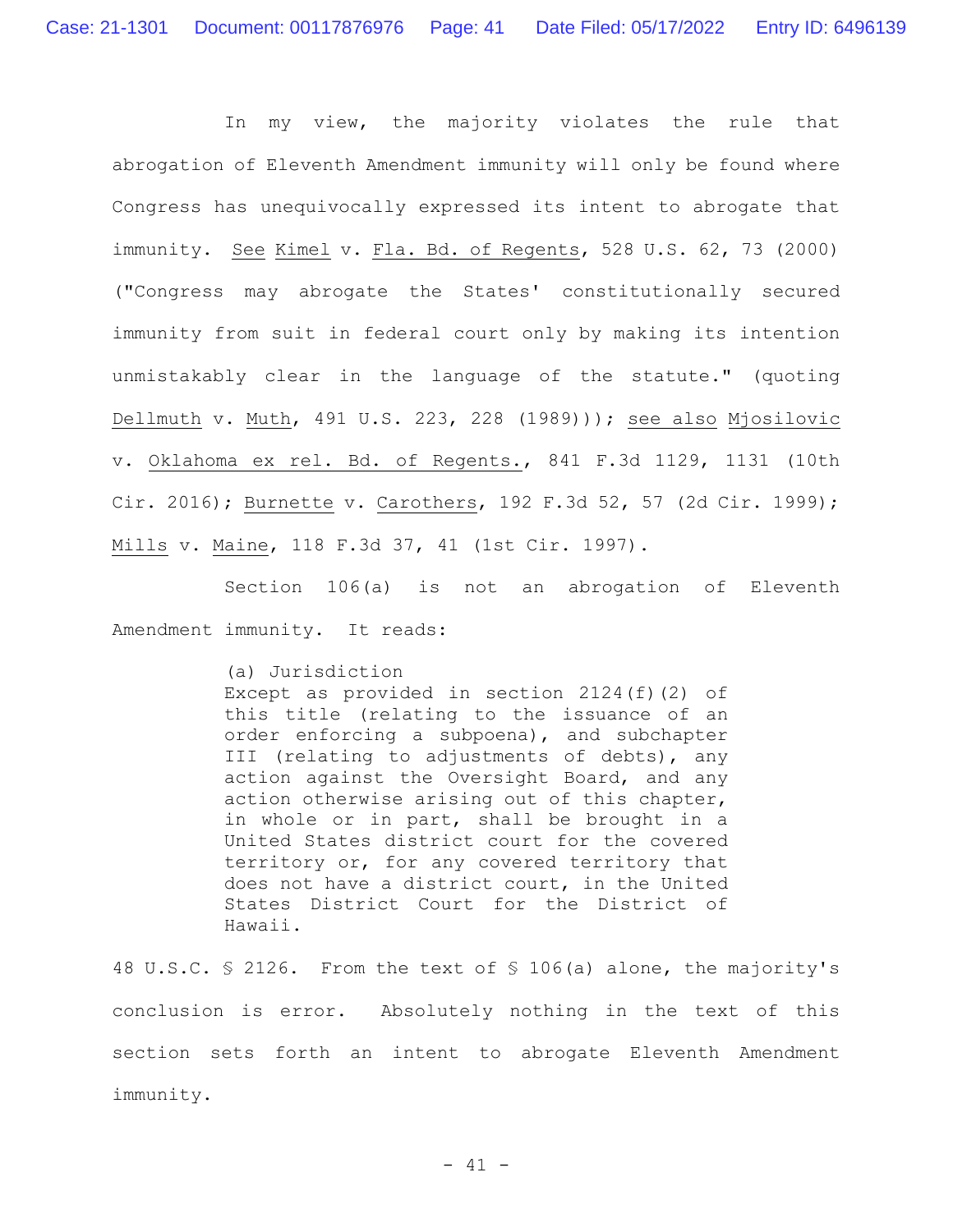Indeed, the text reveals the choice by Congress not to include language abrogating Eleventh Amendment immunity. In Allen v. Cooper, the Supreme Court held that Congress's intent to abrogate a state's Eleventh Amendment immunity was express where the statute provided that a state "shall not be immune, under the Eleventh Amendment [or] any other doctrine of sovereign immunity, from suit in Federal court." 140 S. Ct. 994, 999, 1001 (2020) (alteration in original) (quoting 17 U.S.C. § 511(a)). Such language is conspicuously absent from PROMESA § 106.<sup>19</sup> The Allen Court found that intent to abrogate was furthered by the language "that in such a suit a State will be liable, and subject to remedies, 'in the same manner and to the same extent as' a private party." 140 S. Ct. at 999, 1001 (quoting 17 U.S.C. § 501(a)). Such language is also absent from PROMESA § 106. Significantly, as noted in Allen, this language was "essentially verbatim" the language the Court recognized as expressly abrogating Eleventh Amendment immunity in Florida Prepaid Postsecondary Education

<sup>19</sup> The majority cites to In re Coughlin, No. 21-1153, 2022 WL 1438867 (1st Cir. May 6, 2022) for the correct proposition that Congress need not invoke any particular "magic words" in order to abrogate sovereign immunity, but misses the key language of abrogation Congress used in that case. See id. at \*2. In Coughlin, the provision of the Bankruptcy Code at issue stated "sovereign immunity is abrogated as to a governmental unit" with respect to certain provisions of the Code, which we found was a clear statement that the Code abrogated tribal sovereign immunity. Id. at  $*2$ ,  $*4$  (quoting 11 U.S.C. § 106(a)).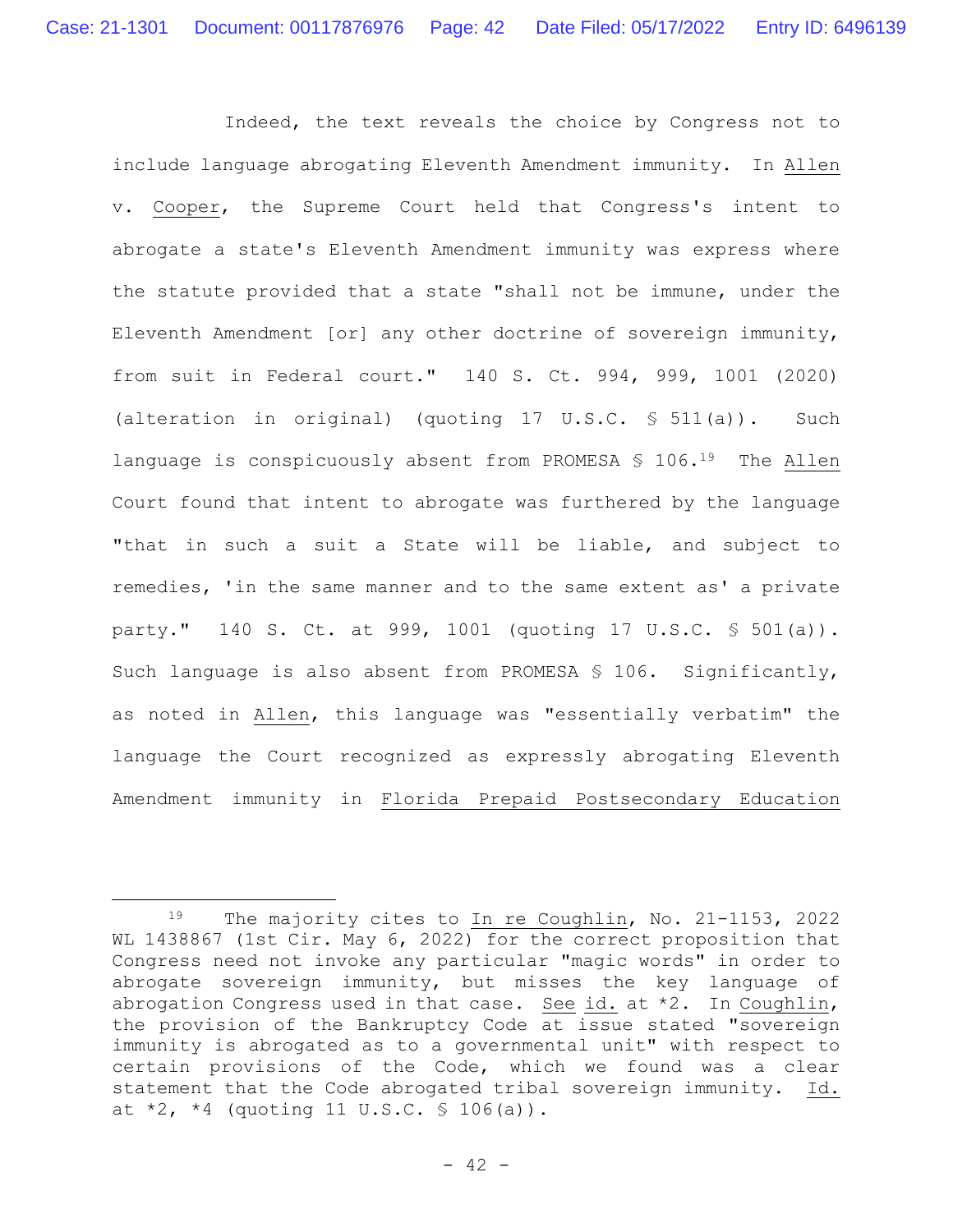Expense Board v. College Savings Bank, 527 U.S. 627 (1999), which was decided before PROMESA was enacted. 140 S. Ct. at 1001.

The majority goes on to reason that if Congress had wished to bar the assertion of Puerto Rico state law claims, it would have explicitly added more language to § 106 to make that clear. This proposition is wrong. See Blanciak v. Allegheny Ludlum Corp., 77 F.3d 690, 696 (3rd Cir. 1999) (noting that where the statutory text does not evince a clear intent to abrogate, the court may not act as a "super legislature" and find an intent to abrogate in order to avoid outcomes which seem "unjustifiable on policy grounds"). An exclusive grant of jurisdiction to federal courts for claims against the Board does not constitute a clear statement abrogating Eleventh Amendment immunity. See United States v. Nordic Vill., Inc., 503 U.S. 30, 37-38 (1992) (rejecting argument that provision granting district courts exclusive jurisdiction in bankruptcy proceedings waived sovereign immunity). In essentially requiring Congress to include a clear statement that it did not intend to abrogate Eleventh Amendment immunity - rather than finding abrogation only in the presence of an unmistakably clear express statement -- the majority turns the longstanding rule on its head.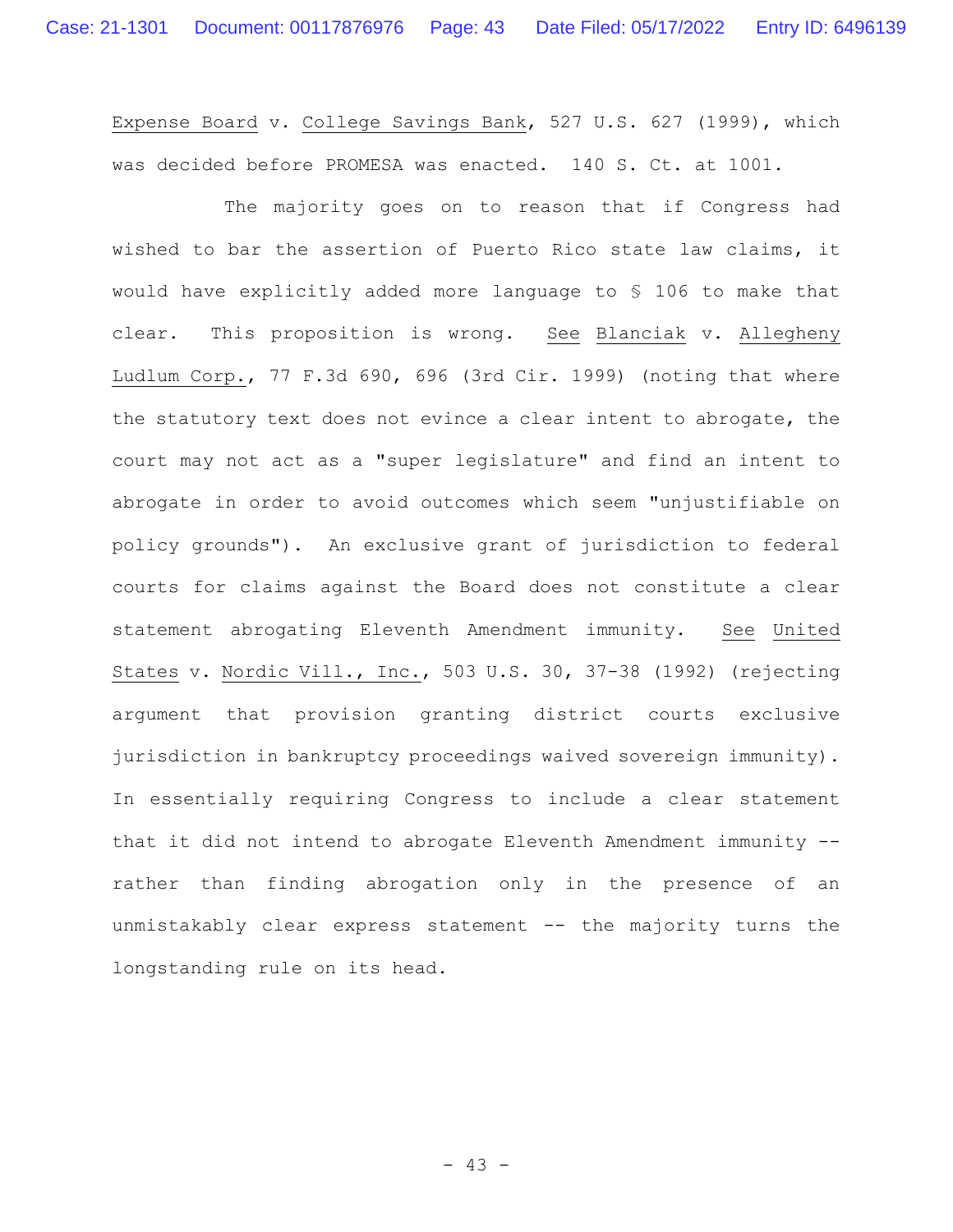Section 106(a) is a limited jurisdiction-granting provision.20 The Supreme Court has repeatedly held that jurisdiction-granting clauses like § 106 do not abrogate Eleventh Amendment immunity. See Atascadero State Hosp. v. Scanlon, 473 U.S. 234, 246 (1985) ("A general authorization for suit in federal court is not the kind of unequivocal statutory language sufficient to abrogate the Eleventh Amendment."); Blatchford v. Native Vill. of Noatak & Circle Vill., 501 U.S. 775, 786 n.4 (1991) ("The fact that Congress grants jurisdiction to hear a claim does not suffice to show Congress has abrogated all defenses to that claim. The issues are wholly distinct."); see also Mojsilovic, 841 F.3d at 1132 ("A general authorization for suit is insufficient to abrogate the States' sovereign immunity."); BV Eng'g v. UCLA, 858 F.2d 1394, 1397-98, 1397 n.1 (9th Cir. 1988). In each of the cases in which the Supreme Court and our court have recognized Eleventh Amendment immunity, there was a federal statute granting federal jurisdiction. Pennhurst itself involved a grant of jurisdiction under § 504 of the Rehabilitation Act of 1973. 465 U.S. at 92. This must be so, as federal courts exercise jurisdiction only insofar as Congress extends it by statute. See Sheldon v. Sill,

<sup>&</sup>lt;sup>20</sup> The majority argues that  $\frac{106}{a}$  is actually a "claimchanneling" provision. Not only does the text not support this reading, no authority supports the proposition that a claimchanneling provision is a clear statement abrogating Eleventh Amendment immunity.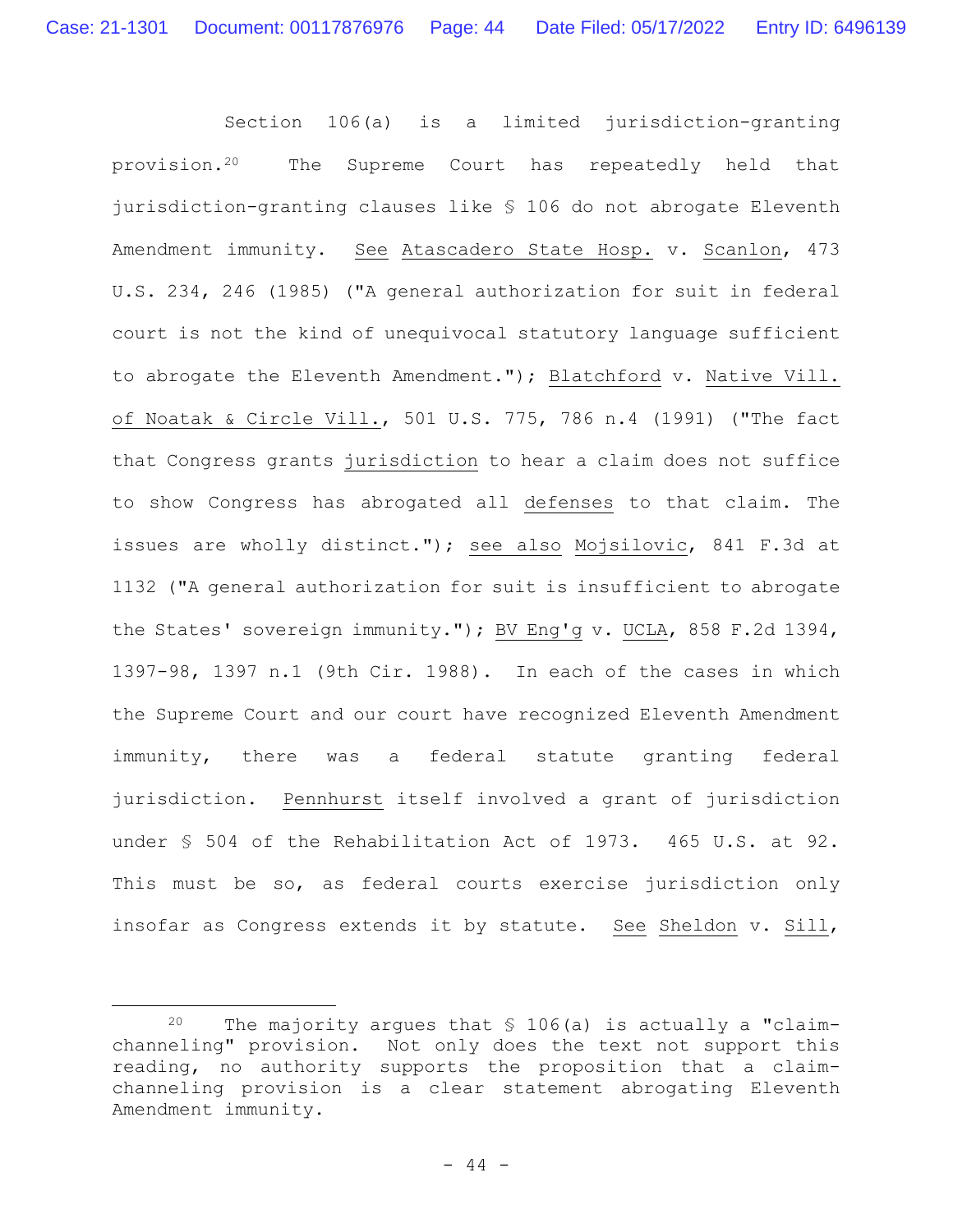49 U.S. 441, 449 (1850); see also R. Fallon, et al., Hart & Wechsler's The Federal Courts and the Federal System 295-97 (7th ed. 2015). The majority errs in treating the statutory grant of jurisdiction in § 106 as not only a necessary but also a sufficient condition to hale Puerto Rico into federal court.

The majority tries to justify its reliance on a jurisdiction-granting provision to find an intent to abrogate by citing to a single case, Seminole Tribe. In Seminole Tribe, the Supreme Court considered the Indian Gaming Regulatory Act's remedial scheme for ensuring the formation of Tribal-State compacts, which grants federal courts jurisdiction over "any cause of action initiated by an Indian tribe arising from the failure of a State to enter into negotiations with the Indian tribe for the purpose of entering into a Tribal–State compact," and only after the tribe has made good-faith efforts to engage in such negotiations. 517 U.S. at 49-50 (quoting §§ 2710(d)(7)(A)(i) and (B)(i)). The Court found that this grant of jurisdiction over a single type of lawsuit between a tribe and a state, after elaborate statutory criteria had been met, clearly demonstrated Congress's intent to abrogate states' Eleventh Amendment immunity in such suits. Id. at 56-57. In contrast, § 106(a) grants federal district courts jurisdiction over actions against the Board without reference to any particular type of action. The majority incorrectly suggests that the Court in Seminole Tribe was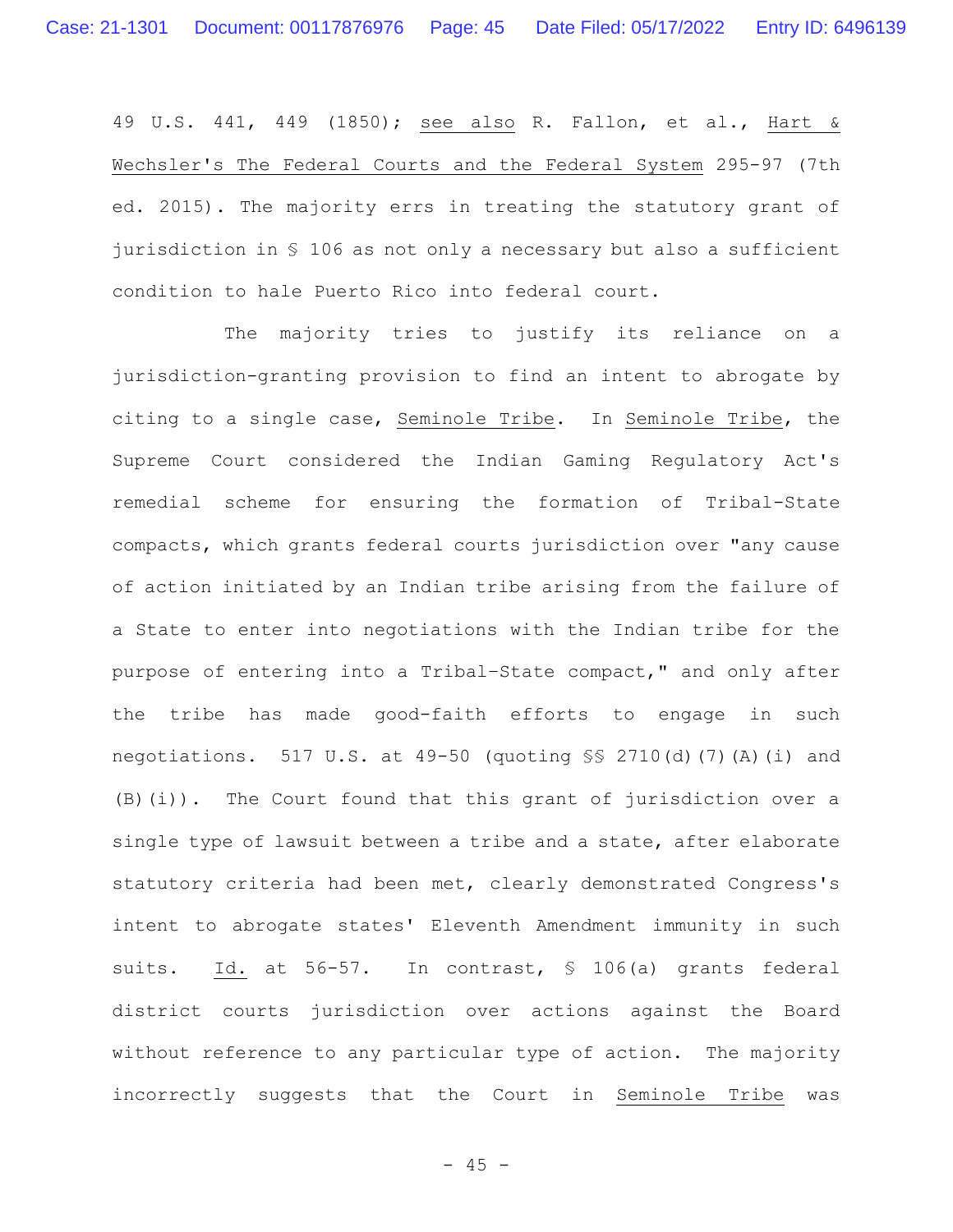considering a similarly broad provision, when in fact, as the Court there made clear, the grant of jurisdiction in that case was circumscribed and accompanied by an "elaborate remedial scheme." Id. at 50. Seminole Tribe does not, contrary to the majority, provide justification for a departure from the usual rule that a general grant of jurisdiction is not sufficient to abrogate Eleventh Amendment immunity, and is certainly not an adequate foundation for its argument that § 106(a) does so.

The majority's conclusion also violates the holding of Pennhurst. In Pennhurst, the Supreme Court considered an action against state officials brought under the Ex Parte Young doctrine, which allows suits for constitutional violations to be brought against state officials that the Eleventh Amendment would normally bar. 465 U.S. at 102. The Supreme Court found that the Ex Parte Young exception does not apply in suits brought against state officials for violations of state law, because Article III courts ordering state officials to comply with state law "conflicts directly with the principles of federalism that underlie the Eleventh Amendment." 465 U.S. at 106; see also Cuesnongle v. Ramos, 835 F.2d 1486, 1496 (1st Cir. 1987) ("[S]overeign immunity prohibits federal courts from ordering state officials to conform their conduct to state law."). Yet that is now precisely what the majority holds is required in this case. The majority is ordering the Board to comply with Puerto Rico disclosure laws despite the

 $- 46 -$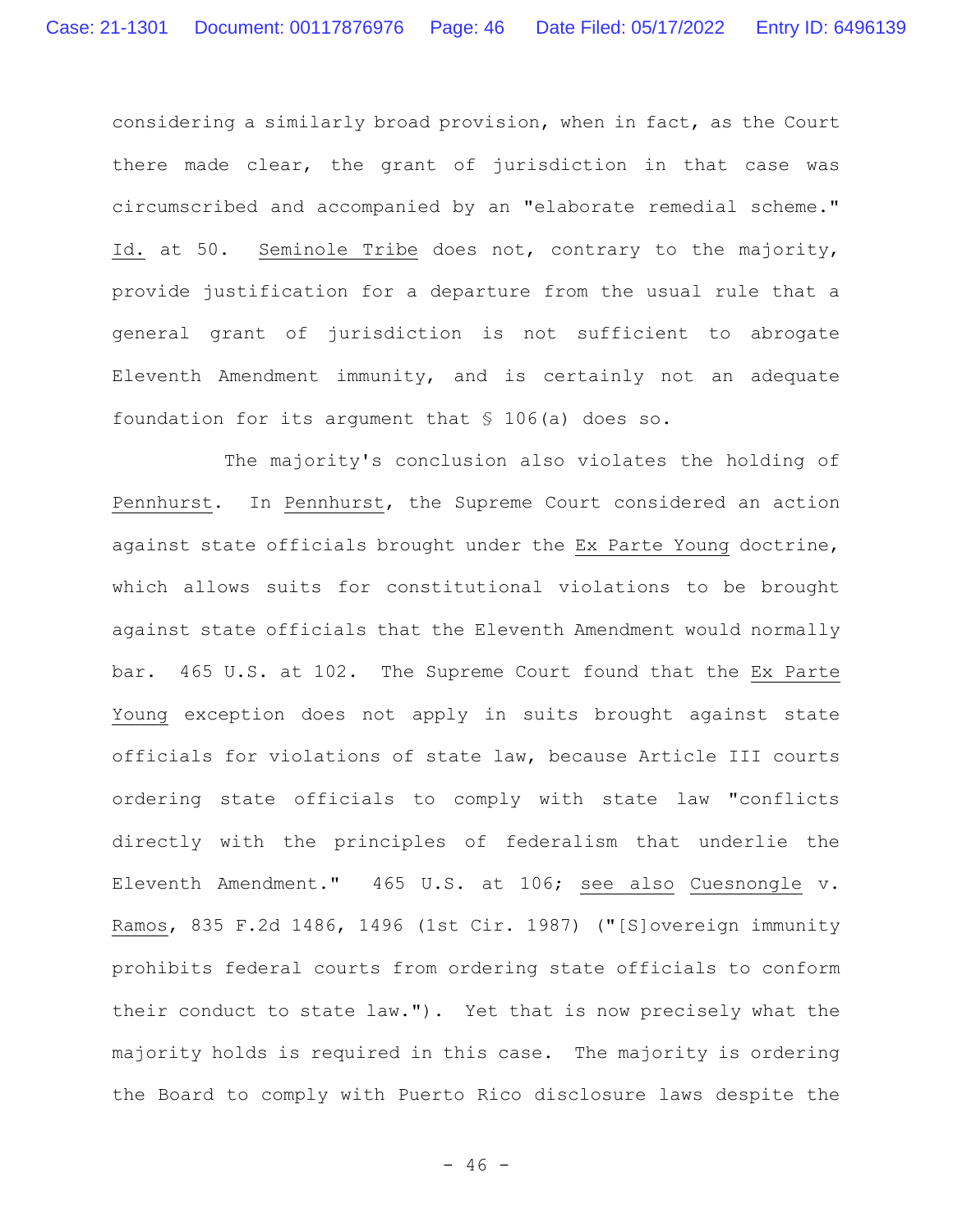Board's Eleventh Amendment immunity. Pennhurst clearly bars this outcome.

Where the language of a provision has a plain and unambiguous meaning, "the sole function of the courts is to enforce it according to its terms." See Stauffer v. IRS, 939 F.3d 1, 7 (1st Cir. 2019) (quoting In re Fin. Oversight & Mgmt. Bd. for P.R., 919 F.3d 121, 128 (1st Cir. 2019)). "[C]ourts must presume that a legislature says in a statute what it means and means in a statute what it says there." Owner-Operator Indep. Drivers Ass'n, Inc. v. Supervalu, Inc., 651 F.3d 857, 862 (8th Cir. 2011) (quoting United States v. I.L., 614 F.3d 817, 820 (8th Cir. 2010)). It is clear from § 106(a) that this section of PROMESA does not abrogate Eleventh Amendment immunity. The majority's attempts to read abrogation into this provision by relying on other provisions of PROMESA are unavailing. The majority argues that the fact that Congress in  $\frac{106}{c}$  <sup>21</sup> contemplates remedies for constitutional

<sup>21</sup> Section 106(c) reads:

<sup>(</sup>c) Timing of relief Except with respect to any orders entered to remedy constitutional violations, no order of any court granting declaratory or injunctive relief against the Oversight Board, including relief permitting or requiring the obligation, borrowing, or expenditure of funds, shall take effect during the pendency of the action before such court, during the time appeal may be taken, or (if appeal is taken) during the period before the court has entered its final order disposing of such action.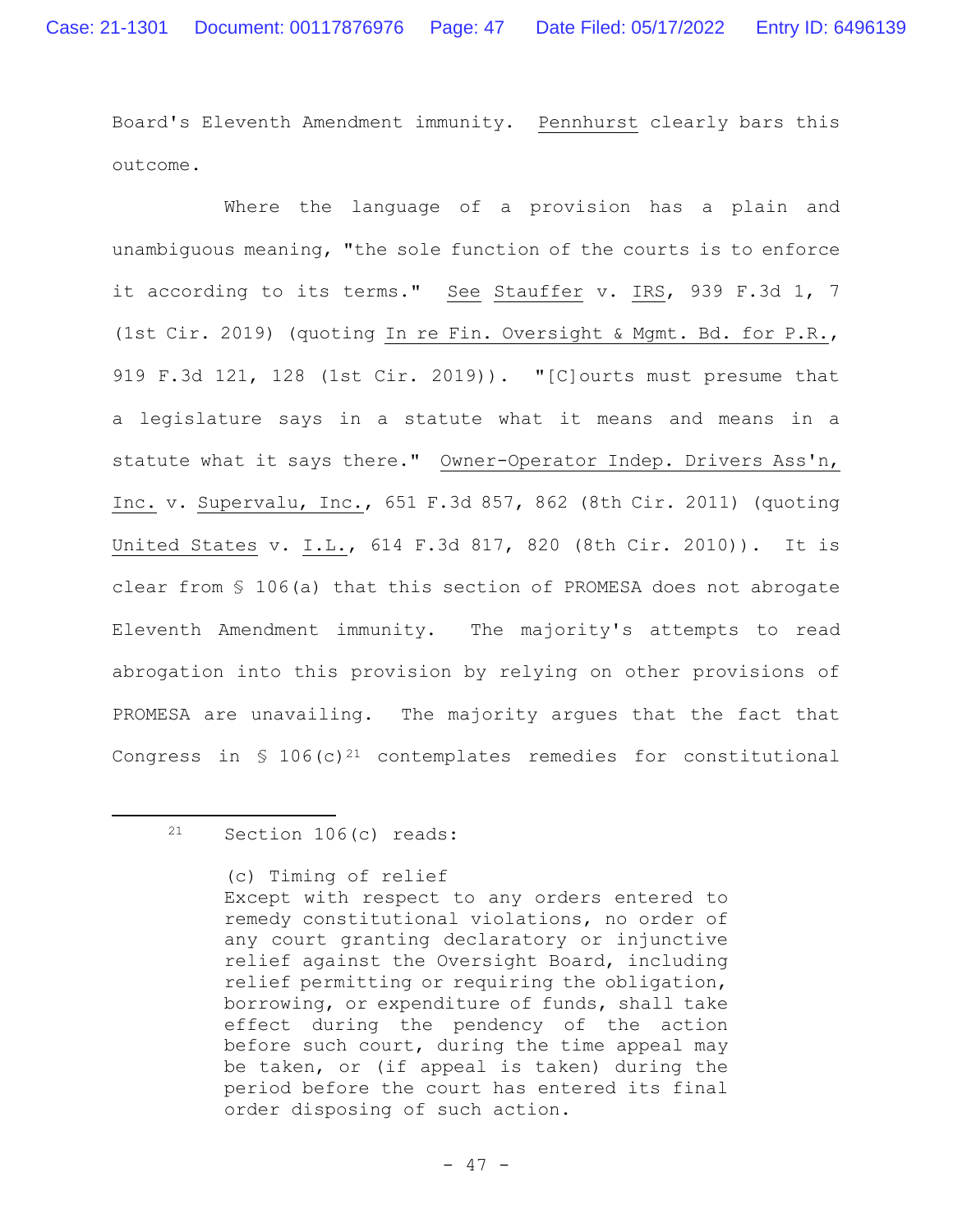violations somehow supports its abrogation holding. That is not so. Such remedies are made available as to the federal causes of action over which § 106 provides jurisdiction. The Rehabilitation Act of 1973, which the Court found not to abrogate Eleventh Amendment immunity in Atascadero, provided that "[t]he remedies, procedures, and rights set forth in title VI of the Civil Rights Act of 1964 shall be available to any person aggrieved" under the statute. Atascadero, 473 U.S. at 245 (quoting 29 U.S.C. § 794a). The provision of remedies for federal claims is not evidence of abrogation. The majority's argument is also unconvincing because PROMESA does not provide any remedies.

The majority attempts to justify its abrogation conclusion with reference to the "except as provided" clause of § 106(a) and the limitation on jurisdiction contained in § 106(e).<sup>22</sup> These provisions cabining the general grant of jurisdiction in § 106(a) do not support the majority's position on abrogation. Abrogation must be express and clearly stated, and may not, as a matter of law, be found by implication.<sup>23</sup> See Kimel,

48 U.S.C. § 2126(c).

 $22$  Section 106(e) states, "There shall be no jurisdiction in any United States district court to review challenges to the Oversight Board's certification determinations under this chapter."

<sup>23</sup> The majority's argument that Congress's involvement in the development of Puerto Rico's constitution somehow supports its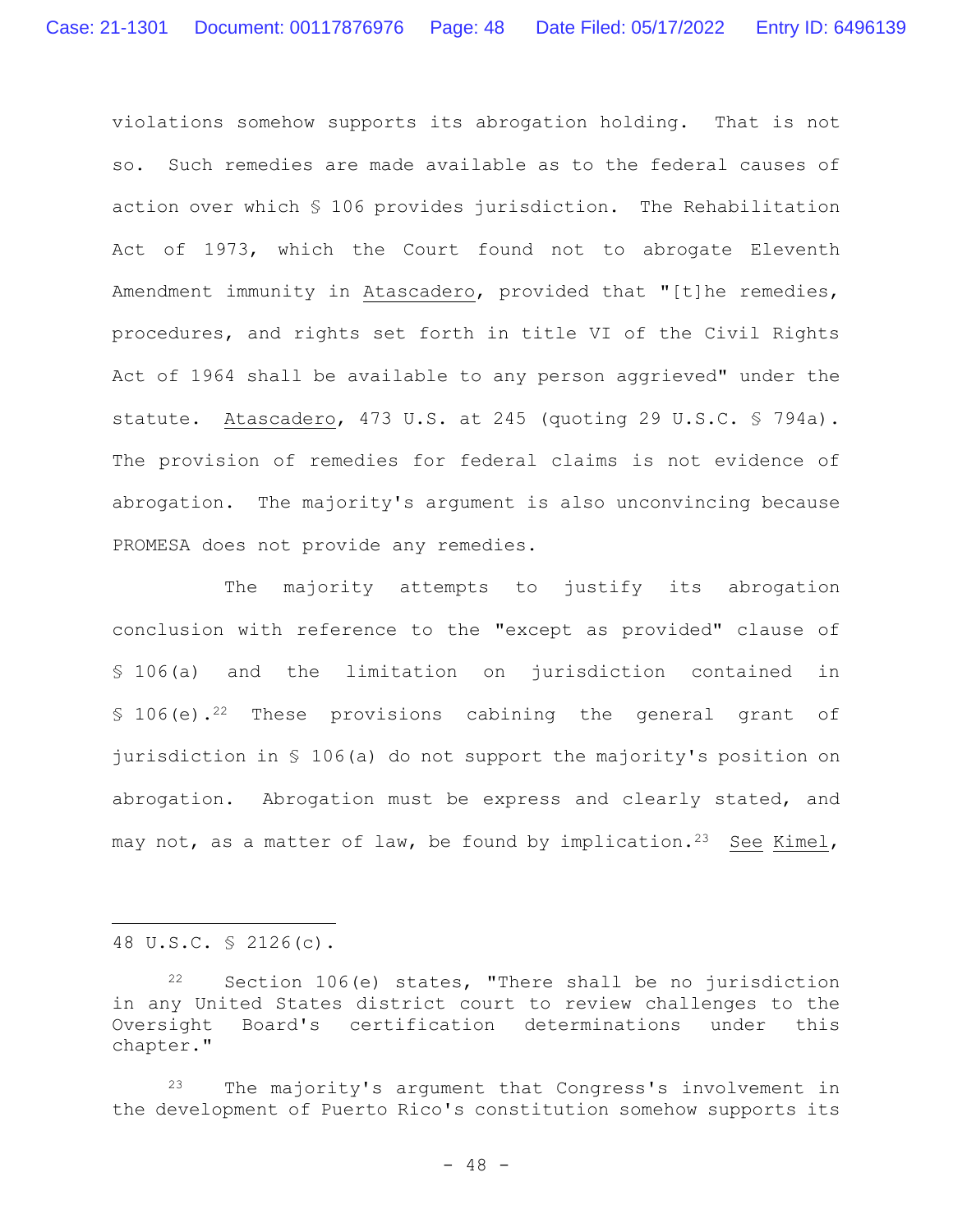528 U.S. at 73. Further, to the extent that the majority purports to be relying on the canon that all words must be given effect, the Board's reading gives effect to all of the clauses. The Board may be sued, in federal court only, for violations of PROMESA and for violations of the federal constitution.

The majority's reading is not consistent with other provisions of PROMESA, under which Congress has created federal law obligations for the Board, to the exclusion of state law obligations. Read in concert with § 106, these provisions, contrary to the majority's reading, demonstrate that Congress indeed intended for the Eleventh Amendment to operate to shield the Board from the Puerto Rico disclosure obligations here at issue. Congress, in enacting PROMESA, worked to strike a balance between transparency, necessary to permit public oversight and maintain public confidence, and confidentiality, necessary to permit the Board to work effectively at its difficult and often unpopular tasks.

For example, PROMESA requires the Board to make public the findings of certain investigations, see 48 U.S.C. § 2124(p) and any "gifts, bequests or devises and the identities of the donors," see 48 U.S.C. § 2124(e), and it requires the Board to "submit a report to the President, Congress, the Governor and the

abrogation holding is another instance of inferential reasoning in lieu of finding a clear statement.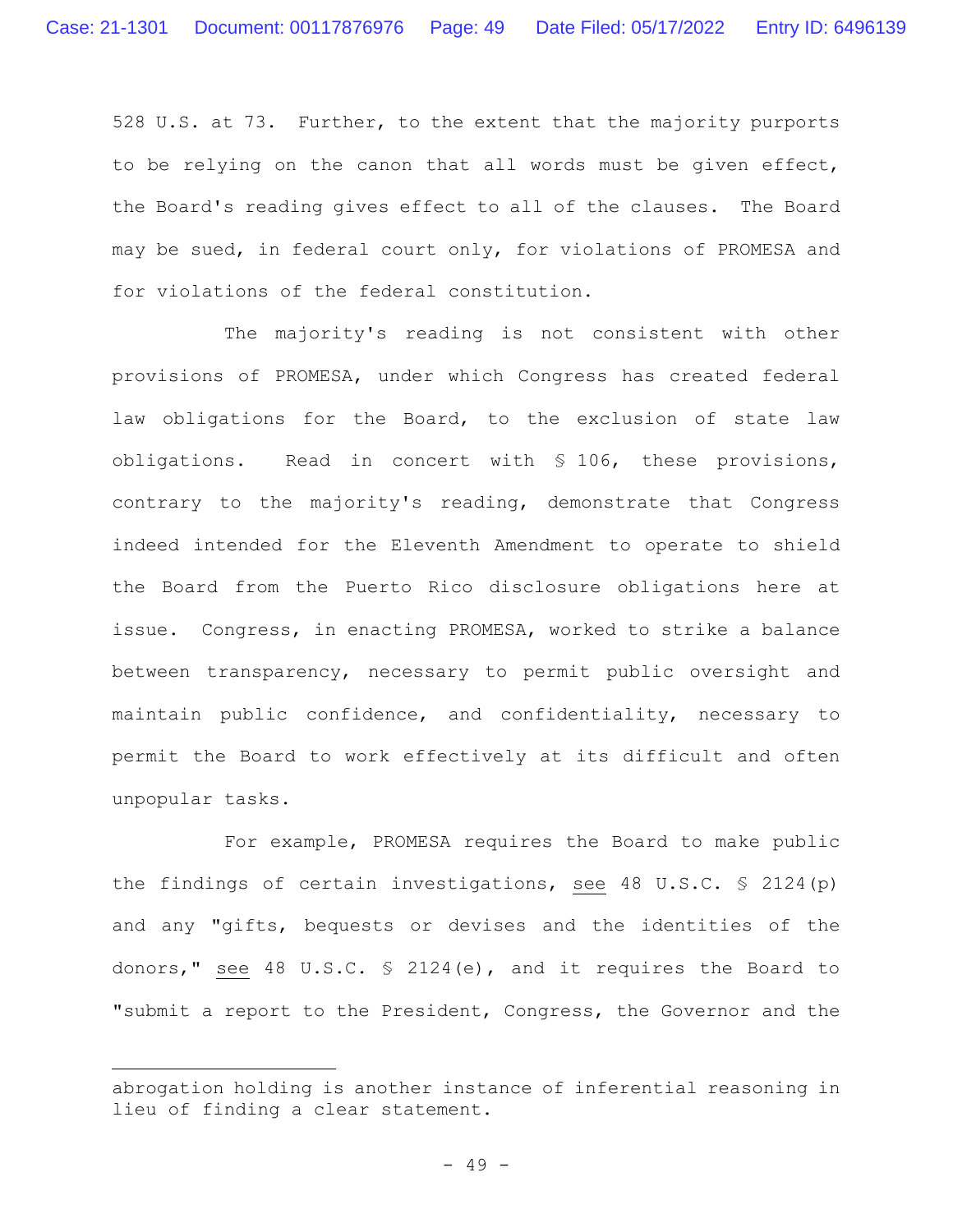Legislature" "[n]ot later than 30 days after the last day of each fiscal year," 48 U.S.C. § 2148(a). It bars other disclosures, forbidding the Board to disclose the contents of certain tax reports. See 48 U.S.C. § 2148(b)(2). PROMESA gives a great degree of independence to the Board to determine what materials should be disclosed, allowing the Board to hold executive sessions which are closed to the public, see 48 U.S.C. § 2121(h)(4); specifying that "[n]either the Governor nor the Legislature may[] . . . exercise any control, supervision, oversight, or review over the Oversight Board or its activities," 48 U.S.C. § 2128(a)(1); and directing that "[t]he Oversight Board may incorporate in its bylaws, rules, and procedures . . . such rules and regulations of the territorial government as it considers appropriate to enable it to carry out its activities under this Act with the greatest degree of independence practicable," 48 U.S.C. § 2121(h)(3). Far from "giv[ing] effect to every word and phrase" of the statute, see City of Providence v. Barr, 954 F.3d 23, 37 (1st Cir. 2020) (quoting Narragansett Indian Tribe v. Rhode Island, 449 F.3d 16, 26 (1st Cir. 2006) (en banc)), the majority's interpretation of § 106 as abrogating Eleventh Amendment immunity renders these provisions less meaningful.<sup>24</sup>

 $24$  We focus our attention on the majority's reasoning, but the district court opinion reaching the same conclusion is also in error. The district court found that to grant recognition of the Board's Eleventh Amendment immunity would render PROMESA § 106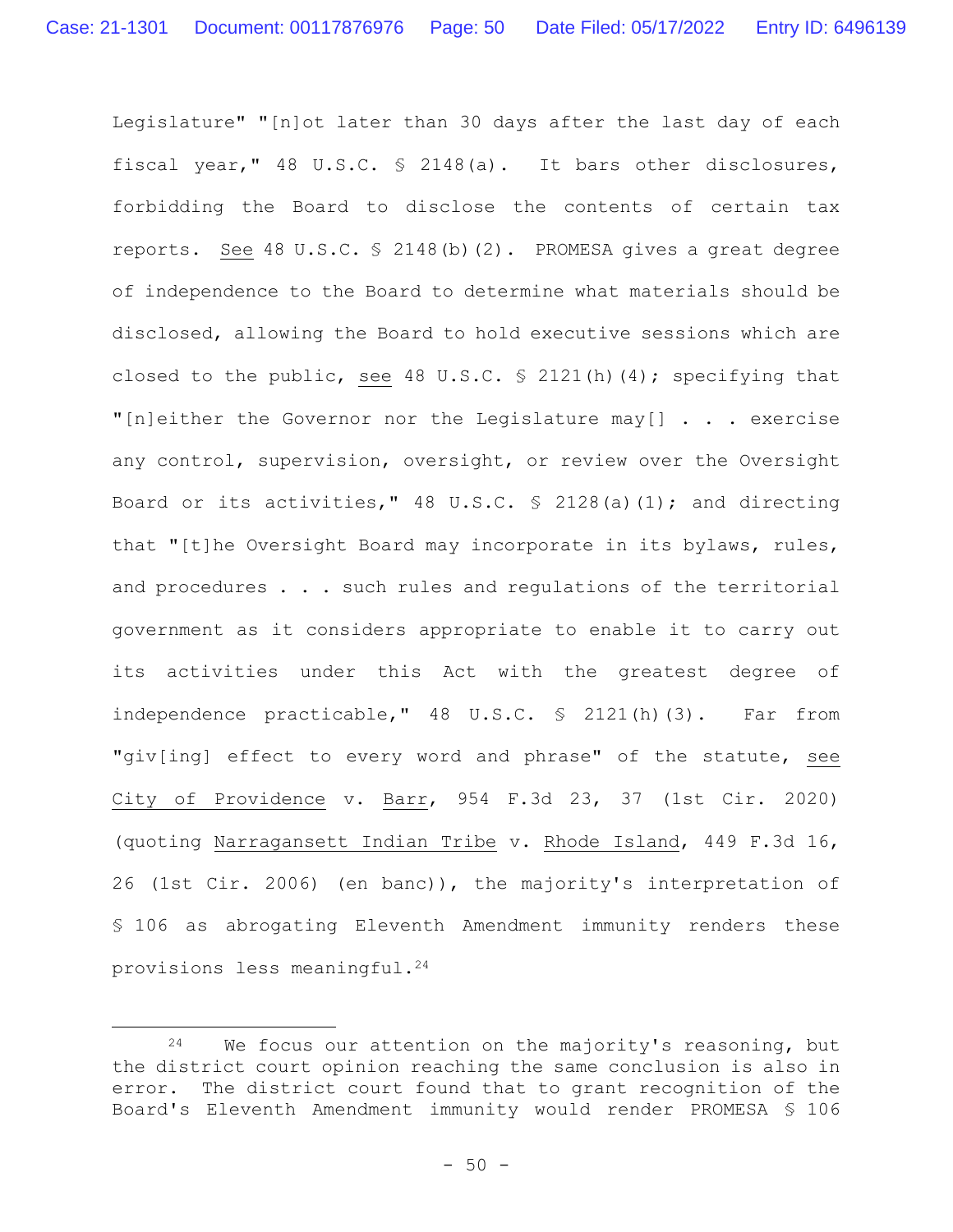#### **II.**

There are enormous adverse consequences which flow from the majority's reading of § 106 as an abrogation of the Board's Eleventh Amendment immunity. The majority's holding that the Board cannot avail itself of Eleventh Amendment immunity will have implications far into the future, in addition to posing burdens on the Board in this case and beyond this case.<sup>25</sup>

The district court's conclusion, that Congress waived the Board's Eleventh Amendment immunity, which the plaintiffs also have argued on appeal, is both wrong and misguided. Centro de Periodismo, 2018 WL 2094375, at \*5. It is wrong for the same reason that the abrogation holding is wrong: the statute does not clearly evince an intent to waive Eleventh Amendment immunity. Moreover, the district court mistakenly cited the legislative history of a bankruptcy provision rather than PROMESA § 106, describing the provision as a "waiver of sovereign immunity." Centro de Periodismo, 2018 WL 2094375, at \*6 (quoting D. Austin, Cong. Rsch. Serv., R44532, The Puerto Rico Oversight, Management, and Economic Stability Act (PROMESA; H.R. 5278, S. 2328) 36 (2016)).

<sup>25</sup> Puerto Rico, for example, has successfully claimed Eleventh Amendment immunity in numerous cases in a variety of contexts. See, e.g., In re San Juan Dupont Plaza Hotel Fire Litig., 888 F. 2d 940, 943 (1st Cir. 1989) (affirming dismissal, on Eleventh Amendment grounds, of claims against the Tourism Company of Puerto Rico in mass tort action); Llewellyn-Waters v.

<sup>&</sup>quot;superfluous." Centro de Periodismo Investigativo v. Fin. Oversight & Mgmt. Bd., No. 17-1743, 2018 WL 2094375, at \*6 n.12 (D.P.R. May 4, 2018). That is plainly not so. Section 106 permits suit against the Board in federal court for federal law claims against it, including claims that the Board has exceeded its authority under PROMESA, see, e.g., In re Fin. Oversight & Mgmt. Bd. for P.R., 945 F.3d 3, 5 (1st Cir. 2019), and claims for injunctive relief for violations of the federal constitution, see Ex Parte Young, 209 U.S. 123, 160 (1908). Section 106 ensures that claims against the Board, which might otherwise be brought in the commonwealth courts, are the exclusive province of the federal courts.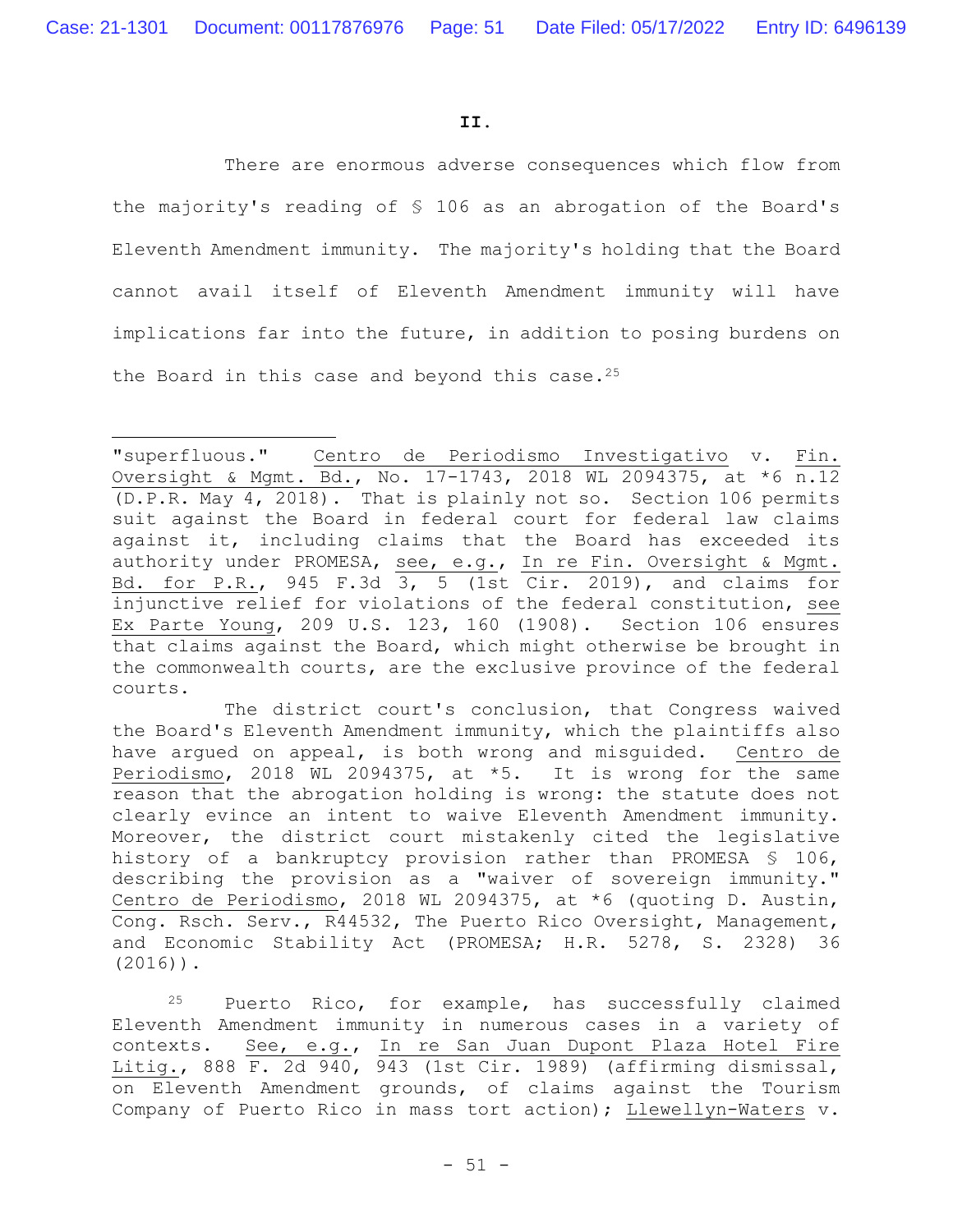In this case, the Board has been ordered to produce privilege logs demonstrating why tens of thousands of documents fall under various privileges that it has claimed. The Board's brief explains why this is an enormous burden and interferes with the serious tasks Congress has given it. Because this Puerto Rico cause of action is not limited by a statute of limitations, it is predictable that litigants will try to seek documents created or relied on by the Board since its creation in 2016. As this case demonstrates, the majority's holding has allowed and will continue to allow the Board to be drawn into lengthy litigation with heavy discovery burdens.

#### **III.**

Eleventh Amendment protection reflects the Constitution's structural design, and where, as here, Congress has not expressly abrogated Eleventh Amendment immunity and the sovereign has not waived it, the federal courts must honor that

Univ. of P.R., 56 F. Supp. 2d 159, 161-62 (D.P.R. 1999) (dismissing claims against University of Puerto Rico in negligence action on Eleventh Amendment grounds); Dogson v. Univ. of P.R., 26 F. Supp. 2d 341, 341, 344 (D.P.R. 1998) (dismissing breach of contract, negligence, and sex discrimination claims brought under Puerto Rico law against the University of Puerto Rico on Eleventh Amendment grounds); Trans Am. Recovery Servs. v. Puerto Rico Mar. Auth., 820 F. Supp. 38, 38-39 (D.P.R. 1993) (dismissing, on Eleventh Amendment grounds, breach of contract action against Puerto Rico's Maritime Shipping Authority); Rodriguez Diaz v. Sierra Martinez, 717 F. Supp. 27, 29, 31 (D.P.R. 1989) (dismissing medical negligence claims against University of Puerto Rico and the Puerto Rico Medical Services Administration on Eleventh Amendment grounds).